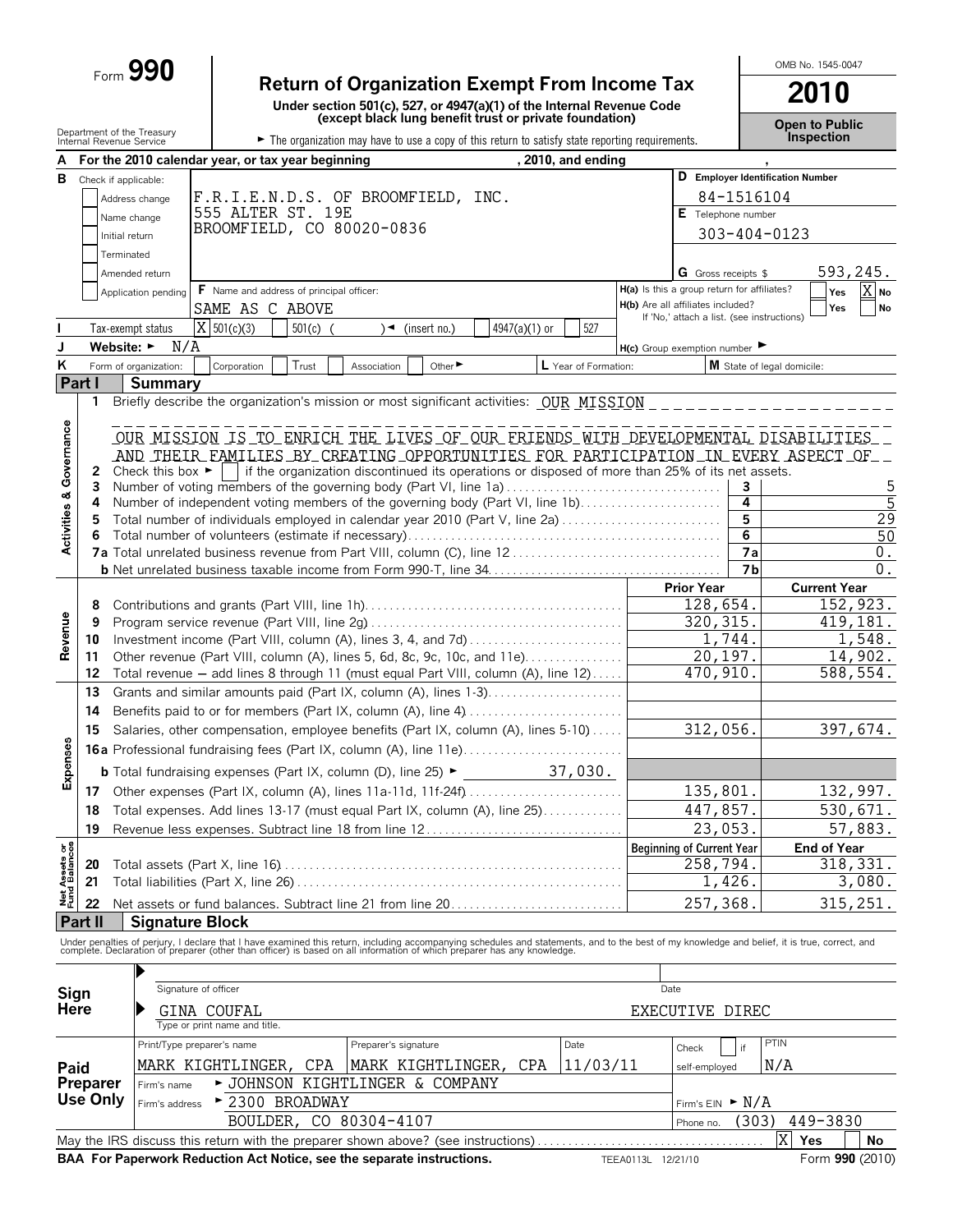|            | Form 990 (2010) F.R.I.E.N.D.S. OF BROOMFIELD, INC.                                                                                                                                                                                                                                                                                                                                                                                                                                                                                                                                                                                                                                                                                                                                                                                                                                                                                                                           | 84-1516104 | Page 2                |
|------------|------------------------------------------------------------------------------------------------------------------------------------------------------------------------------------------------------------------------------------------------------------------------------------------------------------------------------------------------------------------------------------------------------------------------------------------------------------------------------------------------------------------------------------------------------------------------------------------------------------------------------------------------------------------------------------------------------------------------------------------------------------------------------------------------------------------------------------------------------------------------------------------------------------------------------------------------------------------------------|------------|-----------------------|
|            | Part III<br><b>Statement of Program Service Accomplishments</b>                                                                                                                                                                                                                                                                                                                                                                                                                                                                                                                                                                                                                                                                                                                                                                                                                                                                                                              |            |                       |
|            |                                                                                                                                                                                                                                                                                                                                                                                                                                                                                                                                                                                                                                                                                                                                                                                                                                                                                                                                                                              |            |                       |
|            | 1 Briefly describe the organization's mission:                                                                                                                                                                                                                                                                                                                                                                                                                                                                                                                                                                                                                                                                                                                                                                                                                                                                                                                               |            |                       |
|            | SEE SCHEDULE O                                                                                                                                                                                                                                                                                                                                                                                                                                                                                                                                                                                                                                                                                                                                                                                                                                                                                                                                                               |            |                       |
|            |                                                                                                                                                                                                                                                                                                                                                                                                                                                                                                                                                                                                                                                                                                                                                                                                                                                                                                                                                                              |            |                       |
|            |                                                                                                                                                                                                                                                                                                                                                                                                                                                                                                                                                                                                                                                                                                                                                                                                                                                                                                                                                                              |            |                       |
|            |                                                                                                                                                                                                                                                                                                                                                                                                                                                                                                                                                                                                                                                                                                                                                                                                                                                                                                                                                                              |            |                       |
|            | 2 Did the organization undertake any significant program services during the year which were not listed on the prior                                                                                                                                                                                                                                                                                                                                                                                                                                                                                                                                                                                                                                                                                                                                                                                                                                                         |            |                       |
|            |                                                                                                                                                                                                                                                                                                                                                                                                                                                                                                                                                                                                                                                                                                                                                                                                                                                                                                                                                                              |            | X                     |
|            |                                                                                                                                                                                                                                                                                                                                                                                                                                                                                                                                                                                                                                                                                                                                                                                                                                                                                                                                                                              |            | Yes<br>No             |
|            | If 'Yes,' describe these new services on Schedule O.                                                                                                                                                                                                                                                                                                                                                                                                                                                                                                                                                                                                                                                                                                                                                                                                                                                                                                                         |            |                       |
|            | 3 Did the organization cease conducting, or make significant changes in how it conducts, any program services?                                                                                                                                                                                                                                                                                                                                                                                                                                                                                                                                                                                                                                                                                                                                                                                                                                                               |            | X<br><b>Yes</b><br>No |
|            | If 'Yes,' describe these changes on Schedule O.                                                                                                                                                                                                                                                                                                                                                                                                                                                                                                                                                                                                                                                                                                                                                                                                                                                                                                                              |            |                       |
|            | Describe the exempt purpose achievements for each of the organization's three largest program services by expenses. Section 501(c)(3) and 501(c)(4) organizations and section 4947(a)(1) trusts are required to report the amo                                                                                                                                                                                                                                                                                                                                                                                                                                                                                                                                                                                                                                                                                                                                               |            |                       |
|            | expenses, and revenue, if any, for each program service reported.                                                                                                                                                                                                                                                                                                                                                                                                                                                                                                                                                                                                                                                                                                                                                                                                                                                                                                            |            |                       |
|            |                                                                                                                                                                                                                                                                                                                                                                                                                                                                                                                                                                                                                                                                                                                                                                                                                                                                                                                                                                              |            |                       |
|            |                                                                                                                                                                                                                                                                                                                                                                                                                                                                                                                                                                                                                                                                                                                                                                                                                                                                                                                                                                              |            |                       |
|            |                                                                                                                                                                                                                                                                                                                                                                                                                                                                                                                                                                                                                                                                                                                                                                                                                                                                                                                                                                              |            |                       |
|            |                                                                                                                                                                                                                                                                                                                                                                                                                                                                                                                                                                                                                                                                                                                                                                                                                                                                                                                                                                              |            |                       |
|            |                                                                                                                                                                                                                                                                                                                                                                                                                                                                                                                                                                                                                                                                                                                                                                                                                                                                                                                                                                              |            |                       |
|            |                                                                                                                                                                                                                                                                                                                                                                                                                                                                                                                                                                                                                                                                                                                                                                                                                                                                                                                                                                              |            |                       |
|            |                                                                                                                                                                                                                                                                                                                                                                                                                                                                                                                                                                                                                                                                                                                                                                                                                                                                                                                                                                              |            |                       |
|            |                                                                                                                                                                                                                                                                                                                                                                                                                                                                                                                                                                                                                                                                                                                                                                                                                                                                                                                                                                              |            |                       |
|            |                                                                                                                                                                                                                                                                                                                                                                                                                                                                                                                                                                                                                                                                                                                                                                                                                                                                                                                                                                              |            |                       |
|            |                                                                                                                                                                                                                                                                                                                                                                                                                                                                                                                                                                                                                                                                                                                                                                                                                                                                                                                                                                              |            |                       |
|            |                                                                                                                                                                                                                                                                                                                                                                                                                                                                                                                                                                                                                                                                                                                                                                                                                                                                                                                                                                              |            |                       |
|            |                                                                                                                                                                                                                                                                                                                                                                                                                                                                                                                                                                                                                                                                                                                                                                                                                                                                                                                                                                              |            |                       |
|            |                                                                                                                                                                                                                                                                                                                                                                                                                                                                                                                                                                                                                                                                                                                                                                                                                                                                                                                                                                              |            |                       |
|            |                                                                                                                                                                                                                                                                                                                                                                                                                                                                                                                                                                                                                                                                                                                                                                                                                                                                                                                                                                              |            |                       |
|            |                                                                                                                                                                                                                                                                                                                                                                                                                                                                                                                                                                                                                                                                                                                                                                                                                                                                                                                                                                              |            |                       |
|            | $(1, 740. )$ (Expenses $$ 67, 424.$ including grants of $$ 1, 740.$ ) (Revenue $$ 5$<br>$4b$ (Code: $\vert$<br>RESIDENTIAL PROGRAM: FRIENDS OF BROOMFIELD HAS TWO PROGRAMS UNDER THE RESIDENTIAL<br>UMBRELLA - THE PROGRAMS VARY FROM AN INDEPENDENT APARTMENT LIVING PROGRAM THAT<br>PROVIDES MINIMAL SUPPORT TO INDIVIDUALS, THROUGH COMPANION MODEL WITH LIVE-IN-STAFF<br>PROVIDING MORE INTENSIVE SUPPORT. IN BOTH PROGRAMS THE PARTICIPANTS OBTAIN AND PAY<br>FOR THEIR OWN APARTMENT/ HOUSE. VARYING HOURS OF A "PERSONAL ASSISTANCE" IS PROVIDED<br>TO EACH PARTICIPANT TO HELP THEM IN AREAS OF HOUSEHOLD MAINTENANCE, BALANCING THEIR<br>CHECKBOOK, OBTAINING APPROPRIATE TRANSPORTATION, MEAL PLANNING, COOKING, AND BUILDING<br>SOCIAL NETWORKS. IN 2010 FRIENDS ADDED NEW SITE BASED CLASSES/ACTIVIITIES INCLUDING<br>GENDER SPECIFIC SOCIAL SKILLS.<br>THERE WERE 7 PARTICIPANTS IN THE RESIDENTIAL PROGRAM.                                                    |            | 60, 170.              |
|            | 4c (Code: $\vert$ ) (Expenses $\frac{10}{301}$ , including grants of $\frac{10}{3}$ , $\frac{100}{301}$ , (Revenue $\frac{100}{3}$ , $\frac{100}{301}$ , $\frac{100}{301}$ , $\frac{100}{301}$ , $\frac{100}{301}$ , $\frac{100}{301}$ , $\frac{100}{301}$ , $\frac{100}{301}$ , $\frac{10$<br>EVENING PROGRAMS: FRIENDS NIGHT OUT, GIRL'S NIGHT OUT AND MEN'S NIGHT OUT ARE EVENING<br>SOCIAL PROGRAMS OCCURRING MONTHLY. ACTIVITIES ARE OPEN TO ALL AREA TEENS AND ADULTS,<br>AND INCLUDE A VARIETY OF SOCIAL OUTINGS. PARTICIPANTS MEET AT THE CENTER AND<br>TRANSPORTATION IS PROVIDED TO AND FROM THE ACTIVITY. ACTIVITIES MAY BE HOSTED AT THE<br>FRIENDS' PLACE AS WELL.<br>----------------------------------<br>ALL OF OUR EXTRACURRICULAR PROGRAMS ARE OFFERED TO ALL FAMILIES/INDIVIDUALS. WE KEEP<br>THE COSTS VERY LOW AS SOME OF OUR MORE INDEPENDENT PARTICIPANTS HAVE LIMITED FUNDS.<br>WE PROVIDED ACTIVITIES TO OVER 60 PARTICIPANTS THROUGH-OUT THE YEAR. |            |                       |
|            | 4d Other program services. (Describe in Schedule O.)                                                                                                                                                                                                                                                                                                                                                                                                                                                                                                                                                                                                                                                                                                                                                                                                                                                                                                                         |            |                       |
|            | (Expenses<br>including grants of \$<br>\$<br>)(Revenue \$                                                                                                                                                                                                                                                                                                                                                                                                                                                                                                                                                                                                                                                                                                                                                                                                                                                                                                                    |            |                       |
|            | 417,055.                                                                                                                                                                                                                                                                                                                                                                                                                                                                                                                                                                                                                                                                                                                                                                                                                                                                                                                                                                     |            |                       |
| <b>BAA</b> | TEEA0102L 10/06/10                                                                                                                                                                                                                                                                                                                                                                                                                                                                                                                                                                                                                                                                                                                                                                                                                                                                                                                                                           |            | Form 990 (2010)       |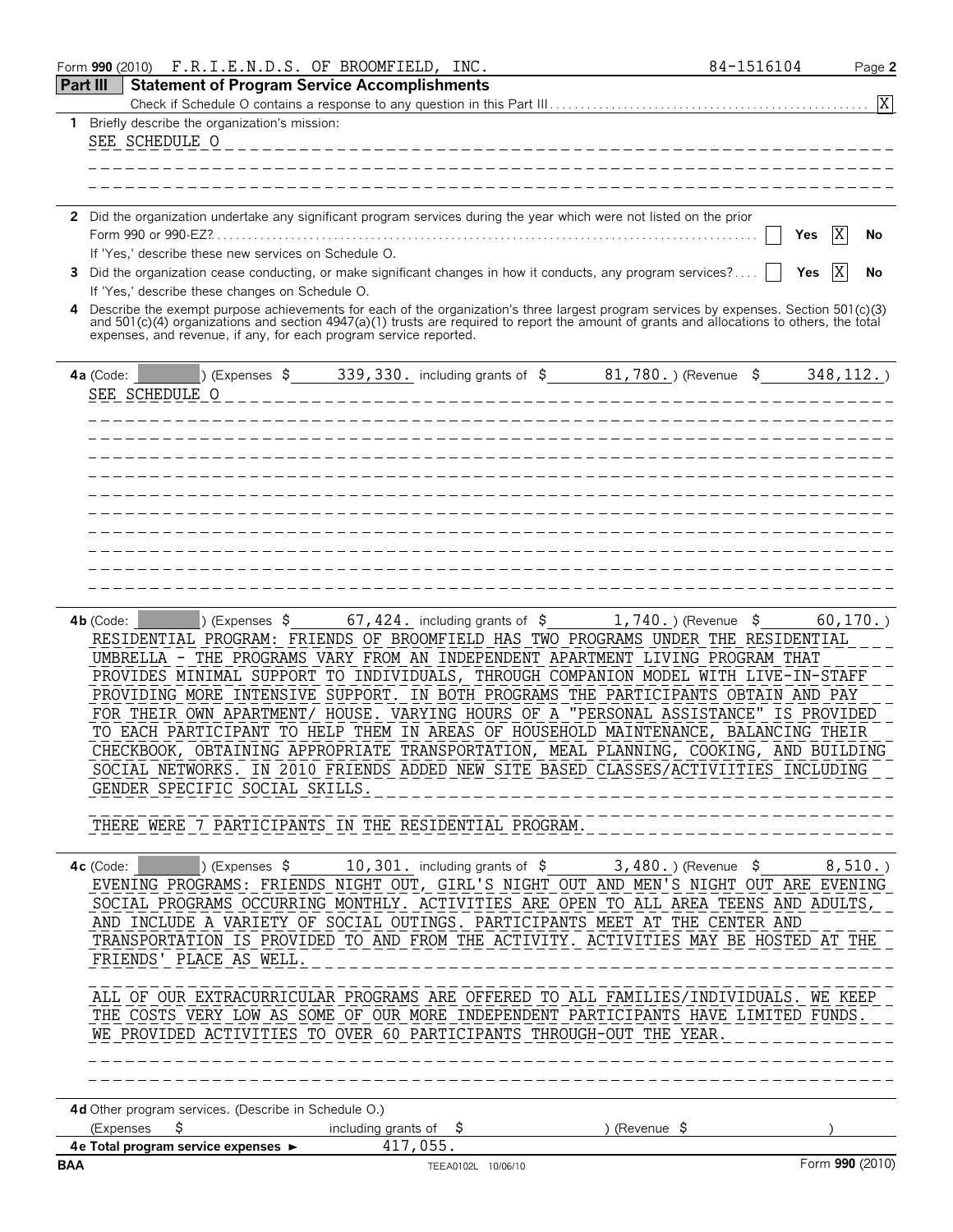#### Form **990** (2010) Page **3** F.R.I.E.N.D.S. OF BROOMFIELD, INC. 84-1516104 **Part IV Checklist of Required Schedules**

|            |                                                                                                                                                                                                                                                     |                 | Yes.        | No              |
|------------|-----------------------------------------------------------------------------------------------------------------------------------------------------------------------------------------------------------------------------------------------------|-----------------|-------------|-----------------|
|            | Is the organization described in section 501(c)(3) or $4947(a)(1)$ (other than a private foundation)? If 'Yes,' complete<br>Schedule A                                                                                                              | 1               | X           |                 |
| 2          | Is the organization required to complete Schedule B, Schedule of Contributors? (see instructions)                                                                                                                                                   | $\overline{2}$  | $\mathbf X$ |                 |
| 3          | Did the organization engage in direct or indirect political campaign activities on behalf of or in opposition to candidates                                                                                                                         | $\mathbf{3}$    |             | X               |
|            | Section 501(c)(3) organizations. Did the organization engage in lobbying activities, or have a section 501(h) election                                                                                                                              | 4               |             | X               |
| 5          | Is the organization a section 501(c)(4), 501(c)(5), or 501(c)(6) organization that receives membership dues,<br>assessments, or similar amounts as defined in Revenue Procedure 98-19? If 'Yes,' complete Schedule C, Part III                      | 5               |             |                 |
| 6          | Did the organization maintain any donor advised funds or any similar funds or accounts where donors have the right to<br>provide advice on the distribution or investment of amounts in such funds or accounts? If 'Yes,' complete Schedule D,      | 6               |             | X               |
|            | Did the organization receive or hold a conservation easement, including easements to preserve open space, the                                                                                                                                       | $\overline{ }$  |             | X               |
| 8          | Did the organization maintain collections of works of art, historical treasures, or other similar assets? If 'Yes,'                                                                                                                                 | 8               |             | X               |
| 9          | Did the organization report an amount in Part X, line 21; serve as a custodian for amounts not listed in Part X;<br>or provide credit counseling, debt management, credit repair, or debt negotiation services? If 'Yes,' complete                  | 9               |             | X               |
|            | 10 Did the organization, directly or through a related organization, hold assets in term, permanent, or quasi-endowments? If<br>"Yes,' complete Schedule D. Part V…………………………………………………………………………………                                                   | 10              |             | X               |
|            | 11 If the organization's answer to any of the following questions is 'Yes', then complete Schedule D, Parts VI, VII, VIII, IX,<br>or X as applicable.                                                                                               |                 |             |                 |
|            | a Did the organization report an amount for land, buildings and equipment in Part X, line 10? If 'Yes,' complete Schedule                                                                                                                           | 11 al           | Χ           |                 |
|            | <b>b</b> Did the organization report an amount for investments— other securities in Part X, line 12 that is 5% or more of its total                                                                                                                 | 11 b            |             | X               |
|            | c Did the organization report an amount for investments- program related in Part X, line 13 that is 5% or more of its total                                                                                                                         | 11 c            |             | X               |
|            | d Did the organization report an amount for other assets in Part X, line 15 that is 5% or more of its total assets reported                                                                                                                         | 11d             | X           |                 |
|            | e Did the organization report an amount for other liabilities in Part X, line 25? If 'Yes,' complete Schedule D, Part X                                                                                                                             | 11 e            |             | X               |
|            | f Did the organization's separate or consolidated financial statements for the tax year include a footnote that addresses<br>the organization's liability for uncertain tax positions under FIN 48 (ASC 740)? If 'Yes,' complete Schedule D, Part X | 11 f            |             | Χ               |
|            | 12a Did the organization obtain separate, independent audited financial statements for the tax year? If 'Yes,' complete                                                                                                                             | 12a             | X           |                 |
|            | <b>b</b> Was the organization included in consolidated, independent audited financial statements for the tax year? If 'Yes,' and<br>if the organization answered 'No' to line 12a, then completing Schedule D, Parts XI, XII, and XIII is optional  | 12 <sub>b</sub> |             | Χ               |
|            |                                                                                                                                                                                                                                                     | 13              |             | X               |
|            |                                                                                                                                                                                                                                                     | 14a             |             | X               |
|            | <b>b</b> Did the organization have aggregate revenues or expenses of more than \$10,000 from grantmaking, fundraising,<br>business, and program service activities outside the United States? If 'Yes,' complete Schedule F, Parts I and IV         | 14b             |             | X               |
|            | 15 Did the organization report on Part IX, column (A), line 3, more than \$5,000 of grants or assistance to any organization<br>or entity located outside the United States? If 'Yes,' complete Schedule F, Parts II and IV                         | 15              |             | X               |
| 16         | Did the organization report on Part IX, column (A), line 3, more than \$5,000 of aggregate grants or assistance to<br>individuals located outside the United States? If 'Yes,' complete Schedule F, Parts III and IV                                | 16              |             | X               |
|            | 17 Did the organization report a total of more than \$15,000 of expenses for professional fundraising services on Part IX,                                                                                                                          | 17              |             | X               |
|            | 18 Did the organization report more than \$15,000 total of fundraising event gross income and contributions on Part VIII,                                                                                                                           | 18              | X           |                 |
|            | 19 Did the organization report more than \$15,000 of gross income from gaming activities on Part VIII, line 9a? If 'Yes,'                                                                                                                           | 19              |             | Χ               |
|            |                                                                                                                                                                                                                                                     | 20              |             | Χ               |
|            | <b>b</b> If 'Yes' to line 20a, did the organization attach its audited financial statements to this return? <b>Note.</b> Some Form 990<br>filers that operate one or more hospitals must attach audited financial statements (see instructions)     | 20 <sub>b</sub> |             |                 |
| <b>BAA</b> | TEEA0103L 12/21/10                                                                                                                                                                                                                                  |                 |             | Form 990 (2010) |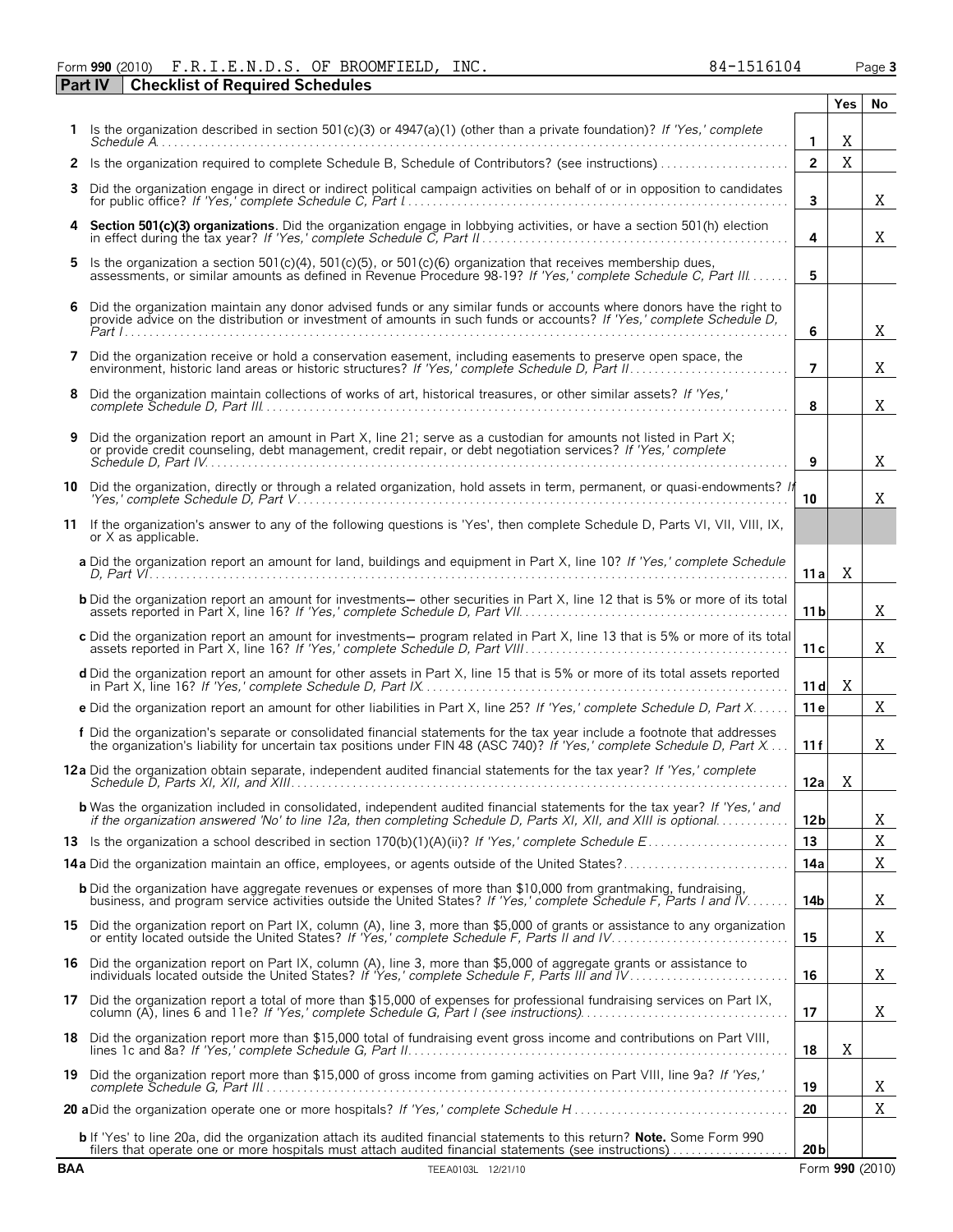Form **990** (2010) F.R.I.E.N.D.S. OF BROOMFIELD, INC. 84-1516104 Page **4** F.R.I.E.N.D.S. OF BROOMFIELD, INC. 84-1516104

| <b>Checklist of Required Schedules</b> (continued)<br>  Part IV                                               |                                                                                                                                                                                                                                                                                                                                                                                                                                                                                                                                                                                                                                                                                                                                                                                                                                                                                                                                                                                                                                                                                                                                                                                                                                                                                                                                                                                                                                                                                                                                                                                                                                                                                                                                                                                                                                                                                                                                                                                                                                                                                                                                                                                                                                                                                                                                                                                                                                                                                                                                                                                                                                                                                                                                                                                                                                                                                                                                                                                                                                                                                                                                                                                                                                                                                                                                                                                                                                                                                                                                                                                                                                                                                                                                                                                                                                                                                                                                               |     |             |
|---------------------------------------------------------------------------------------------------------------|-----------------------------------------------------------------------------------------------------------------------------------------------------------------------------------------------------------------------------------------------------------------------------------------------------------------------------------------------------------------------------------------------------------------------------------------------------------------------------------------------------------------------------------------------------------------------------------------------------------------------------------------------------------------------------------------------------------------------------------------------------------------------------------------------------------------------------------------------------------------------------------------------------------------------------------------------------------------------------------------------------------------------------------------------------------------------------------------------------------------------------------------------------------------------------------------------------------------------------------------------------------------------------------------------------------------------------------------------------------------------------------------------------------------------------------------------------------------------------------------------------------------------------------------------------------------------------------------------------------------------------------------------------------------------------------------------------------------------------------------------------------------------------------------------------------------------------------------------------------------------------------------------------------------------------------------------------------------------------------------------------------------------------------------------------------------------------------------------------------------------------------------------------------------------------------------------------------------------------------------------------------------------------------------------------------------------------------------------------------------------------------------------------------------------------------------------------------------------------------------------------------------------------------------------------------------------------------------------------------------------------------------------------------------------------------------------------------------------------------------------------------------------------------------------------------------------------------------------------------------------------------------------------------------------------------------------------------------------------------------------------------------------------------------------------------------------------------------------------------------------------------------------------------------------------------------------------------------------------------------------------------------------------------------------------------------------------------------------------------------------------------------------------------------------------------------------------------------------------------------------------------------------------------------------------------------------------------------------------------------------------------------------------------------------------------------------------------------------------------------------------------------------------------------------------------------------------------------------------------------------------------------------------------------------------------------------|-----|-------------|
|                                                                                                               |                                                                                                                                                                                                                                                                                                                                                                                                                                                                                                                                                                                                                                                                                                                                                                                                                                                                                                                                                                                                                                                                                                                                                                                                                                                                                                                                                                                                                                                                                                                                                                                                                                                                                                                                                                                                                                                                                                                                                                                                                                                                                                                                                                                                                                                                                                                                                                                                                                                                                                                                                                                                                                                                                                                                                                                                                                                                                                                                                                                                                                                                                                                                                                                                                                                                                                                                                                                                                                                                                                                                                                                                                                                                                                                                                                                                                                                                                                                                               | Yes | No          |
|                                                                                                               | 21                                                                                                                                                                                                                                                                                                                                                                                                                                                                                                                                                                                                                                                                                                                                                                                                                                                                                                                                                                                                                                                                                                                                                                                                                                                                                                                                                                                                                                                                                                                                                                                                                                                                                                                                                                                                                                                                                                                                                                                                                                                                                                                                                                                                                                                                                                                                                                                                                                                                                                                                                                                                                                                                                                                                                                                                                                                                                                                                                                                                                                                                                                                                                                                                                                                                                                                                                                                                                                                                                                                                                                                                                                                                                                                                                                                                                                                                                                                                            |     | X           |
|                                                                                                               | 22                                                                                                                                                                                                                                                                                                                                                                                                                                                                                                                                                                                                                                                                                                                                                                                                                                                                                                                                                                                                                                                                                                                                                                                                                                                                                                                                                                                                                                                                                                                                                                                                                                                                                                                                                                                                                                                                                                                                                                                                                                                                                                                                                                                                                                                                                                                                                                                                                                                                                                                                                                                                                                                                                                                                                                                                                                                                                                                                                                                                                                                                                                                                                                                                                                                                                                                                                                                                                                                                                                                                                                                                                                                                                                                                                                                                                                                                                                                                            |     | X           |
|                                                                                                               |                                                                                                                                                                                                                                                                                                                                                                                                                                                                                                                                                                                                                                                                                                                                                                                                                                                                                                                                                                                                                                                                                                                                                                                                                                                                                                                                                                                                                                                                                                                                                                                                                                                                                                                                                                                                                                                                                                                                                                                                                                                                                                                                                                                                                                                                                                                                                                                                                                                                                                                                                                                                                                                                                                                                                                                                                                                                                                                                                                                                                                                                                                                                                                                                                                                                                                                                                                                                                                                                                                                                                                                                                                                                                                                                                                                                                                                                                                                                               |     |             |
|                                                                                                               | 23                                                                                                                                                                                                                                                                                                                                                                                                                                                                                                                                                                                                                                                                                                                                                                                                                                                                                                                                                                                                                                                                                                                                                                                                                                                                                                                                                                                                                                                                                                                                                                                                                                                                                                                                                                                                                                                                                                                                                                                                                                                                                                                                                                                                                                                                                                                                                                                                                                                                                                                                                                                                                                                                                                                                                                                                                                                                                                                                                                                                                                                                                                                                                                                                                                                                                                                                                                                                                                                                                                                                                                                                                                                                                                                                                                                                                                                                                                                                            |     | X           |
|                                                                                                               | 24a                                                                                                                                                                                                                                                                                                                                                                                                                                                                                                                                                                                                                                                                                                                                                                                                                                                                                                                                                                                                                                                                                                                                                                                                                                                                                                                                                                                                                                                                                                                                                                                                                                                                                                                                                                                                                                                                                                                                                                                                                                                                                                                                                                                                                                                                                                                                                                                                                                                                                                                                                                                                                                                                                                                                                                                                                                                                                                                                                                                                                                                                                                                                                                                                                                                                                                                                                                                                                                                                                                                                                                                                                                                                                                                                                                                                                                                                                                                                           |     | X           |
|                                                                                                               | 24 <sub>b</sub>                                                                                                                                                                                                                                                                                                                                                                                                                                                                                                                                                                                                                                                                                                                                                                                                                                                                                                                                                                                                                                                                                                                                                                                                                                                                                                                                                                                                                                                                                                                                                                                                                                                                                                                                                                                                                                                                                                                                                                                                                                                                                                                                                                                                                                                                                                                                                                                                                                                                                                                                                                                                                                                                                                                                                                                                                                                                                                                                                                                                                                                                                                                                                                                                                                                                                                                                                                                                                                                                                                                                                                                                                                                                                                                                                                                                                                                                                                                               |     |             |
|                                                                                                               | 24c                                                                                                                                                                                                                                                                                                                                                                                                                                                                                                                                                                                                                                                                                                                                                                                                                                                                                                                                                                                                                                                                                                                                                                                                                                                                                                                                                                                                                                                                                                                                                                                                                                                                                                                                                                                                                                                                                                                                                                                                                                                                                                                                                                                                                                                                                                                                                                                                                                                                                                                                                                                                                                                                                                                                                                                                                                                                                                                                                                                                                                                                                                                                                                                                                                                                                                                                                                                                                                                                                                                                                                                                                                                                                                                                                                                                                                                                                                                                           |     |             |
|                                                                                                               | 24d                                                                                                                                                                                                                                                                                                                                                                                                                                                                                                                                                                                                                                                                                                                                                                                                                                                                                                                                                                                                                                                                                                                                                                                                                                                                                                                                                                                                                                                                                                                                                                                                                                                                                                                                                                                                                                                                                                                                                                                                                                                                                                                                                                                                                                                                                                                                                                                                                                                                                                                                                                                                                                                                                                                                                                                                                                                                                                                                                                                                                                                                                                                                                                                                                                                                                                                                                                                                                                                                                                                                                                                                                                                                                                                                                                                                                                                                                                                                           |     |             |
|                                                                                                               | 25a                                                                                                                                                                                                                                                                                                                                                                                                                                                                                                                                                                                                                                                                                                                                                                                                                                                                                                                                                                                                                                                                                                                                                                                                                                                                                                                                                                                                                                                                                                                                                                                                                                                                                                                                                                                                                                                                                                                                                                                                                                                                                                                                                                                                                                                                                                                                                                                                                                                                                                                                                                                                                                                                                                                                                                                                                                                                                                                                                                                                                                                                                                                                                                                                                                                                                                                                                                                                                                                                                                                                                                                                                                                                                                                                                                                                                                                                                                                                           |     | Χ           |
|                                                                                                               | 25 <sub>b</sub>                                                                                                                                                                                                                                                                                                                                                                                                                                                                                                                                                                                                                                                                                                                                                                                                                                                                                                                                                                                                                                                                                                                                                                                                                                                                                                                                                                                                                                                                                                                                                                                                                                                                                                                                                                                                                                                                                                                                                                                                                                                                                                                                                                                                                                                                                                                                                                                                                                                                                                                                                                                                                                                                                                                                                                                                                                                                                                                                                                                                                                                                                                                                                                                                                                                                                                                                                                                                                                                                                                                                                                                                                                                                                                                                                                                                                                                                                                                               |     | Χ           |
|                                                                                                               | 26                                                                                                                                                                                                                                                                                                                                                                                                                                                                                                                                                                                                                                                                                                                                                                                                                                                                                                                                                                                                                                                                                                                                                                                                                                                                                                                                                                                                                                                                                                                                                                                                                                                                                                                                                                                                                                                                                                                                                                                                                                                                                                                                                                                                                                                                                                                                                                                                                                                                                                                                                                                                                                                                                                                                                                                                                                                                                                                                                                                                                                                                                                                                                                                                                                                                                                                                                                                                                                                                                                                                                                                                                                                                                                                                                                                                                                                                                                                                            |     | X           |
|                                                                                                               | 27                                                                                                                                                                                                                                                                                                                                                                                                                                                                                                                                                                                                                                                                                                                                                                                                                                                                                                                                                                                                                                                                                                                                                                                                                                                                                                                                                                                                                                                                                                                                                                                                                                                                                                                                                                                                                                                                                                                                                                                                                                                                                                                                                                                                                                                                                                                                                                                                                                                                                                                                                                                                                                                                                                                                                                                                                                                                                                                                                                                                                                                                                                                                                                                                                                                                                                                                                                                                                                                                                                                                                                                                                                                                                                                                                                                                                                                                                                                                            | X   |             |
|                                                                                                               |                                                                                                                                                                                                                                                                                                                                                                                                                                                                                                                                                                                                                                                                                                                                                                                                                                                                                                                                                                                                                                                                                                                                                                                                                                                                                                                                                                                                                                                                                                                                                                                                                                                                                                                                                                                                                                                                                                                                                                                                                                                                                                                                                                                                                                                                                                                                                                                                                                                                                                                                                                                                                                                                                                                                                                                                                                                                                                                                                                                                                                                                                                                                                                                                                                                                                                                                                                                                                                                                                                                                                                                                                                                                                                                                                                                                                                                                                                                                               |     |             |
|                                                                                                               | 28a                                                                                                                                                                                                                                                                                                                                                                                                                                                                                                                                                                                                                                                                                                                                                                                                                                                                                                                                                                                                                                                                                                                                                                                                                                                                                                                                                                                                                                                                                                                                                                                                                                                                                                                                                                                                                                                                                                                                                                                                                                                                                                                                                                                                                                                                                                                                                                                                                                                                                                                                                                                                                                                                                                                                                                                                                                                                                                                                                                                                                                                                                                                                                                                                                                                                                                                                                                                                                                                                                                                                                                                                                                                                                                                                                                                                                                                                                                                                           |     | X           |
|                                                                                                               | 28b                                                                                                                                                                                                                                                                                                                                                                                                                                                                                                                                                                                                                                                                                                                                                                                                                                                                                                                                                                                                                                                                                                                                                                                                                                                                                                                                                                                                                                                                                                                                                                                                                                                                                                                                                                                                                                                                                                                                                                                                                                                                                                                                                                                                                                                                                                                                                                                                                                                                                                                                                                                                                                                                                                                                                                                                                                                                                                                                                                                                                                                                                                                                                                                                                                                                                                                                                                                                                                                                                                                                                                                                                                                                                                                                                                                                                                                                                                                                           |     | X           |
|                                                                                                               | 28c                                                                                                                                                                                                                                                                                                                                                                                                                                                                                                                                                                                                                                                                                                                                                                                                                                                                                                                                                                                                                                                                                                                                                                                                                                                                                                                                                                                                                                                                                                                                                                                                                                                                                                                                                                                                                                                                                                                                                                                                                                                                                                                                                                                                                                                                                                                                                                                                                                                                                                                                                                                                                                                                                                                                                                                                                                                                                                                                                                                                                                                                                                                                                                                                                                                                                                                                                                                                                                                                                                                                                                                                                                                                                                                                                                                                                                                                                                                                           |     | Χ           |
|                                                                                                               |                                                                                                                                                                                                                                                                                                                                                                                                                                                                                                                                                                                                                                                                                                                                                                                                                                                                                                                                                                                                                                                                                                                                                                                                                                                                                                                                                                                                                                                                                                                                                                                                                                                                                                                                                                                                                                                                                                                                                                                                                                                                                                                                                                                                                                                                                                                                                                                                                                                                                                                                                                                                                                                                                                                                                                                                                                                                                                                                                                                                                                                                                                                                                                                                                                                                                                                                                                                                                                                                                                                                                                                                                                                                                                                                                                                                                                                                                                                                               |     | $\mathbf X$ |
|                                                                                                               | 30                                                                                                                                                                                                                                                                                                                                                                                                                                                                                                                                                                                                                                                                                                                                                                                                                                                                                                                                                                                                                                                                                                                                                                                                                                                                                                                                                                                                                                                                                                                                                                                                                                                                                                                                                                                                                                                                                                                                                                                                                                                                                                                                                                                                                                                                                                                                                                                                                                                                                                                                                                                                                                                                                                                                                                                                                                                                                                                                                                                                                                                                                                                                                                                                                                                                                                                                                                                                                                                                                                                                                                                                                                                                                                                                                                                                                                                                                                                                            |     | Χ           |
|                                                                                                               | 31                                                                                                                                                                                                                                                                                                                                                                                                                                                                                                                                                                                                                                                                                                                                                                                                                                                                                                                                                                                                                                                                                                                                                                                                                                                                                                                                                                                                                                                                                                                                                                                                                                                                                                                                                                                                                                                                                                                                                                                                                                                                                                                                                                                                                                                                                                                                                                                                                                                                                                                                                                                                                                                                                                                                                                                                                                                                                                                                                                                                                                                                                                                                                                                                                                                                                                                                                                                                                                                                                                                                                                                                                                                                                                                                                                                                                                                                                                                                            |     | X           |
|                                                                                                               | 32                                                                                                                                                                                                                                                                                                                                                                                                                                                                                                                                                                                                                                                                                                                                                                                                                                                                                                                                                                                                                                                                                                                                                                                                                                                                                                                                                                                                                                                                                                                                                                                                                                                                                                                                                                                                                                                                                                                                                                                                                                                                                                                                                                                                                                                                                                                                                                                                                                                                                                                                                                                                                                                                                                                                                                                                                                                                                                                                                                                                                                                                                                                                                                                                                                                                                                                                                                                                                                                                                                                                                                                                                                                                                                                                                                                                                                                                                                                                            |     | X           |
|                                                                                                               | 33                                                                                                                                                                                                                                                                                                                                                                                                                                                                                                                                                                                                                                                                                                                                                                                                                                                                                                                                                                                                                                                                                                                                                                                                                                                                                                                                                                                                                                                                                                                                                                                                                                                                                                                                                                                                                                                                                                                                                                                                                                                                                                                                                                                                                                                                                                                                                                                                                                                                                                                                                                                                                                                                                                                                                                                                                                                                                                                                                                                                                                                                                                                                                                                                                                                                                                                                                                                                                                                                                                                                                                                                                                                                                                                                                                                                                                                                                                                                            |     | X           |
|                                                                                                               | 34                                                                                                                                                                                                                                                                                                                                                                                                                                                                                                                                                                                                                                                                                                                                                                                                                                                                                                                                                                                                                                                                                                                                                                                                                                                                                                                                                                                                                                                                                                                                                                                                                                                                                                                                                                                                                                                                                                                                                                                                                                                                                                                                                                                                                                                                                                                                                                                                                                                                                                                                                                                                                                                                                                                                                                                                                                                                                                                                                                                                                                                                                                                                                                                                                                                                                                                                                                                                                                                                                                                                                                                                                                                                                                                                                                                                                                                                                                                                            |     | X           |
|                                                                                                               | 35                                                                                                                                                                                                                                                                                                                                                                                                                                                                                                                                                                                                                                                                                                                                                                                                                                                                                                                                                                                                                                                                                                                                                                                                                                                                                                                                                                                                                                                                                                                                                                                                                                                                                                                                                                                                                                                                                                                                                                                                                                                                                                                                                                                                                                                                                                                                                                                                                                                                                                                                                                                                                                                                                                                                                                                                                                                                                                                                                                                                                                                                                                                                                                                                                                                                                                                                                                                                                                                                                                                                                                                                                                                                                                                                                                                                                                                                                                                                            |     | X           |
| X No                                                                                                          |                                                                                                                                                                                                                                                                                                                                                                                                                                                                                                                                                                                                                                                                                                                                                                                                                                                                                                                                                                                                                                                                                                                                                                                                                                                                                                                                                                                                                                                                                                                                                                                                                                                                                                                                                                                                                                                                                                                                                                                                                                                                                                                                                                                                                                                                                                                                                                                                                                                                                                                                                                                                                                                                                                                                                                                                                                                                                                                                                                                                                                                                                                                                                                                                                                                                                                                                                                                                                                                                                                                                                                                                                                                                                                                                                                                                                                                                                                                                               |     |             |
|                                                                                                               | 36                                                                                                                                                                                                                                                                                                                                                                                                                                                                                                                                                                                                                                                                                                                                                                                                                                                                                                                                                                                                                                                                                                                                                                                                                                                                                                                                                                                                                                                                                                                                                                                                                                                                                                                                                                                                                                                                                                                                                                                                                                                                                                                                                                                                                                                                                                                                                                                                                                                                                                                                                                                                                                                                                                                                                                                                                                                                                                                                                                                                                                                                                                                                                                                                                                                                                                                                                                                                                                                                                                                                                                                                                                                                                                                                                                                                                                                                                                                                            |     | X           |
|                                                                                                               | 37                                                                                                                                                                                                                                                                                                                                                                                                                                                                                                                                                                                                                                                                                                                                                                                                                                                                                                                                                                                                                                                                                                                                                                                                                                                                                                                                                                                                                                                                                                                                                                                                                                                                                                                                                                                                                                                                                                                                                                                                                                                                                                                                                                                                                                                                                                                                                                                                                                                                                                                                                                                                                                                                                                                                                                                                                                                                                                                                                                                                                                                                                                                                                                                                                                                                                                                                                                                                                                                                                                                                                                                                                                                                                                                                                                                                                                                                                                                                            |     | Χ           |
| Did the organization complete Schedule O and provide explanations in Schedule O for Part VI, lines 11 and 19? |                                                                                                                                                                                                                                                                                                                                                                                                                                                                                                                                                                                                                                                                                                                                                                                                                                                                                                                                                                                                                                                                                                                                                                                                                                                                                                                                                                                                                                                                                                                                                                                                                                                                                                                                                                                                                                                                                                                                                                                                                                                                                                                                                                                                                                                                                                                                                                                                                                                                                                                                                                                                                                                                                                                                                                                                                                                                                                                                                                                                                                                                                                                                                                                                                                                                                                                                                                                                                                                                                                                                                                                                                                                                                                                                                                                                                                                                                                                                               |     |             |
|                                                                                                               | 21 Did the organization report more than \$5,000 of grants and other assistance to governments and organizations in the<br>Did the organization report more than \$5,000 of grants and other assistance to individuals in the United States on Part<br>Did the organization answer 'Yes' to Part VII, Section A, line 3, 4, or 5 about compensation of the organization's current<br>and former officers, directors, trustees, key employees, and highest compensated employees? If 'Yes,' complete<br>24a Did the organization have a tax-exempt bond issue with an outstanding principal amount of more than \$100,000 as of the last day of the year, and that was issued after December 31, 2002? If 'Yes,' answer lines 24b throu<br><b>b</b> Did the organization invest any proceeds of tax-exempt bonds beyond a temporary period exception?<br>c Did the organization maintain an escrow account other than a refunding escrow at any time during the year to defease<br>d Did the organization act as an 'on behalf of' issuer for bonds outstanding at any time during the year?<br>25 a Section 501(c)(3) and 501(c)(4) organizations. Did the organization engage in an excess benefit transaction with a<br>disqualified person during the year? If 'Yes,' complete Schedule L, Part I.<br><b>b</b> Is the organization aware that it engaged in an excess benefit transaction with a disqualified person in a prior year, and<br>that the transaction has not been reported on any of the organization's prior Forms 990 or 990 EZ? If 'Yes,' complete<br>26 Was a loan to or by a current or former officer, director, trustee, key employee, highly compensated employee, or<br>disqualified person outstanding as of the end of the organization's tax year? If 'Yes,' complete Schedule L, Part II.<br>Did the organization provide a grant or other assistance to an officer, director, trustee, key employee, substantial<br>contributor, or a grant selection committee member, or to a person related to such an individual? If 'Yes,' complete<br>Was the organization a party to a business transaction with one of the following parties (see Schedule L, Part IV<br>instructions for applicable filing thresholds, conditions, and exceptions):<br>a A current or former officer, director, trustee, or key employee? If 'Yes,' complete Schedule L, Part IV<br><b>b</b> A family member of a current or former officer, director, trustee, or key employee? If 'Yes,' complete<br>c An entity of which a current or former officer, director, trustee, or key employee (or a family member thereof) was an<br>Did the organization receive more than \$25,000 in non-cash contributions? If 'Yes,' complete Schedule M<br>Did the organization receive contributions of art, historical treasures, or other similar assets, or qualified conservation<br>Did the organization liquidate, terminate, or dissolve and cease operations? If 'Yes,' complete Schedule N, Part I<br>Did the organization sell, exchange, dispose of, or transfer more than 25% of its net assets? If 'Yes,' complete<br>Did the organization own 100% of an entity disregarded as separate from the organization under Regulations sections<br>34 Was the organization related to any tax-exempt or taxable entity? If 'Yes,' complete Schedule R, Parts II, III, IV, and V,<br>Is any related organization a controlled entity within the meaning of section 512(b)(13)?<br>a Did the organization receive any payment from or engage in any transaction with a controlled entity<br>Section 501(c)(3) organizations. Did the organization make any transfers to an exempt non-charitable related<br>Did the organization conduct more than 5% of its activities through an entity that is not a related organization and that is<br>treated as a partnership for federal income tax purposes? If 'Yes,' complete Schedule R, Part V. | 29  |             |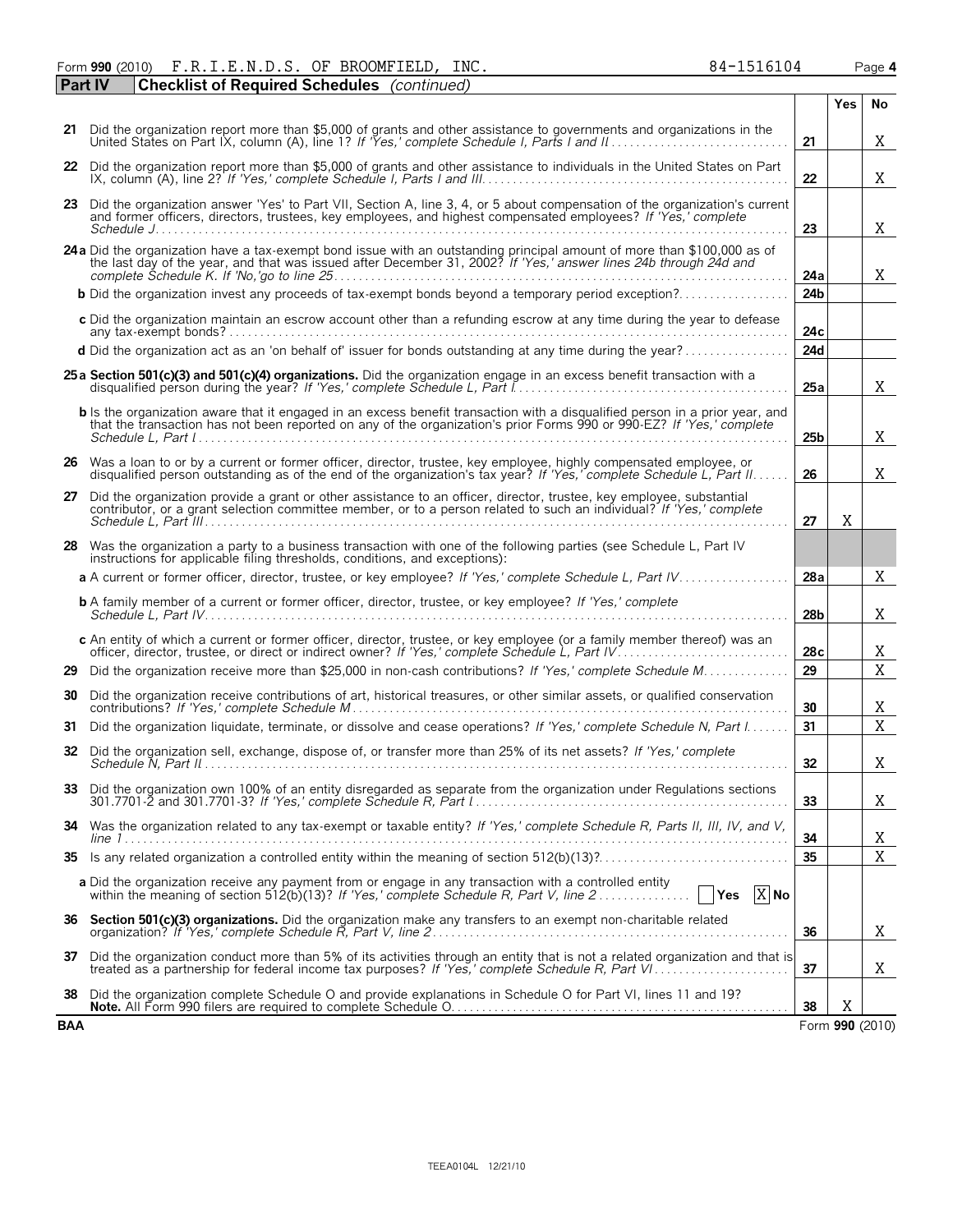|            | Form 990 (2010) F.R.I.E.N.D.S. OF BROOMFIELD, INC.                                                                                                                                                                                 |                 | 84-1516104 |                 |             | Page 5          |
|------------|------------------------------------------------------------------------------------------------------------------------------------------------------------------------------------------------------------------------------------|-----------------|------------|-----------------|-------------|-----------------|
| Part V     | <b>Statements Regarding Other IRS Filings and Tax Compliance</b>                                                                                                                                                                   |                 |            |                 |             |                 |
|            |                                                                                                                                                                                                                                    |                 |            |                 |             |                 |
|            |                                                                                                                                                                                                                                    |                 |            |                 | Yes         | No              |
|            | <b>1a</b> Enter the number reported in Box 3 of Form 1096. Enter -0- if not applicable                                                                                                                                             | 1a              |            |                 |             |                 |
|            | <b>b</b> Enter the number of Forms W-2G included in line 1a. Enter $-0$ - if not applicable $\dots\dots\dots\dots$                                                                                                                 | 1 <sub>b</sub>  | $\Omega$   |                 |             |                 |
|            | c Did the organization comply with backup withholding rules for reportable payments to vendors and reportable gaming                                                                                                               |                 |            |                 |             |                 |
|            |                                                                                                                                                                                                                                    |                 |            | 1с              | Χ           |                 |
|            |                                                                                                                                                                                                                                    |                 |            |                 |             |                 |
|            | 2a Enter the number of employees reported on Form W-3, Transmittal of Wage and Tax Statements, filed for the calendar year ending with or within the year covered by this return                                                   | 2a              | 29         |                 |             |                 |
|            | <b>b</b> If at least one is reported on line 2a, did the organization file all required federal employment tax returns?                                                                                                            |                 |            | 2b              | Χ           |                 |
|            | Note. If the sum of lines 1a and 2a is greater than 250, you may be required to e-file. (see instructions)                                                                                                                         |                 |            |                 |             |                 |
|            | 3a Did the organization have unrelated business gross income of \$1,000 or more during the year?                                                                                                                                   |                 |            | Зa              |             | Χ               |
|            |                                                                                                                                                                                                                                    |                 |            | 3 <sub>b</sub>  |             |                 |
|            |                                                                                                                                                                                                                                    |                 |            |                 |             |                 |
|            | 4a At any time during the calendar year, did the organization have an interest in, or a signature or other authority over, a financial account in a foreign country (such as a bank account, securities account, or other fina     |                 |            | 4a              |             | Χ               |
|            | <b>b</b> If 'Yes,' enter the name of the foreign country: ►                                                                                                                                                                        |                 |            |                 |             |                 |
|            | See instructions for filing requirements for Form TD F 90-22.1, Report of Foreign Bank and Financial Accounts.                                                                                                                     |                 |            |                 |             |                 |
|            | <b>5a</b> Was the organization a party to a prohibited tax shelter transaction at any time during the tax year?                                                                                                                    |                 |            | 5a              |             | Χ               |
|            | <b>b</b> Did any taxable party notify the organization that it was or is a party to a prohibited tax shelter transaction?                                                                                                          |                 |            | 5 <sub>b</sub>  |             | X               |
|            |                                                                                                                                                                                                                                    |                 |            | 5c              |             |                 |
|            |                                                                                                                                                                                                                                    |                 |            |                 |             |                 |
|            |                                                                                                                                                                                                                                    |                 |            | 6a              |             | Χ               |
|            | b If 'Yes,' did the organization include with every solicitation an express statement that such contributions or gifts were                                                                                                        |                 |            |                 |             |                 |
|            |                                                                                                                                                                                                                                    |                 |            | 6b              |             |                 |
|            | 7 Organizations that may receive deductible contributions under section 170(c).                                                                                                                                                    |                 |            |                 |             |                 |
|            | a Did the organization receive a payment in excess of \$75 made partly as a contribution and partly for goods and                                                                                                                  |                 |            |                 |             |                 |
|            |                                                                                                                                                                                                                                    |                 |            | 7a              | Χ           |                 |
|            |                                                                                                                                                                                                                                    |                 |            | 7b              | $\mathbf X$ |                 |
|            | c Did the organization sell, exchange, or otherwise dispose of tangible personal property for which it was required to file                                                                                                        |                 |            |                 |             |                 |
|            |                                                                                                                                                                                                                                    |                 |            | 7с              |             | Χ               |
|            |                                                                                                                                                                                                                                    | 7d              |            |                 |             |                 |
|            | e Did the organization receive any funds, directly or indirectly, to pay premiums on a personal benefit contract?                                                                                                                  |                 |            | 7e              |             | Χ               |
|            | f Did the organization, during the year, pay premiums, directly or indirectly, on a personal benefit contract?                                                                                                                     |                 |            | 7f              |             | X               |
|            | g If the organization received a contribution of qualified intellectual property, did the organization file Form 8899                                                                                                              |                 |            |                 |             |                 |
|            |                                                                                                                                                                                                                                    |                 |            | 7q              |             |                 |
|            | h If the organization received a contribution of cars, boats, airplanes, or other vehicles, did the organization file a                                                                                                            |                 |            | 7h              |             |                 |
|            |                                                                                                                                                                                                                                    |                 |            |                 |             |                 |
|            | Sponsoring organizations maintaining donor advised funds and section 509(a)(3) supporting organizations. Did the<br>supporting organization, or a donor advised fund maintained by a sponsoring organization, have excess business |                 |            |                 |             |                 |
|            | holdings at any time during the year?.                                                                                                                                                                                             |                 |            | 8               |             |                 |
| 9          | Sponsoring organizations maintaining donor advised funds.                                                                                                                                                                          |                 |            |                 |             |                 |
|            |                                                                                                                                                                                                                                    |                 |            | 9а              |             |                 |
|            |                                                                                                                                                                                                                                    |                 |            | 9b              |             |                 |
|            | 10 Section 501(c)(7) organizations. Enter:                                                                                                                                                                                         |                 |            |                 |             |                 |
|            | <b>a</b> Initiation fees and capital contributions included on Part VIII, line 12                                                                                                                                                  | 10a             |            |                 |             |                 |
|            | <b>b</b> Gross receipts, included on Form 990, Part VIII, line 12, for public use of club facilities                                                                                                                               | 10 <sub>b</sub> |            |                 |             |                 |
|            | 11 Section 501(c)(12) organizations. Enter:                                                                                                                                                                                        |                 |            |                 |             |                 |
|            |                                                                                                                                                                                                                                    | 11a             |            |                 |             |                 |
|            | <b>b</b> Gross income from other sources (Do not net amounts due or paid to other sources                                                                                                                                          |                 |            |                 |             |                 |
|            |                                                                                                                                                                                                                                    | 11 <sub>b</sub> |            |                 |             |                 |
|            | 12a Section 4947(a)(1) non-exempt charitable trusts. Is the organization filing Form 990 in lieu of Form 1041?                                                                                                                     |                 |            | 12a             |             |                 |
|            | <b>b</b> If 'Yes,' enter the amount of tax-exempt interest received or accrued during the year                                                                                                                                     | 12 <sub>b</sub> |            |                 |             |                 |
|            | 13 Section 501(c)(29) qualified nonprofit health insurance issuers.                                                                                                                                                                |                 |            |                 |             |                 |
|            | <b>a</b> Is the organization licensed to issue qualified health plans in more than one state?                                                                                                                                      |                 |            | 13a             |             |                 |
|            | Note. See the instructions for additional information the organization must report on Schedule O.                                                                                                                                  |                 |            |                 |             |                 |
|            | <b>b</b> Enter the amount of reserves the organization is required to maintain by the states in                                                                                                                                    |                 |            |                 |             |                 |
|            | which the organization is licensed to issue qualified health plans                                                                                                                                                                 | 13 b            |            |                 |             |                 |
|            |                                                                                                                                                                                                                                    | 13c             |            |                 |             |                 |
|            | <b>14a</b> Did the organization receive any payments for indoor tanning services during the tax year?                                                                                                                              |                 |            | 14a             |             | Χ               |
|            | <b>b</b> If 'Yes,' has it filed a Form 720 to report these payments? If 'No,' provide an explanation in Schedule O                                                                                                                 |                 |            | 14 <sub>b</sub> |             |                 |
| <b>BAA</b> | TEEA0105L 11/30/10                                                                                                                                                                                                                 |                 |            |                 |             | Form 990 (2010) |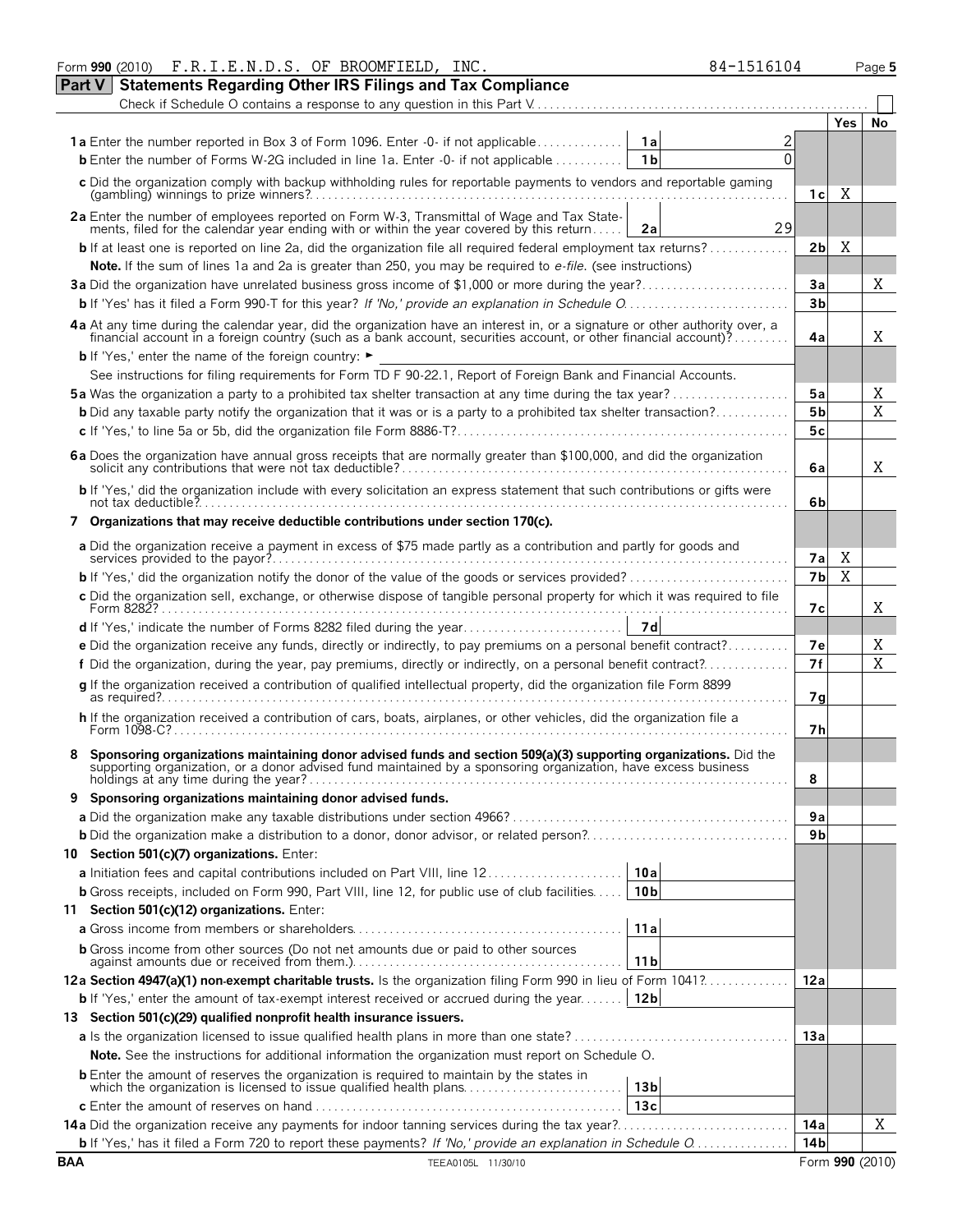|     | Form 990 (2010) F.R.I.E.N.D.S. OF BROOMFIELD, INC.<br>84-1516104                                                                                                                                                                           |                 |            | Page 6    |
|-----|--------------------------------------------------------------------------------------------------------------------------------------------------------------------------------------------------------------------------------------------|-----------------|------------|-----------|
|     | <b>Part VI</b><br>Governance, Management and Disclosure For each 'Yes' response to lines 2 through 7b below, and for                                                                                                                       |                 |            |           |
|     | a 'No' response to line 8a, 8b, or 10b below, describe the circumstances, processes, or changes in                                                                                                                                         |                 |            |           |
|     | Schedule O. See instructions.                                                                                                                                                                                                              |                 |            |           |
|     |                                                                                                                                                                                                                                            |                 |            | X         |
|     | <b>Section A. Governing Body and Management</b>                                                                                                                                                                                            |                 |            |           |
|     |                                                                                                                                                                                                                                            |                 | <b>Yes</b> | <b>No</b> |
|     | <b>1a</b> Enter the number of voting members of the governing body at the end of the tax year<br>5<br>1a                                                                                                                                   |                 |            |           |
|     | 5<br>1 <sub>b</sub><br><b>b</b> Enter the number of voting members included in line 1a, above, who are independent                                                                                                                         |                 |            |           |
|     | 2 Did any officer, director, trustee, or key employee have a family relationship or a business relationship with any other                                                                                                                 | $\overline{2}$  |            | Χ         |
|     | Did the organization delegate control over management duties customarily performed by or under the direct supervision of officers, directors or trustees, or key employees to a management company or other person?                        | 3               |            | Χ         |
|     | Did the organization make any significant changes to its governing documents                                                                                                                                                               | 4               |            | X         |
|     |                                                                                                                                                                                                                                            |                 |            |           |
|     | Did the organization become aware during the year of a significant diversion of the organization's assets?                                                                                                                                 | 5               |            | Χ         |
|     |                                                                                                                                                                                                                                            | 6               |            | X         |
|     | 7a Does the organization have members, stockholders, or other persons who may elect one or more members of the<br>governing body?                                                                                                          | 7а              |            | Χ         |
|     | <b>b</b> Are any decisions of the governing body subject to approval by members, stockholders, or other persons?                                                                                                                           | 7 <sub>b</sub>  |            | X         |
|     | Did the organization contemporaneously document the meetings held or written actions undertaken during the year by                                                                                                                         |                 |            |           |
|     | the following:                                                                                                                                                                                                                             |                 |            |           |
|     |                                                                                                                                                                                                                                            | 8a              | Χ          |           |
|     |                                                                                                                                                                                                                                            | 8b              |            | Χ         |
|     |                                                                                                                                                                                                                                            |                 |            |           |
|     | 9 Is there any officer, director or trustee, or key employee listed in Part VII, Section A, who cannot be reached at the organization's mailing address? If 'Yes,' provide the names and addresses in Schedule O                           | 9               |            | Χ         |
|     | <b>Section B. Policies</b> (This Section B requests information about policies not required by the Internal Revenue Code.)                                                                                                                 |                 |            |           |
|     |                                                                                                                                                                                                                                            |                 | Yes        | No        |
|     |                                                                                                                                                                                                                                            | 10a             |            | X         |
|     |                                                                                                                                                                                                                                            |                 |            |           |
|     | <b>b</b> If 'Yes,' does the organization have written policies and procedures governing the activities of such chapters, affiliates, and branches to ensure their operations are consistent with those of the organization?                | 10 <sub>b</sub> |            |           |
|     | 11 a Has the organization provided a copy of this Form 990 to all members of its governing body before filing the form?                                                                                                                    | 11a             |            | Χ         |
|     | <b>b</b> Describe in Schedule O the process, if any, used by the organization to review this Form 990. SEE SCHEDULE O                                                                                                                      |                 |            |           |
|     |                                                                                                                                                                                                                                            | 12a             | Χ          |           |
|     | <b>b</b> Are officers, directors or trustees, and key employees required to disclose annually interests that could give rise                                                                                                               |                 |            |           |
|     | to conflicts?<br>c Does the organization regularly and consistently monitor and enforce compliance with the policy? If 'Yes,' describe in                                                                                                  | 12 <sub>b</sub> | Χ          |           |
|     | Schedule O how this is done $\ldots \ldots \ldots \ldots \ldots \ldots \ldots$                                                                                                                                                             | 12c             | Χ          |           |
|     |                                                                                                                                                                                                                                            | 13              | X          |           |
|     | 14 Does the organization have a written document retention and destruction policy?                                                                                                                                                         | 14              |            | Χ         |
|     | 15 Did the process for determining compensation of the following persons include a review and approval by independent persons, comparability data, and contemporaneous substantiation of the deliberation and decision?                    |                 |            |           |
|     | a The organization's CEO, Executive Director, or top management official. SEE. SCHEDULE. 0                                                                                                                                                 | 15a             | X          |           |
|     |                                                                                                                                                                                                                                            | 15 <sub>b</sub> |            | Χ         |
|     | If 'Yes' to line 15a or 15b, describe the process in Schedule O. (See instructions.)                                                                                                                                                       |                 |            |           |
|     | 16a Did the organization invest in, contribute assets to, or participate in a joint venture or similar arrangement with a                                                                                                                  | 16a             |            | Χ         |
|     |                                                                                                                                                                                                                                            |                 |            |           |
|     | <b>b</b> If 'Yes,' has the organization adopted a written policy or procedure requiring the organization to evaluate its<br>participation in joint venture arrangements under applicable federal tax law, and taken steps to safeguard the |                 |            |           |
|     |                                                                                                                                                                                                                                            | 16 b            |            |           |
|     | <b>Section C. Disclosure</b>                                                                                                                                                                                                               |                 |            |           |
| 17  | List the states with which a copy of this Form 990 is required to be filed ► NONE                                                                                                                                                          |                 |            |           |
| 18  |                                                                                                                                                                                                                                            |                 |            |           |
|     | Section 6104 requires an organization to make its Forms 1023 (or 1024 if applicable), 990, and 990-T (501(c)(3)s only) available for public inspection. Indicate how you make these available. Check all that apply.                       |                 |            |           |
| 19. | X<br>X<br>Own website<br>Another's website<br>Upon request<br>Describe in Schedule O whether (and if so, how) the organization makes its governing documents, conflict of interest policy, and financial                                   |                 |            |           |

**20** State the name, physical address, and telephone number of the person who possesses the books and records of the organization: G FRIENDS OF BROOMFIELD 555 ALTER ST., STE. 19E BROOMFIELD CO 80020 303-404-0123  $\frac{1}{1}$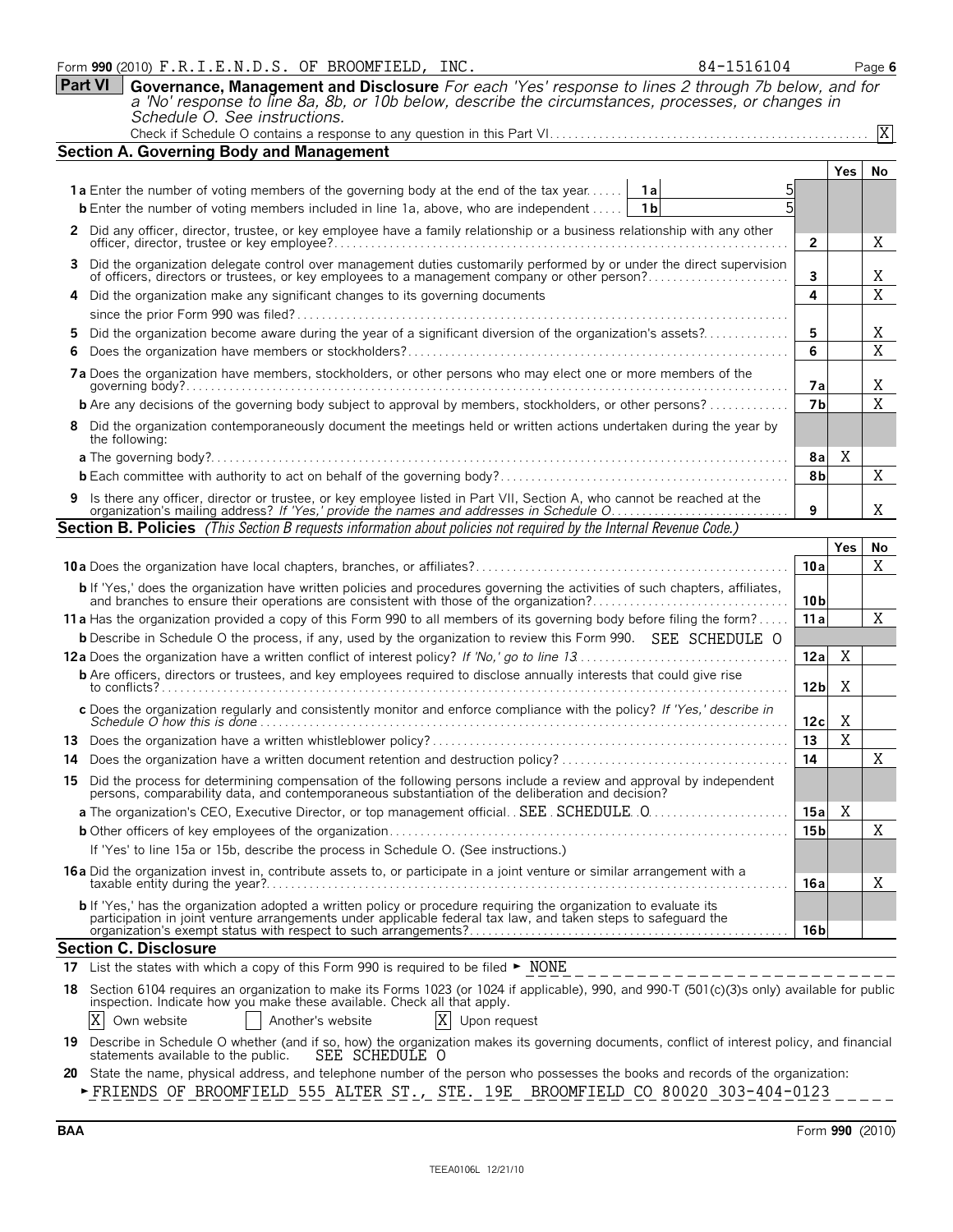**Compensation of Officers, Directors, Trustees, Key Employees, Highest Compensated Employees, and Independent Contractors Part VII**

Check if Schedule O contains a response to any question in this Part VII

**Section A. Officers, Directors, Trustees, Key Employees, and Highest Compensated Employees**

**1a** Complete this table for all persons required to be listed. Report compensation for the calendar year ending with or within the organization's tax year.

? List all of the organization's **current** officers, directors, trustees (whether individuals or organizations), regardless of amount of compensation. Enter -0- in columns (D), (E), and (F) if no compensation was paid.

? List all of the organization's **current** key employees, if any. See instructions for definition of 'key employee.'

? List the organization's five **current** highest compensated employees (other than an officer, director, trustee, or key employee) who received reportable compensation (Box 5 of Form W-2 and/or Box 7 of Form 1099-MISC) of more than \$100,000 from the organization and any related organizations.

? List all of the organization's **former** officers, key employees, and highest compensated employees who received more than \$100,000 of reportable compensation from the organization and any related organizations.

? List all of the organization's **former directors or trustees** that received, in the capacity as a former director or trustee of the organization, more than \$10,000 of reportable compensation from the organization and any related organizations.

List persons in the following order: individual trustees or directors; institutional trustees; officers; key employees; highest compensated employees; and former such persons.

Check this box if neither the organization nor any related organization compensated any current officer, director, or trustee.

| (A)                                    | (C)<br>(B)                                                                     |                                   |                       |         |              |                                                                    |        | (D)                                                                    | (E)                                                                         | (F)                                                                                                      |  |
|----------------------------------------|--------------------------------------------------------------------------------|-----------------------------------|-----------------------|---------|--------------|--------------------------------------------------------------------|--------|------------------------------------------------------------------------|-----------------------------------------------------------------------------|----------------------------------------------------------------------------------------------------------|--|
| Name and title                         | Average<br>hours<br>per week<br>(describe<br>hours for<br>related<br>organiza- | Individual trustee<br>or director | Institutional trustee | Officer | Key employee | Position (check all that apply)<br>Highest compensated<br>employee | Former | Reportable<br>compensation from<br>the organization<br>(W-2/1099-MISC) | Reportable<br>compensation from<br>related organizations<br>(W-2/1099-MISC) | Estimated<br>amount of other<br>compensation<br>from the<br>organization<br>and related<br>organizations |  |
|                                        | tions in<br>Schedule<br>O                                                      |                                   |                       |         |              |                                                                    |        |                                                                        |                                                                             |                                                                                                          |  |
| (1) BETH FOUCHEY                       |                                                                                |                                   |                       |         |              |                                                                    |        |                                                                        |                                                                             |                                                                                                          |  |
| <b>DIRECTOR</b>                        | 0.5                                                                            | X                                 |                       |         |              |                                                                    |        | 0.                                                                     | 0.                                                                          | $0_{\cdot}$                                                                                              |  |
| (2) CHARLENE WILLEY                    |                                                                                |                                   |                       |         |              |                                                                    |        |                                                                        |                                                                             |                                                                                                          |  |
| <b>DIRECTOR</b><br>(3) TAMMY SWANSON   | $\mathbf{1}$                                                                   | Χ                                 |                       |         |              |                                                                    | X      | 0.                                                                     | $\mathbf{0}$ .                                                              | $\boldsymbol{0}$ .                                                                                       |  |
| <b>DIRECTOR</b>                        | 0.5                                                                            | $\mathbf X$                       |                       |         |              |                                                                    |        | 0.                                                                     | $\mathbf{0}$ .                                                              | $\boldsymbol{0}$ .                                                                                       |  |
| (4) HEATHER FORSYTHE                   |                                                                                |                                   |                       |         |              |                                                                    |        |                                                                        |                                                                             |                                                                                                          |  |
| <b>DIRECTOR</b>                        | $\mathbf{1}$                                                                   | Χ                                 |                       |         |              |                                                                    | X      | 0.                                                                     | 0.                                                                          | $\boldsymbol{0}$ .                                                                                       |  |
| (5) SANDY GRYZMALA                     |                                                                                |                                   |                       |         |              |                                                                    |        |                                                                        |                                                                             |                                                                                                          |  |
| <b>DIRECTOR</b>                        | 1                                                                              | X                                 |                       |         |              |                                                                    |        | 0.                                                                     | 0.                                                                          | $\boldsymbol{0}$ .                                                                                       |  |
| (6) ANGIE STAIGER                      |                                                                                |                                   |                       |         |              |                                                                    |        |                                                                        |                                                                             |                                                                                                          |  |
| <b>DIRECTOR</b>                        | 2                                                                              | Χ                                 |                       |         |              |                                                                    | X      | 0.                                                                     | 0.                                                                          | $\boldsymbol{0}$ .                                                                                       |  |
| (7) DONNA JOHNSON                      |                                                                                |                                   |                       |         |              |                                                                    |        |                                                                        |                                                                             |                                                                                                          |  |
| <b>DIRECTOR</b>                        | $0.5\,$                                                                        | X                                 |                       |         |              |                                                                    | X      | 0.                                                                     | $\mathbf{0}$ .                                                              | $\boldsymbol{0}$ .                                                                                       |  |
| (8) MARYANN SOLBRIG<br><b>DIRECTOR</b> | 0.5                                                                            | Χ                                 |                       | Χ       |              |                                                                    |        | $0$ .                                                                  | 0.                                                                          | $\boldsymbol{0}$ .                                                                                       |  |
| (9) JOHN VAUGHAN                       |                                                                                |                                   |                       |         |              |                                                                    |        |                                                                        |                                                                             |                                                                                                          |  |
| <b>DIRECTOR</b>                        | 0.5                                                                            | X                                 |                       |         |              |                                                                    |        | 0.                                                                     | $\mathbf{0}$ .                                                              | $\boldsymbol{0}$ .                                                                                       |  |
| (10) GINA COUFAL                       |                                                                                |                                   |                       |         |              |                                                                    |        |                                                                        |                                                                             |                                                                                                          |  |
| EXECUTIVE DIREC                        | 50                                                                             |                                   |                       | X       |              |                                                                    |        | 42,580.                                                                | 0.                                                                          | $\boldsymbol{0}$ .                                                                                       |  |
| (11) JANE FOUCHEY                      |                                                                                |                                   |                       |         |              |                                                                    |        |                                                                        |                                                                             |                                                                                                          |  |
| <b>DIRECTOR</b>                        | 0.5                                                                            |                                   |                       |         |              |                                                                    | X      | 0.                                                                     | $\mathbf{0}$                                                                | 0.                                                                                                       |  |
| (12)                                   |                                                                                |                                   |                       |         |              |                                                                    |        |                                                                        |                                                                             |                                                                                                          |  |
| (13)<br>.                              |                                                                                |                                   |                       |         |              |                                                                    |        |                                                                        |                                                                             |                                                                                                          |  |
|                                        |                                                                                |                                   |                       |         |              |                                                                    |        |                                                                        |                                                                             |                                                                                                          |  |
| $(14)$ _ _ _ _ _ _ _ _ _               |                                                                                |                                   |                       |         |              |                                                                    |        |                                                                        |                                                                             |                                                                                                          |  |
| $(15)$ _ _ _ _ _ _ _ _ _               |                                                                                |                                   |                       |         |              |                                                                    |        |                                                                        |                                                                             |                                                                                                          |  |
| <u>(16) _ _ _ _ _ _ _ _ _ _</u>        |                                                                                |                                   |                       |         |              |                                                                    |        |                                                                        |                                                                             |                                                                                                          |  |
| (17)                                   |                                                                                |                                   |                       |         |              |                                                                    |        |                                                                        |                                                                             |                                                                                                          |  |
| <b>BAA</b>                             |                                                                                |                                   |                       |         |              | TEEA0107L 12/21/10                                                 |        |                                                                        |                                                                             | Form 990 (2010)                                                                                          |  |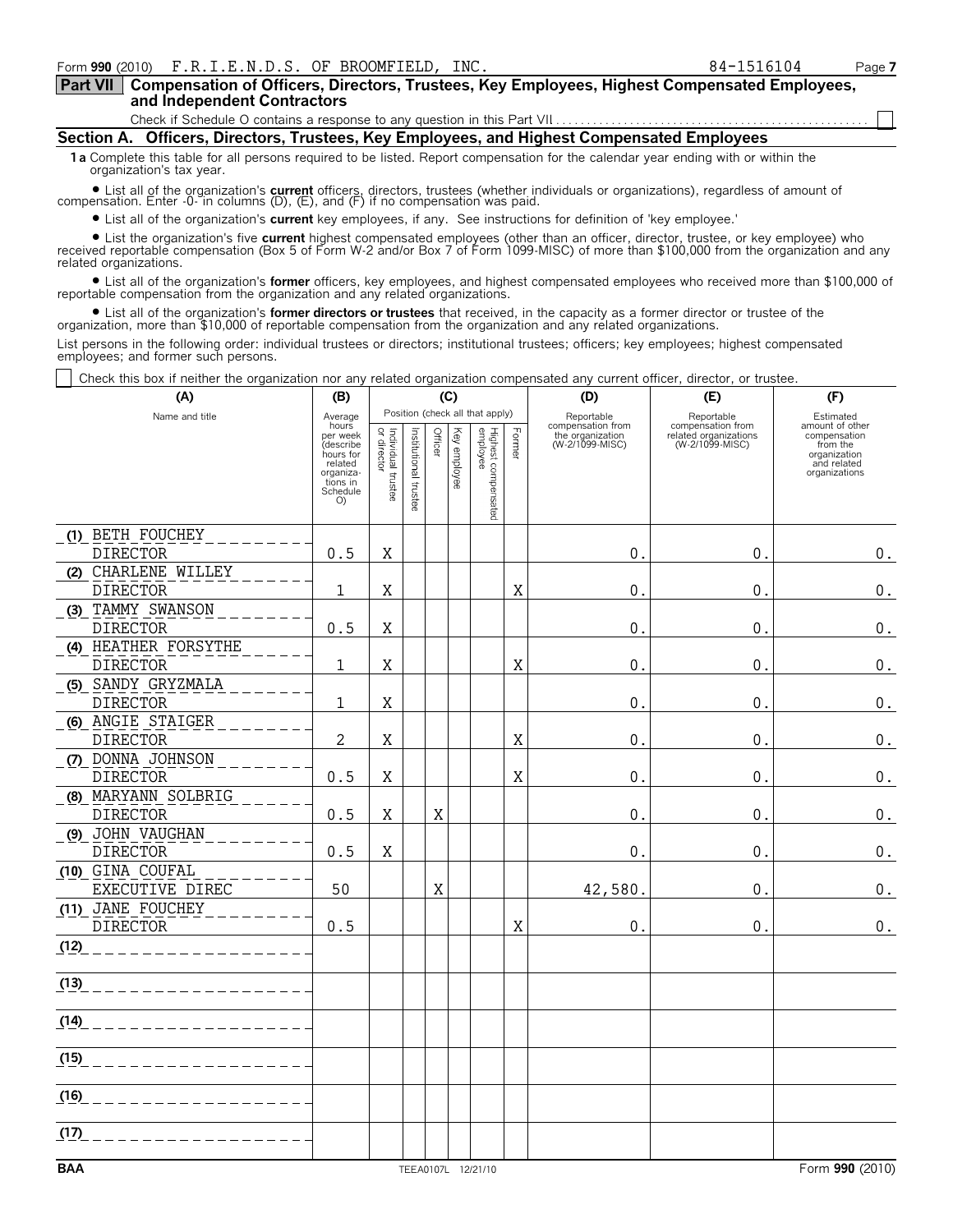#### Form **990** (2010) Page **8** F.R.I.E.N.D.S. OF BROOMFIELD, INC. 84-1516104

| 84-1516104 |  |  |
|------------|--|--|

| Part VII Section A. Officers, Directors, Trustees, Key Employees, and Highest Compensated Employees (cont)                                                      |                                                                                                                    |  |                       |         |          |                                 |        |                                                          |                                                               |              |                                 |
|-----------------------------------------------------------------------------------------------------------------------------------------------------------------|--------------------------------------------------------------------------------------------------------------------|--|-----------------------|---------|----------|---------------------------------|--------|----------------------------------------------------------|---------------------------------------------------------------|--------------|---------------------------------|
| (A)                                                                                                                                                             | (D)<br>(c)<br>(B)                                                                                                  |  | (E)                   |         | (F)      |                                 |        |                                                          |                                                               |              |                                 |
| Name and title                                                                                                                                                  | Average Position (check all that apply)<br>hours                                                                   |  |                       |         |          |                                 |        | Reportable                                               | Reportable                                                    |              | Estimated                       |
|                                                                                                                                                                 | nours<br>per week<br>(describe singularity)<br>mours for related<br>related<br>organing<br>zations<br>in<br>Sch O) |  |                       | Officer | Key      |                                 | Former | compensation from<br>the organization<br>(W-2/1099-MISC) | compensation from<br>related organizations<br>(W-2/1099-MISC) |              | amount of other<br>compensation |
|                                                                                                                                                                 |                                                                                                                    |  |                       |         | employee |                                 |        |                                                          |                                                               |              | from the<br>organization        |
|                                                                                                                                                                 |                                                                                                                    |  |                       |         |          |                                 |        |                                                          |                                                               |              | and related<br>organizations    |
|                                                                                                                                                                 |                                                                                                                    |  | Institutional trustee |         |          | Highest compensated<br>employee |        |                                                          |                                                               |              |                                 |
|                                                                                                                                                                 |                                                                                                                    |  |                       |         |          |                                 |        |                                                          |                                                               |              |                                 |
|                                                                                                                                                                 |                                                                                                                    |  |                       |         |          |                                 |        |                                                          |                                                               |              |                                 |
| (1 <u>8)</u> _____________________________                                                                                                                      |                                                                                                                    |  |                       |         |          |                                 |        |                                                          |                                                               |              |                                 |
|                                                                                                                                                                 |                                                                                                                    |  |                       |         |          |                                 |        |                                                          |                                                               |              |                                 |
| <u>(19) _______________________</u>                                                                                                                             |                                                                                                                    |  |                       |         |          |                                 |        |                                                          |                                                               |              |                                 |
|                                                                                                                                                                 |                                                                                                                    |  |                       |         |          |                                 |        |                                                          |                                                               |              |                                 |
| <u>(20) ________________________</u>                                                                                                                            |                                                                                                                    |  |                       |         |          |                                 |        |                                                          |                                                               |              |                                 |
|                                                                                                                                                                 |                                                                                                                    |  |                       |         |          |                                 |        |                                                          |                                                               |              |                                 |
|                                                                                                                                                                 |                                                                                                                    |  |                       |         |          |                                 |        |                                                          |                                                               |              |                                 |
|                                                                                                                                                                 |                                                                                                                    |  |                       |         |          |                                 |        |                                                          |                                                               |              |                                 |
|                                                                                                                                                                 |                                                                                                                    |  |                       |         |          |                                 |        |                                                          |                                                               |              |                                 |
| (2 <u>3)</u> ___________________________                                                                                                                        |                                                                                                                    |  |                       |         |          |                                 |        |                                                          |                                                               |              |                                 |
|                                                                                                                                                                 |                                                                                                                    |  |                       |         |          |                                 |        |                                                          |                                                               |              |                                 |
|                                                                                                                                                                 |                                                                                                                    |  |                       |         |          |                                 |        |                                                          |                                                               |              |                                 |
|                                                                                                                                                                 |                                                                                                                    |  |                       |         |          |                                 |        |                                                          |                                                               |              |                                 |
| <u>(25) ________________________</u>                                                                                                                            |                                                                                                                    |  |                       |         |          |                                 |        |                                                          |                                                               |              |                                 |
|                                                                                                                                                                 |                                                                                                                    |  |                       |         |          |                                 |        |                                                          |                                                               |              |                                 |
| <u>(26) ________________________</u>                                                                                                                            |                                                                                                                    |  |                       |         |          |                                 |        |                                                          |                                                               |              |                                 |
|                                                                                                                                                                 |                                                                                                                    |  |                       |         |          |                                 |        |                                                          |                                                               |              |                                 |
| (27) ___________________________                                                                                                                                |                                                                                                                    |  |                       |         |          |                                 |        |                                                          |                                                               |              |                                 |
|                                                                                                                                                                 |                                                                                                                    |  |                       |         |          |                                 |        |                                                          |                                                               |              |                                 |
|                                                                                                                                                                 |                                                                                                                    |  |                       |         |          |                                 |        |                                                          |                                                               |              |                                 |
|                                                                                                                                                                 |                                                                                                                    |  |                       |         |          |                                 |        |                                                          |                                                               |              |                                 |
| (29) __________________________                                                                                                                                 |                                                                                                                    |  |                       |         |          |                                 |        |                                                          |                                                               |              |                                 |
|                                                                                                                                                                 |                                                                                                                    |  |                       |         |          |                                 |        | 42,580.                                                  | 0.                                                            |              | $0$ .                           |
|                                                                                                                                                                 |                                                                                                                    |  |                       |         |          |                                 |        | 0.                                                       | 0.                                                            |              | 0.                              |
|                                                                                                                                                                 |                                                                                                                    |  |                       |         |          |                                 | ▶      | 42,580.                                                  | $\Omega$ .                                                    |              | 0.                              |
| 2 Total number of individuals (including but not limited to those listed above) who received more than \$100,000 in reportable compensation                     |                                                                                                                    |  |                       |         |          |                                 |        |                                                          |                                                               |              |                                 |
| 0<br>from the organization                                                                                                                                      |                                                                                                                    |  |                       |         |          |                                 |        |                                                          |                                                               |              |                                 |
|                                                                                                                                                                 |                                                                                                                    |  |                       |         |          |                                 |        |                                                          |                                                               |              | <b>Yes</b><br><b>No</b>         |
| Did the organization list any former officer, director or trustee, key employee, or highest compensated employee<br>3                                           |                                                                                                                    |  |                       |         |          |                                 |        |                                                          |                                                               |              |                                 |
|                                                                                                                                                                 |                                                                                                                    |  |                       |         |          |                                 |        |                                                          |                                                               | $\mathbf{3}$ | Χ                               |
| For any individual listed on line 1a, is the sum of reportable compensation and other compensation from<br>4                                                    |                                                                                                                    |  |                       |         |          |                                 |        |                                                          |                                                               |              |                                 |
| the organization and related organizations greater than \$150,000? If 'Yes' complete Schedule J for                                                             |                                                                                                                    |  |                       |         |          |                                 |        |                                                          |                                                               | 4            | Χ                               |
| Did any person listed on line 1a receive or accrue compensation from any unrelated organization or individual<br>5.                                             |                                                                                                                    |  |                       |         |          |                                 |        |                                                          |                                                               |              |                                 |
|                                                                                                                                                                 |                                                                                                                    |  |                       |         |          |                                 |        |                                                          |                                                               | 5            | X                               |
| <b>Section B. Independent Contractors</b>                                                                                                                       |                                                                                                                    |  |                       |         |          |                                 |        |                                                          |                                                               |              |                                 |
| Complete this table for your five highest compensated independent contractors that received more than \$100,000 of<br>1.<br>compensation from the organization. |                                                                                                                    |  |                       |         |          |                                 |        |                                                          |                                                               |              |                                 |
|                                                                                                                                                                 |                                                                                                                    |  |                       |         |          |                                 |        |                                                          |                                                               |              | (C)                             |
| (A)<br>(B)<br>Name and business address<br>Description of services                                                                                              |                                                                                                                    |  |                       |         |          |                                 |        | Compensation                                             |                                                               |              |                                 |
|                                                                                                                                                                 |                                                                                                                    |  |                       |         |          |                                 |        |                                                          |                                                               |              |                                 |
|                                                                                                                                                                 |                                                                                                                    |  |                       |         |          |                                 |        |                                                          |                                                               |              |                                 |
|                                                                                                                                                                 |                                                                                                                    |  |                       |         |          |                                 |        |                                                          |                                                               |              |                                 |
|                                                                                                                                                                 |                                                                                                                    |  |                       |         |          |                                 |        |                                                          |                                                               |              |                                 |
|                                                                                                                                                                 |                                                                                                                    |  |                       |         |          |                                 |        |                                                          |                                                               |              |                                 |
|                                                                                                                                                                 |                                                                                                                    |  |                       |         |          |                                 |        |                                                          |                                                               |              |                                 |
| 2 Total number of independent contractors (including but not limited to those listed above) who received more than                                              |                                                                                                                    |  |                       |         |          |                                 |        |                                                          |                                                               |              |                                 |
| \$100,000 in compensation from the organization $\blacktriangleright$ 0                                                                                         |                                                                                                                    |  |                       |         |          |                                 |        |                                                          |                                                               |              |                                 |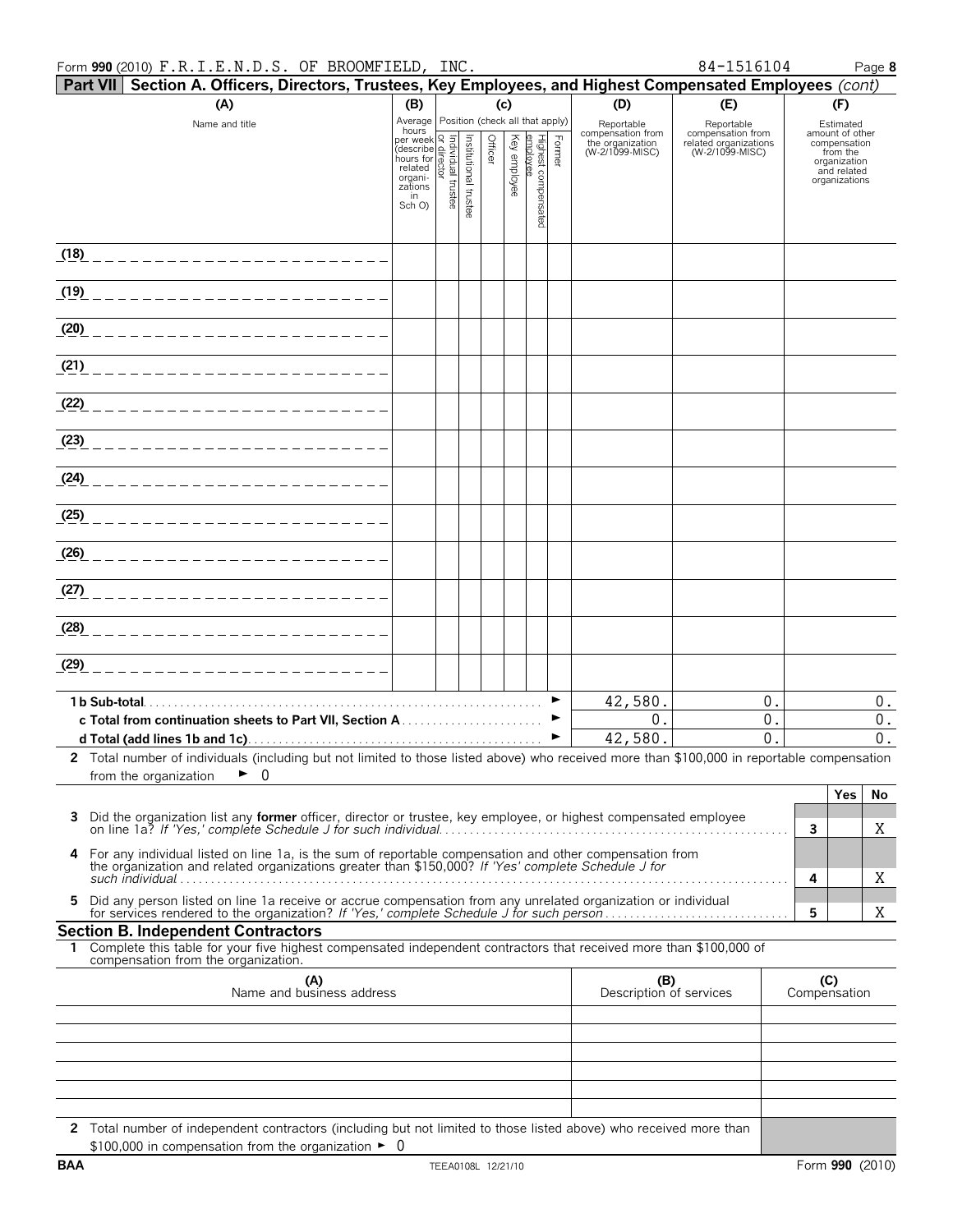#### Form **990** (2010) Page **9** F.R.I.E.N.D.S. OF BROOMFIELD, INC. 84-1516104 **Part VIII Statement of Revenue**

|                                                                   |                                                                                                                                                                   | (A)<br>Total revenue | (B)<br>Related or<br>exempt<br>function<br>revenue | (C)<br>Unrelated<br>business<br>revenue | (D)<br>Revenue<br>excluded from tax<br>under sections<br>512, 513, or 514 |
|-------------------------------------------------------------------|-------------------------------------------------------------------------------------------------------------------------------------------------------------------|----------------------|----------------------------------------------------|-----------------------------------------|---------------------------------------------------------------------------|
|                                                                   | 1a<br><b>1a</b> Federated campaigns $\ldots$                                                                                                                      |                      |                                                    |                                         |                                                                           |
|                                                                   | 1 <sub>b</sub><br><b>b</b> Membership dues                                                                                                                        |                      |                                                    |                                         |                                                                           |
|                                                                   | 1 <sub>c</sub><br>c Fundraising events                                                                                                                            |                      |                                                    |                                         |                                                                           |
|                                                                   | 1 <sub>d</sub><br>d Related organizations                                                                                                                         |                      |                                                    |                                         |                                                                           |
|                                                                   | 87,000.<br>1e<br>e Government grants (contributions)                                                                                                              |                      |                                                    |                                         |                                                                           |
|                                                                   |                                                                                                                                                                   |                      |                                                    |                                         |                                                                           |
| <b>CONTRIBUTIONS, GIFTS, GRANTS<br/>AND OTHER SIMILAR AMOUNTS</b> | <b>f</b> All other contributions, gifts, grants, and<br>similar amounts not included above<br>65, 923.<br>1f<br>g Noncash contributions included in lns 1a-1f: \$ |                      |                                                    |                                         |                                                                           |
|                                                                   |                                                                                                                                                                   | 152,923.             |                                                    |                                         |                                                                           |
|                                                                   | <b>Business Code</b>                                                                                                                                              |                      |                                                    |                                         |                                                                           |
| PROGRAM SERVICE REVENUE                                           | 2a PROGRAM FEES _________                                                                                                                                         | 419,181.             | 419,181.                                           |                                         |                                                                           |
|                                                                   | b                                                                                                                                                                 |                      |                                                    |                                         |                                                                           |
|                                                                   | . _ _ _ _ _ _ _ _ _ _ _ _ _ _ _ _ _ _                                                                                                                             |                      |                                                    |                                         |                                                                           |
|                                                                   | _ _ _ _ _ _ _ _ _ _ _ _ _ _ _ _ _ _ _<br>c                                                                                                                        |                      |                                                    |                                         |                                                                           |
|                                                                   | d____________________                                                                                                                                             |                      |                                                    |                                         |                                                                           |
|                                                                   | _ _ _ _ _ _ _ _ _ _ _ _ _ _ _ _ _ _                                                                                                                               |                      |                                                    |                                         |                                                                           |
|                                                                   | f All other program service revenue<br>$\blacktriangleright$                                                                                                      |                      |                                                    |                                         |                                                                           |
|                                                                   |                                                                                                                                                                   | 419,181.             |                                                    |                                         |                                                                           |
|                                                                   | 3                                                                                                                                                                 | 1,548.               | 1,548.                                             |                                         |                                                                           |
|                                                                   | Income from investment of tax-exempt bond proceeds ▶<br>4                                                                                                         |                      |                                                    |                                         |                                                                           |
|                                                                   | 5                                                                                                                                                                 |                      |                                                    |                                         |                                                                           |
|                                                                   | $(i)$ Real<br>(ii) Personal                                                                                                                                       |                      |                                                    |                                         |                                                                           |
|                                                                   | 6a Gross Rents                                                                                                                                                    |                      |                                                    |                                         |                                                                           |
|                                                                   | <b>b</b> Less: rental expenses.                                                                                                                                   |                      |                                                    |                                         |                                                                           |
|                                                                   | <b>c</b> Rental income or (loss) $\ldots$                                                                                                                         |                      |                                                    |                                         |                                                                           |
|                                                                   | $\blacktriangleright$                                                                                                                                             |                      |                                                    |                                         |                                                                           |
|                                                                   | (i) Securities<br>(ii) Other                                                                                                                                      |                      |                                                    |                                         |                                                                           |
|                                                                   | 7a Gross amount from sales of<br>assets other than inventory                                                                                                      |                      |                                                    |                                         |                                                                           |
|                                                                   | <b>b</b> Less: cost or other basis<br>and sales expenses <u>  _ _ _ _ _ _ _ _ _ _ _ _</u>                                                                         |                      |                                                    |                                         |                                                                           |
|                                                                   | c Gain or (loss) <br><u>c Gain or (loss)</u>                                                                                                                      |                      |                                                    |                                         |                                                                           |
|                                                                   |                                                                                                                                                                   |                      |                                                    |                                         |                                                                           |
|                                                                   | 8a Gross income from fundraising events<br>(not including. \$                                                                                                     |                      |                                                    |                                         |                                                                           |
|                                                                   | of contributions reported on line 1c).                                                                                                                            |                      |                                                    |                                         |                                                                           |
| <b>OTHER REVENUE</b>                                              | 19,593.<br>See Part IV, line 18. a                                                                                                                                |                      |                                                    |                                         |                                                                           |
|                                                                   | 4,691<br>b Less: direct expenses b                                                                                                                                |                      |                                                    |                                         |                                                                           |
|                                                                   | c Net income or (loss) from fundraising events                                                                                                                    | 14,902.              | 14,902.                                            |                                         |                                                                           |
|                                                                   | 9a Gross income from gaming activities.                                                                                                                           |                      |                                                    |                                         |                                                                           |
|                                                                   | b Less: direct expenses b                                                                                                                                         |                      |                                                    |                                         |                                                                           |
|                                                                   | c Net income or (loss) from gaming activities                                                                                                                     |                      |                                                    |                                         |                                                                           |
|                                                                   | 10a Gross sales of inventory, less returns                                                                                                                        |                      |                                                    |                                         |                                                                           |
|                                                                   | <b>b</b> Less: cost of goods sold <b>b</b>                                                                                                                        |                      |                                                    |                                         |                                                                           |
|                                                                   | c Net income or (loss) from sales of inventory                                                                                                                    |                      |                                                    |                                         |                                                                           |
|                                                                   | Miscellaneous Revenue<br><b>Business Code</b>                                                                                                                     |                      |                                                    |                                         |                                                                           |
|                                                                   |                                                                                                                                                                   |                      |                                                    |                                         |                                                                           |
|                                                                   | b<br>__________________                                                                                                                                           |                      |                                                    |                                         |                                                                           |
|                                                                   | -----------------                                                                                                                                                 |                      |                                                    |                                         |                                                                           |
|                                                                   | <b>d</b> All other revenue $\ldots, \ldots, \ldots, \ldots, \ldots$                                                                                               |                      |                                                    |                                         |                                                                           |
|                                                                   | e Total. Add lines 11a-11d                                                                                                                                        |                      |                                                    |                                         |                                                                           |
|                                                                   |                                                                                                                                                                   | 588,554.             | 435,631.                                           | 0.                                      | $0$ .                                                                     |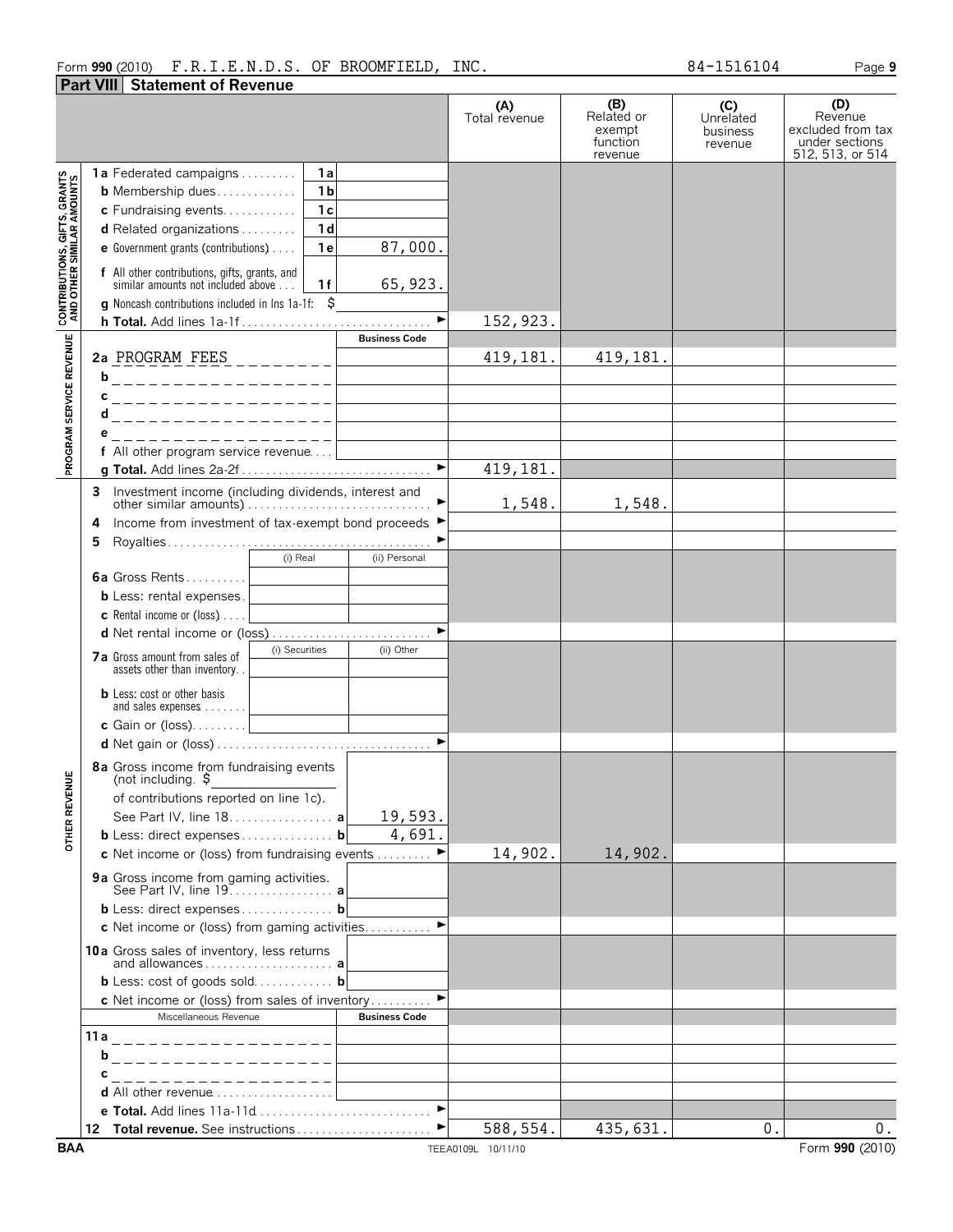#### Form **990** (2010) Page **10** F.R.I.E.N.D.S. OF BROOMFIELD, INC. 84-1516104 **Part IX | Statement of Functional Expenses**

*Section 501(c)(3) and 501(c)(4) organizations must complete all columns. All other organizations must complete column (A) but are not required to complete columns (B), (C), and (D).*

|              | Do not include amounts reported on lines<br>6b, 7b, 8b, 9b, and 10b of Part VIII.                                                                                                                                                                              | (A)<br>Total expenses | (B)<br>Program service<br>expenses | (C)<br>Management and<br>general expenses | (D)<br>Fundraising<br>expenses |
|--------------|----------------------------------------------------------------------------------------------------------------------------------------------------------------------------------------------------------------------------------------------------------------|-----------------------|------------------------------------|-------------------------------------------|--------------------------------|
| $\mathbf{1}$ | Grants and other assistance to governments<br>and organizations in the U.S. See Part IV,                                                                                                                                                                       |                       |                                    |                                           |                                |
| 2            | Grants and other assistance to individuals in<br>the U.S. See Part IV, line 22.                                                                                                                                                                                |                       |                                    |                                           |                                |
|              | 3 Grants and other assistance to governments,<br>organizations, and individuals outside the<br>U.S. See Part IV, lines 15 and $16$                                                                                                                             |                       |                                    |                                           |                                |
|              | 4 Benefits paid to or for members                                                                                                                                                                                                                              |                       |                                    |                                           |                                |
| 5            | Compensation of current officers, directors,                                                                                                                                                                                                                   | 42,580.               | 8,516.                             | 25,548.                                   | 8,516.                         |
| 6            | Compensation not included above, to<br>disqualified persons (as defined under<br>section $4958(f)(1)$ and persons described                                                                                                                                    | 0.                    | 0.                                 | 0.                                        | 0.                             |
| 7            | Other salaries and wages                                                                                                                                                                                                                                       | 320,992.              | 278, 706.                          | 21,716.                                   | 20,570.                        |
| 8            | Pension plan contributions (include<br>section $401(k)$ and section $403(b)$                                                                                                                                                                                   |                       |                                    |                                           |                                |
| 9            | Other employee benefits                                                                                                                                                                                                                                        |                       |                                    |                                           |                                |
| 10           | Payroll taxes                                                                                                                                                                                                                                                  | 34,102.               | 26,104.                            | 5,517.                                    | 2,481.                         |
|              | 11 Fees for services (non-employees):                                                                                                                                                                                                                          |                       |                                    |                                           |                                |
|              |                                                                                                                                                                                                                                                                |                       |                                    |                                           |                                |
|              |                                                                                                                                                                                                                                                                |                       |                                    |                                           |                                |
|              |                                                                                                                                                                                                                                                                |                       |                                    |                                           |                                |
|              |                                                                                                                                                                                                                                                                |                       |                                    |                                           |                                |
|              | <b>e</b> Professional fundraising services. See Part IV, line 17                                                                                                                                                                                               |                       |                                    |                                           |                                |
|              | f Investment management fees                                                                                                                                                                                                                                   |                       |                                    |                                           |                                |
|              |                                                                                                                                                                                                                                                                |                       |                                    |                                           |                                |
|              |                                                                                                                                                                                                                                                                | 994.                  |                                    |                                           | 994.                           |
| 13           | Office expenses                                                                                                                                                                                                                                                | 21,072.               | 4,031.                             | 16,988.                                   | 53.                            |
| 14           | Information technology                                                                                                                                                                                                                                         |                       |                                    |                                           |                                |
| 15           |                                                                                                                                                                                                                                                                | 31,958.               | 30,360.                            | 1,598.                                    |                                |
| 16<br>17     | Occupancy                                                                                                                                                                                                                                                      |                       |                                    |                                           |                                |
| 18           | Payments of travel or entertainment<br>expenses for any federal, state, or local<br>public officials $\ldots \ldots \ldots \ldots \ldots \ldots \ldots \ldots \ldots$                                                                                          |                       |                                    |                                           |                                |
| 19           | Conferences, conventions, and meetings                                                                                                                                                                                                                         |                       |                                    |                                           |                                |
| 20           | $Interest \dots \dots \dots \dots \dots \dots \dots \dots \dots \dots \dots \dots \dots \dots$                                                                                                                                                                 |                       |                                    |                                           |                                |
|              | 21 Payments to affiliates                                                                                                                                                                                                                                      |                       |                                    |                                           |                                |
|              | 22 Depreciation, depletion, and amortization                                                                                                                                                                                                                   | 20,608.               | 17,517.                            | 3,091.                                    |                                |
| 23<br>24     | $Insurance \ldots \ldots \ldots \ldots \ldots$<br>Other expenses. Itemize expenses not<br>covered above (List miscellaneous expenses<br>in line 24f. If line 24f amount exceeds 10%<br>of line 25, column (A) amount, list line 24f<br>expenses on Schedule O. | 11,919.               | 11,323.                            | 596.                                      |                                |
|              | a PROGRAM COSTS                                                                                                                                                                                                                                                | 32, 354.              | 26,834.                            | 1,104.                                    | 4,416.                         |
|              | <b>b</b> TRANSPORTATION                                                                                                                                                                                                                                        | 13,502.               | 13,502.                            |                                           |                                |
|              | c OUTREACH EXPENSE                                                                                                                                                                                                                                             | 590.                  | 162.                               | 428.                                      |                                |
|              | d                                                                                                                                                                                                                                                              |                       |                                    |                                           |                                |
|              | е                                                                                                                                                                                                                                                              |                       |                                    |                                           |                                |
| 25           | Total functional expenses. Add lines 1 through 24f                                                                                                                                                                                                             | 530,671.              | 417,055.                           | 76,586.                                   | 37,030.                        |
| 26           | Joint costs. Check here $\blacktriangleright$<br>if following                                                                                                                                                                                                  |                       |                                    |                                           |                                |
|              | SOP 98-2 (ASC 958-720). Complete this line<br>only if the organization reported in column<br>(B) joint costs from a combined educational<br>campaign and fundraising solicitation                                                                              |                       |                                    |                                           |                                |

**BAA** Form 990 (2010)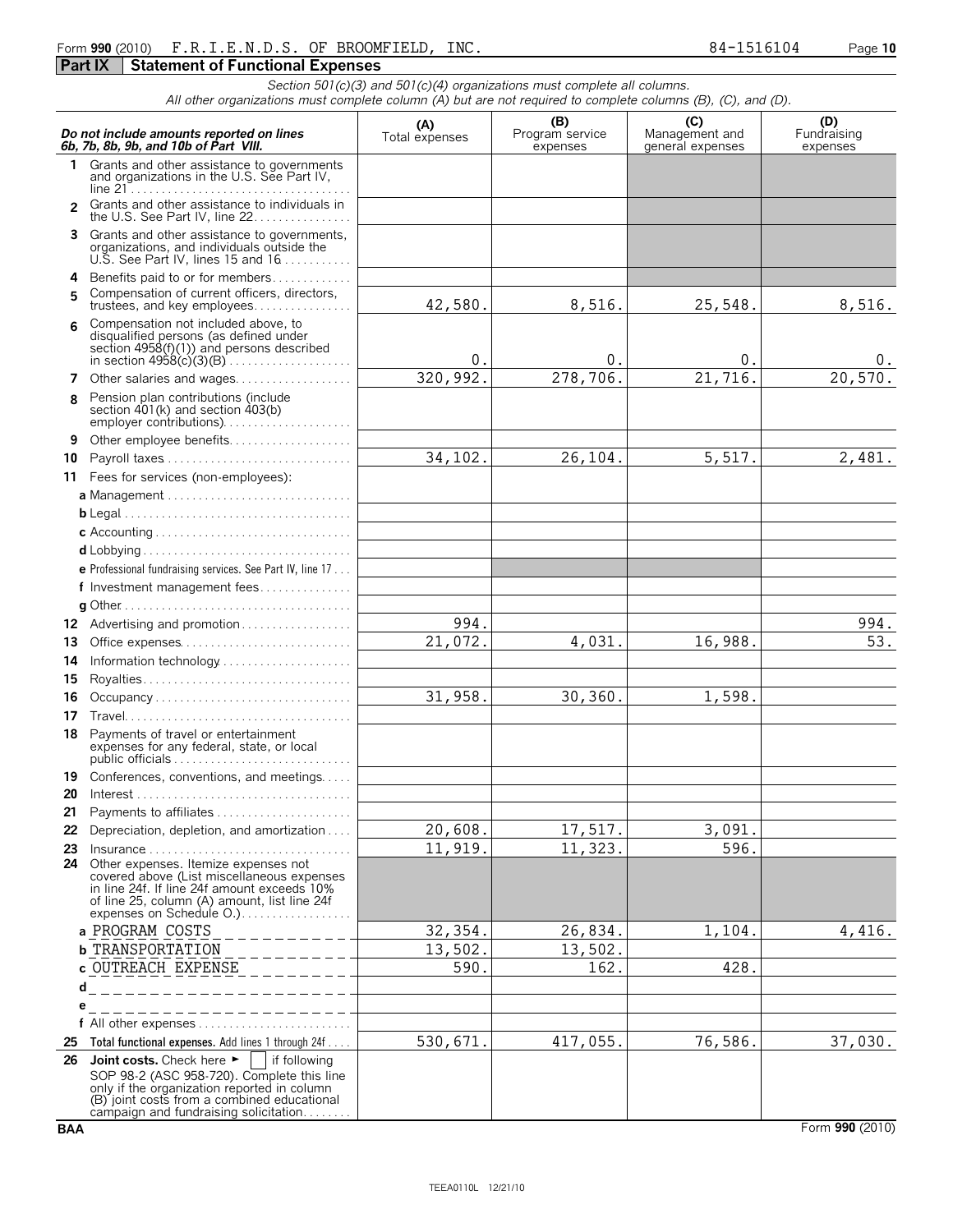#### Form **990** (2010) Page **11** F.R.I.E.N.D.S. OF BROOMFIELD, INC. 84-1516104 **Part X Balance Sheet**

|                                 |    |                                                                                                                                                                                                                                                 |  |                      | (A)<br>Beginning of year |                | (B)<br>End of year |
|---------------------------------|----|-------------------------------------------------------------------------------------------------------------------------------------------------------------------------------------------------------------------------------------------------|--|----------------------|--------------------------|----------------|--------------------|
|                                 | 1  |                                                                                                                                                                                                                                                 |  |                      | 42,406.                  | 1              | 83,777.            |
|                                 | 2  |                                                                                                                                                                                                                                                 |  |                      |                          | $\overline{2}$ |                    |
|                                 | 3  |                                                                                                                                                                                                                                                 |  |                      |                          | $\overline{3}$ |                    |
|                                 | 4  |                                                                                                                                                                                                                                                 |  |                      | 23,364.                  | 4              | 51,756.            |
|                                 | 5  | Receivables from current and former officers, directors, trustees, key employees, and highest compensated employees. Complete Part II of Schedule L                                                                                             |  |                      |                          | 5              |                    |
|                                 | 6  |                                                                                                                                                                                                                                                 |  |                      |                          |                |                    |
|                                 |    | Receivables from other disqualified persons (as defined under section 4958(f)(1)), persons described in section 4958(c)(3)(B), and contributing employers and<br>sponsoring organizations of section 501(c)(9) voluntary employees' beneficiary |  | 6                    |                          |                |                    |
|                                 | 7  |                                                                                                                                                                                                                                                 |  |                      |                          | $\overline{7}$ |                    |
| <b>ASSETS</b>                   | 8  |                                                                                                                                                                                                                                                 |  |                      |                          | 8              |                    |
|                                 | 9  |                                                                                                                                                                                                                                                 |  |                      |                          | 9              |                    |
|                                 |    | <b>10a</b> Land, buildings, and equipment: cost or other basis.                                                                                                                                                                                 |  | 124,731.             |                          |                |                    |
|                                 |    |                                                                                                                                                                                                                                                 |  | 78,583.              | 57,923.                  | 10c            | 46,148.            |
|                                 | 11 |                                                                                                                                                                                                                                                 |  | 11                   |                          |                |                    |
|                                 | 12 |                                                                                                                                                                                                                                                 |  |                      |                          | 12             |                    |
|                                 | 13 | Investments – program-related. See Part IV, line 11                                                                                                                                                                                             |  |                      |                          | 13             |                    |
|                                 | 14 |                                                                                                                                                                                                                                                 |  |                      | 14                       |                |                    |
|                                 | 15 |                                                                                                                                                                                                                                                 |  | 135,101.             | 15                       | 136,650.       |                    |
|                                 | 16 | Total assets. Add lines 1 through 15 (must equal line 34)                                                                                                                                                                                       |  |                      | 258,794.                 | 16             | 318, 331.          |
|                                 | 17 |                                                                                                                                                                                                                                                 |  |                      | 1,426.                   | 17             | 3,080.             |
|                                 | 18 |                                                                                                                                                                                                                                                 |  | 18                   |                          |                |                    |
|                                 | 19 |                                                                                                                                                                                                                                                 |  | 19                   |                          |                |                    |
|                                 | 20 |                                                                                                                                                                                                                                                 |  |                      | 20                       |                |                    |
| Å                               | 21 | Escrow or custodial account liability. Complete Part IV of Schedule D.                                                                                                                                                                          |  |                      | 21                       |                |                    |
| т                               | 22 | Payables to current and former officers, directors, trustees, key employees, highest compensated employees, and disqualified persons. Complete Part II                                                                                          |  |                      | 22                       |                |                    |
| E<br>S                          | 23 | Secured mortgages and notes payable to unrelated third parties                                                                                                                                                                                  |  |                      |                          | 23             |                    |
|                                 | 24 | Unsecured notes and loans payable to unrelated third parties                                                                                                                                                                                    |  |                      |                          | 24             |                    |
|                                 | 25 |                                                                                                                                                                                                                                                 |  |                      |                          | 25             |                    |
|                                 | 26 |                                                                                                                                                                                                                                                 |  |                      | 1,426.                   | 26             | 3,080.             |
|                                 |    | Organizations that follow SFAS 117, check here $\blacktriangleright$ $ X $ and complete lines                                                                                                                                                   |  |                      |                          |                |                    |
| n<br>F                          |    | 27 through 29 and lines 33 and 34.                                                                                                                                                                                                              |  |                      |                          |                |                    |
|                                 |    |                                                                                                                                                                                                                                                 |  |                      | 257,368.                 | 27             | 315,251.           |
| A<br>S<br>S<br>T<br>S<br>T<br>S | 28 |                                                                                                                                                                                                                                                 |  |                      |                          | 28             |                    |
|                                 | 29 |                                                                                                                                                                                                                                                 |  |                      | 29                       |                |                    |
| R                               |    | Organizations that do not follow SFAS 117, check here ▶                                                                                                                                                                                         |  | $\vert$ and complete |                          |                |                    |
|                                 |    | lines 30 through 34.                                                                                                                                                                                                                            |  |                      |                          |                |                    |
| F<br>D<br>D                     | 30 |                                                                                                                                                                                                                                                 |  |                      | 30                       |                |                    |
|                                 | 31 | Paid-in or capital surplus, or land, building, or equipment fund                                                                                                                                                                                |  |                      | 31                       |                |                    |
|                                 | 32 | Retained earnings, endowment, accumulated income, or other funds                                                                                                                                                                                |  | 32                   |                          |                |                    |
| <b>BALANCES</b>                 | 33 |                                                                                                                                                                                                                                                 |  |                      | 257,368.                 | 33             | 315, 251.          |
|                                 | 34 |                                                                                                                                                                                                                                                 |  |                      | 258,794.                 | 34             | 318, 331.          |
| <b>BAA</b>                      |    |                                                                                                                                                                                                                                                 |  |                      |                          |                | Form 990 (2010)    |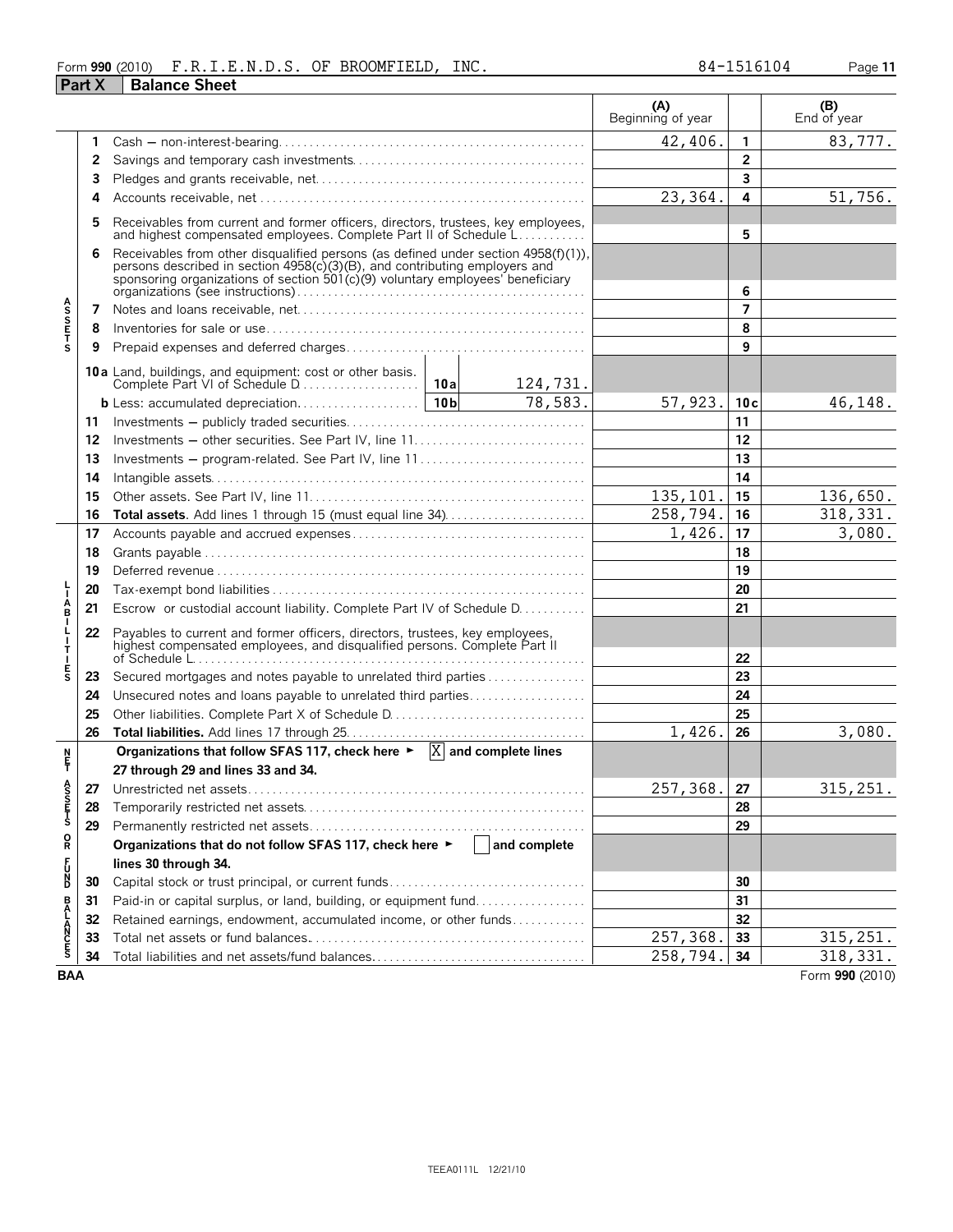|            | Form 990 (2010) F.R.I.E.N.D.S. OF BROOMFIELD, INC.                                                                                                                                                                                | 84-1516104     |                |           | Page 12         |
|------------|-----------------------------------------------------------------------------------------------------------------------------------------------------------------------------------------------------------------------------------|----------------|----------------|-----------|-----------------|
| Part XI    | <b>Reconciliation of Net Assets</b>                                                                                                                                                                                               |                |                |           |                 |
|            |                                                                                                                                                                                                                                   |                |                |           |                 |
|            |                                                                                                                                                                                                                                   |                |                |           |                 |
|            |                                                                                                                                                                                                                                   | $\mathbf{1}$   |                | 588,554.  |                 |
| 2          |                                                                                                                                                                                                                                   | $\overline{2}$ |                | 530,671.  |                 |
| 3          |                                                                                                                                                                                                                                   | $\overline{3}$ |                |           | 57,883.         |
| Δ          | Net assets or fund balances at beginning of year (must equal Part X, line 33, column (A))                                                                                                                                         | $\overline{4}$ |                | 257,368.  |                 |
| 5          |                                                                                                                                                                                                                                   | 5              |                |           | 0.              |
| 6          | Net assets or fund balances at end of year. Combine lines 3, 4, and 5 (must equal Part X, line 33,                                                                                                                                | 6              |                | 315, 251. |                 |
|            | <b>Financial Statements and Reporting</b><br>Part XII                                                                                                                                                                             |                |                |           |                 |
|            | Check if Schedule O contains a response to any question in this Part XII. <b>[1] CHECK</b> if Schedule O contains a response to any question in this Part XII. <b>[1] CHECK</b>                                                   |                |                |           |                 |
|            |                                                                                                                                                                                                                                   |                |                | Yes I     | No              |
|            | X Accrual<br>Accounting method used to prepare the Form 990:     Cash<br>Other                                                                                                                                                    |                |                |           |                 |
|            | If the organization changed its method of accounting from a prior year or checked 'Other,' explain<br>in Schedule O.                                                                                                              |                |                |           |                 |
|            | 2a Were the organization's financial statements compiled or reviewed by an independent accountant?                                                                                                                                |                | 2a             |           | X               |
|            |                                                                                                                                                                                                                                   |                | 2 <sub>b</sub> | X         |                 |
|            | c If 'Yes' to line 2a or 2b, does the organization have a committee that assumes responsibility for oversight of the audit,<br>review, or compilation of its financial statements and selection of an independent accountant?     |                | 2c             |           | X               |
|            | If the organization changed either its oversight process or selection process during the tax year, explain<br>in Schedule O.                                                                                                      |                |                |           |                 |
|            | d If 'Yes' to line 2a or 2b, check a box below to indicate whether the financial statements for the year were issued on a                                                                                                         |                |                |           |                 |
|            | X<br>Consolidated basis   Both consolidated and separate basis<br>Separate basis                                                                                                                                                  |                |                |           |                 |
|            | 3a As a result of a federal award, was the organization required to undergo an audit or audits as set forth in the Single                                                                                                         |                | 3a             |           | Χ               |
|            | <b>b</b> If 'Yes,' did the organization undergo the required audit or audits? If the organization did not undergo the required audit<br>or audits, explain why in Schedule O and describe any steps taken to undergo such audits. |                | 3 <sub>b</sub> |           |                 |
| <b>BAA</b> |                                                                                                                                                                                                                                   |                |                |           | Form 990 (2010) |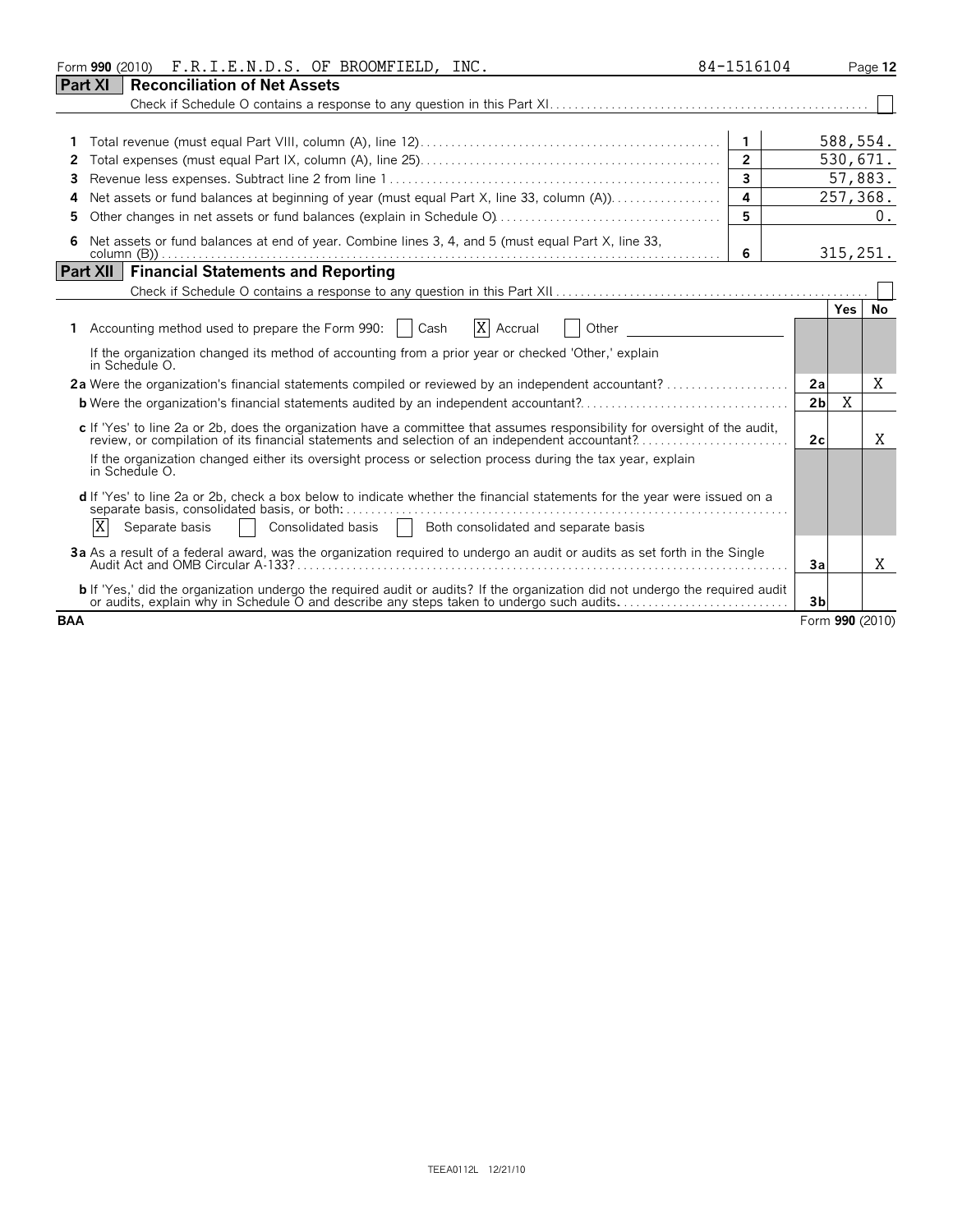|                                                        |                                                                                                                                                                                                                                                                              |                                                                                                                      |     |                                         |               |                                      |       |                                                   | OMB No. 1545-0047                    |
|--------------------------------------------------------|------------------------------------------------------------------------------------------------------------------------------------------------------------------------------------------------------------------------------------------------------------------------------|----------------------------------------------------------------------------------------------------------------------|-----|-----------------------------------------|---------------|--------------------------------------|-------|---------------------------------------------------|--------------------------------------|
| <b>SCHEDULE A</b><br>(Form 990 or 990-EZ)              |                                                                                                                                                                                                                                                                              | <b>Public Charity Status and Public Support</b>                                                                      |     |                                         |               |                                      |       |                                                   | 2010                                 |
|                                                        |                                                                                                                                                                                                                                                                              | Complete if the organization is a section 501(c)(3) organization or a section 4947(a)(1) nonexempt charitable trust. |     |                                         |               |                                      |       |                                                   |                                      |
| Department of the Treasury<br>Internal Revenue Service |                                                                                                                                                                                                                                                                              | Attach to Form 990 or Form 990-EZ. > See separate instructions.                                                      |     |                                         |               |                                      |       |                                                   | <b>Open to Public</b><br>Inspection  |
| Name of the organization                               |                                                                                                                                                                                                                                                                              |                                                                                                                      |     |                                         |               |                                      |       |                                                   | Employer identification number       |
|                                                        | F.R.I.E.N.D.S. OF BROOMFIELD, INC.                                                                                                                                                                                                                                           |                                                                                                                      |     |                                         |               |                                      |       | 84-1516104                                        |                                      |
|                                                        | Part I Reason for Public Charity Status (All organizations must complete this part.) See instructions.<br>The organization is not a private foundation because it is: (For lines 1 through 11, check only one box.)                                                          |                                                                                                                      |     |                                         |               |                                      |       |                                                   |                                      |
| 1                                                      | A church, convention of churches or association of churches described in section 170(b)(1)(A)(i).                                                                                                                                                                            |                                                                                                                      |     |                                         |               |                                      |       |                                                   |                                      |
| 2                                                      | A school described in section 170(b)(1)(A)(ii). (Attach Schedule E.)                                                                                                                                                                                                         |                                                                                                                      |     |                                         |               |                                      |       |                                                   |                                      |
| 3                                                      | A hospital or a cooperative hospital service organization described in section 170(b)(1)(A)(iii).                                                                                                                                                                            |                                                                                                                      |     |                                         |               |                                      |       |                                                   |                                      |
| 4                                                      | A medical research organization operated in conjunction with a hospital described in section 170(b)(1)(A)(iii). Enter the hospital's                                                                                                                                         |                                                                                                                      |     |                                         |               |                                      |       |                                                   |                                      |
| name, city, and state:                                 |                                                                                                                                                                                                                                                                              |                                                                                                                      |     |                                         |               |                                      |       |                                                   |                                      |
| 5                                                      | An organization operated for the benefit of a college or university owned or operated by a governmental unit described in section<br>170(b)(1)(A)(iv). (Complete Part II.)                                                                                                   |                                                                                                                      |     |                                         |               |                                      |       |                                                   |                                      |
| 6                                                      | A federal, state, or local government or governmental unit described in section 170(b)(1)(A)(v).                                                                                                                                                                             |                                                                                                                      |     |                                         |               |                                      |       |                                                   |                                      |
| 7<br>Χ                                                 | An organization that normally receives a substantial part of its support from a governmental unit or from the general public described<br>in section 170(b)(1)(A)(vi). (Complete Part II.)                                                                                   |                                                                                                                      |     |                                         |               |                                      |       |                                                   |                                      |
| 8                                                      | A community trust described in section 170(b)(1)(A)(vi). (Complete Part II.)                                                                                                                                                                                                 |                                                                                                                      |     |                                         |               |                                      |       |                                                   |                                      |
| 9                                                      | An organization that normally receives: (1) more than 33-1/3% of its support from contributions, membership fees, and gross receipts                                                                                                                                         |                                                                                                                      |     |                                         |               |                                      |       |                                                   |                                      |
|                                                        | from activities related to its exempt functions – subject to certain exceptions, and (2) no more than 33-1/3% of its support from gross<br>investment income and unrelated business taxable income (less section 511 tax) from businesses acquired by the organization after |                                                                                                                      |     |                                         |               |                                      |       |                                                   |                                      |
| 10                                                     | June 30, 1975. See section 509(a)(2). (Complete Part III.)<br>An organization organized and operated exclusively to test for public safety. See section 509(a)(4).                                                                                                           |                                                                                                                      |     |                                         |               |                                      |       |                                                   |                                      |
| 11                                                     | An organization organized and operated exclusively for the benefit of, to perform the functions of, or carry out the purposes of one or                                                                                                                                      |                                                                                                                      |     |                                         |               |                                      |       |                                                   |                                      |
|                                                        | more publicly supported organizations described in section 509(a)(1) or section 509(a)(2). See section 509(a)(3). Check the box that<br>describes the type of supporting organization and complete lines 11e through 11h.                                                    |                                                                                                                      |     |                                         |               |                                      |       |                                                   |                                      |
| $a$   Type I                                           | Type II<br>b l                                                                                                                                                                                                                                                               | $\mathbf{c}$   Type III – Functionally integrated                                                                    |     |                                         |               |                                      |       | $\mathsf{d}$                                      | Type $III - Other$                   |
| е                                                      |                                                                                                                                                                                                                                                                              |                                                                                                                      |     |                                         |               |                                      |       |                                                   |                                      |
| section 509(a)(2).                                     | By checking this box, I certify that the organization is not controlled directly or indirectly by one or more disqualified persons other than foundation managers and other than one or more publicly supported organizations                                                |                                                                                                                      |     |                                         |               |                                      |       |                                                   |                                      |
| f                                                      | If the organization received a written determination from the IRS that is a Type I, Type II or Type III supporting organization,                                                                                                                                             |                                                                                                                      |     |                                         |               |                                      |       |                                                   |                                      |
|                                                        | Since August 17, 2006, has the organization accepted any gift or contribution from any of the following persons?                                                                                                                                                             |                                                                                                                      |     |                                         |               |                                      |       |                                                   |                                      |
| g                                                      |                                                                                                                                                                                                                                                                              |                                                                                                                      |     |                                         |               |                                      |       |                                                   | Yes<br>No.                           |
| (i)                                                    | A person who directly or indirectly controls, either alone or together with persons described in (ii) and (iii)                                                                                                                                                              |                                                                                                                      |     |                                         |               |                                      |       |                                                   |                                      |
|                                                        |                                                                                                                                                                                                                                                                              |                                                                                                                      |     |                                         |               |                                      |       |                                                   | 11g(i)                               |
| (ii)                                                   |                                                                                                                                                                                                                                                                              |                                                                                                                      |     |                                         |               |                                      |       |                                                   | 11 g (ii)<br>11 g (iii)              |
| n                                                      | Provide the following information about the supported organization(s).                                                                                                                                                                                                       |                                                                                                                      |     |                                         |               |                                      |       |                                                   |                                      |
| (i) Name of supported                                  | $(ii)$ $EIN$                                                                                                                                                                                                                                                                 | (iii) Type of organization                                                                                           |     | $(iv)$ is the                           |               | (v) Did you notify                   |       | $(vi)$ is the                                     | (vii) Amount of support              |
| organization                                           |                                                                                                                                                                                                                                                                              | (described on lines 1-9<br>above or IRC section                                                                      |     | organization in<br>column (i) listed in |               | the organization in<br>column (i) of |       | organization in<br>column (i)<br>organized in the |                                      |
|                                                        |                                                                                                                                                                                                                                                                              | (see instructions))                                                                                                  |     | your governing<br>document?             | your support? |                                      | U.S.? |                                                   |                                      |
|                                                        |                                                                                                                                                                                                                                                                              |                                                                                                                      | Yes | No                                      | <b>Yes</b>    | No                                   | Yes   | No                                                |                                      |
| <u>(A)</u>                                             |                                                                                                                                                                                                                                                                              |                                                                                                                      |     |                                         |               |                                      |       |                                                   |                                      |
|                                                        |                                                                                                                                                                                                                                                                              |                                                                                                                      |     |                                         |               |                                      |       |                                                   |                                      |
| (B)                                                    |                                                                                                                                                                                                                                                                              |                                                                                                                      |     |                                         |               |                                      |       |                                                   |                                      |
|                                                        |                                                                                                                                                                                                                                                                              |                                                                                                                      |     |                                         |               |                                      |       |                                                   |                                      |
| (C)                                                    |                                                                                                                                                                                                                                                                              |                                                                                                                      |     |                                         |               |                                      |       |                                                   |                                      |
| (D)                                                    |                                                                                                                                                                                                                                                                              |                                                                                                                      |     |                                         |               |                                      |       |                                                   |                                      |
|                                                        |                                                                                                                                                                                                                                                                              |                                                                                                                      |     |                                         |               |                                      |       |                                                   |                                      |
| (E)                                                    |                                                                                                                                                                                                                                                                              |                                                                                                                      |     |                                         |               |                                      |       |                                                   |                                      |
| Total                                                  |                                                                                                                                                                                                                                                                              |                                                                                                                      |     |                                         |               |                                      |       |                                                   |                                      |
|                                                        | BAA For Paperwork Reduction Act Notice, see the Instructions for Form 990 or 990-EZ.                                                                                                                                                                                         |                                                                                                                      |     |                                         |               |                                      |       |                                                   | Schedule A (Form 990 or 990-EZ) 2010 |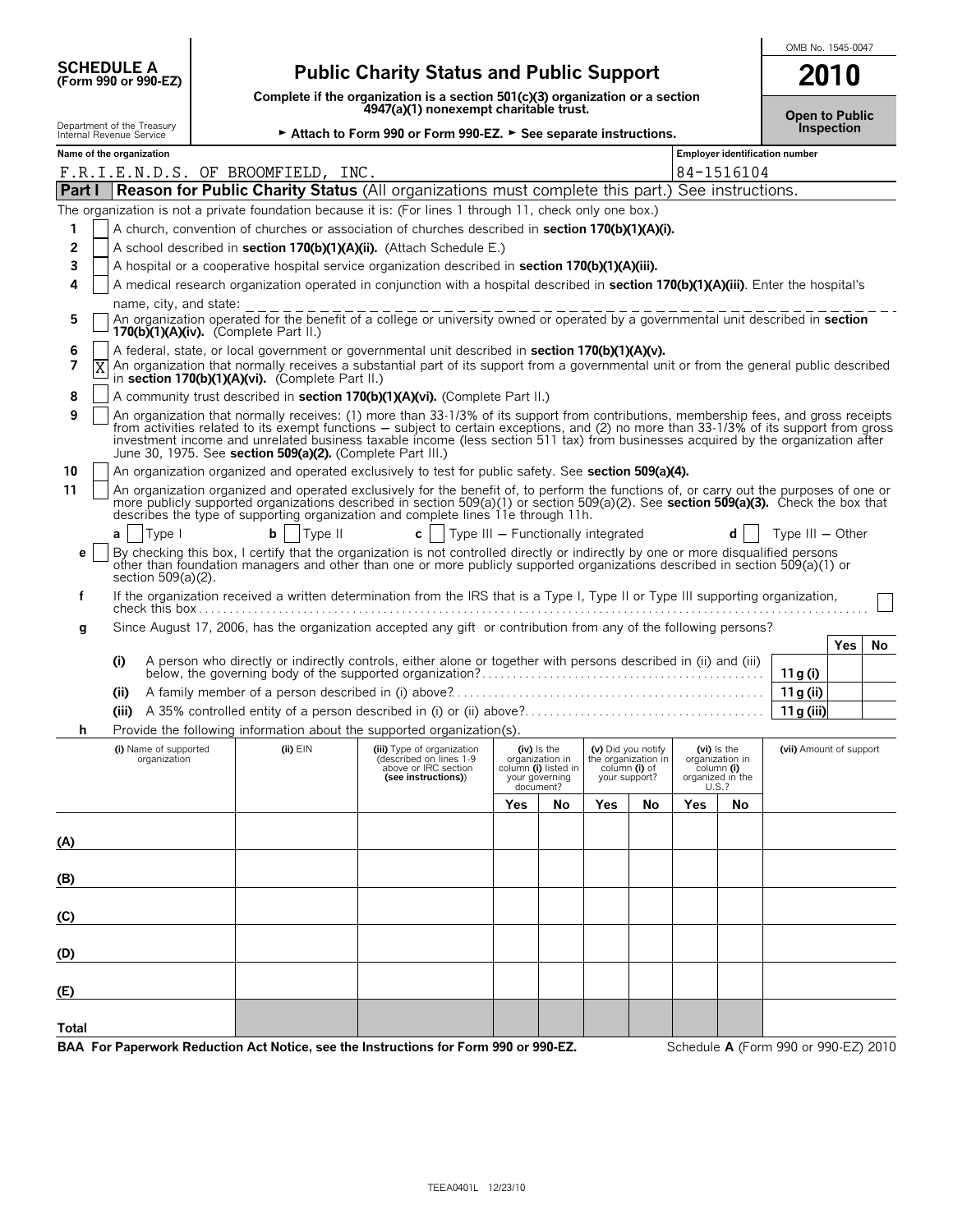#### Schedule **A** (Form 990 or 990-EZ) 2010 F.R.I.E.N.D.S. OF BROOMFIELD, INC. 84-1516104 Page 2

### **Part II Support Schedule for Organizations Described in Sections 170(b)(1)(A)(iv) and 170(b)(1)(A)(vi)**

(Complete only if you checked the box on line 5, 7, or 8 of Part I or if the organization failed to qualify under Part III. If the organization fails to qualify under the tests listed below, please complete Part III.)

|            | <b>Section A. Public Support</b>                                                                                                                                                                                                                                                                                                                                                                            |          |          |            |            |          |                                      |
|------------|-------------------------------------------------------------------------------------------------------------------------------------------------------------------------------------------------------------------------------------------------------------------------------------------------------------------------------------------------------------------------------------------------------------|----------|----------|------------|------------|----------|--------------------------------------|
|            | Calendar year (or fiscal year<br>beginning in) $\rightarrow$                                                                                                                                                                                                                                                                                                                                                | (a) 2006 | (b) 2007 | $(c)$ 2008 | $(d)$ 2009 | (e) 2010 | (f) Total                            |
|            | 1 Gifts, grants, contributions, and<br>membership fees received. (Do<br>not include 'unusual grants.')                                                                                                                                                                                                                                                                                                      | 124,350. | 114,804. | 167,287.   | 128,654.   | 152,923. | 688,018.                             |
|            | 2 Tax revenues levied for the<br>organization's benefit and<br>either paid to it or expended<br>on its behalf                                                                                                                                                                                                                                                                                               |          |          |            |            |          | $0$ .                                |
| 3          | The value of services or<br>facilities furnished by a<br>governmental unit to the<br>organization without charge                                                                                                                                                                                                                                                                                            |          |          |            |            |          | 0.                                   |
| 4          | Total. Add lines 1 through 3                                                                                                                                                                                                                                                                                                                                                                                | 124,350. | 114,804. | 167,287.   | 128,654.   | 152,923. | 688,018.                             |
| 5          | The portion of total<br>contributions by each person<br>(other than a governmental<br>unit or publicly supported<br>organization) included on line 1<br>that exceeds 2% of the amount<br>shown on line 11, column (f)                                                                                                                                                                                       |          |          |            |            |          | 64,383.                              |
| 6          | Public support. Subtract line 5<br>from line $4 \ldots \ldots \ldots \ldots \ldots$                                                                                                                                                                                                                                                                                                                         |          |          |            |            |          | 623,635.                             |
|            | <b>Section B. Total Support</b>                                                                                                                                                                                                                                                                                                                                                                             |          |          |            |            |          |                                      |
|            | Calendar year (or fiscal year<br>beginning in) $\rightarrow$                                                                                                                                                                                                                                                                                                                                                | (a) 2006 | (b) 2007 | $(c)$ 2008 | $(d)$ 2009 | (e) 2010 | (f) Total                            |
|            | 7 Amounts from line 4.                                                                                                                                                                                                                                                                                                                                                                                      | 124,350. | 114,804. | 167,287.   | 128,654.   | 152,923. | 688,018.                             |
| 8          | Gross income from interest.<br>dividends, payments received<br>on securities loans, rents,<br>royalties and income from<br>similar sources                                                                                                                                                                                                                                                                  |          | 1,492.   |            | 1,744.     | 1,548.   | 4,784.                               |
| 9          | Net income from unrelated<br>business activities, whether or<br>not the business is regularly<br>carried on                                                                                                                                                                                                                                                                                                 |          |          |            |            |          | $0$ .                                |
|            | <b>10</b> Other income. Do not include<br>gain or loss from the sale of<br>capital assets (Explain in<br>Part IV.) SEE PART TV                                                                                                                                                                                                                                                                              |          | 1,531.   | 1,412.     | 20,197.    | 14,902.  | 38,042.                              |
|            | 11 Total support. Add lines 7<br>through $10$                                                                                                                                                                                                                                                                                                                                                               |          |          |            |            |          | 730,844.                             |
| 12         |                                                                                                                                                                                                                                                                                                                                                                                                             |          |          |            |            | 12       | 0.                                   |
| 13         | First five years. If the Form 990 is for the organization's first, second, third, fourth, or fifth tax year as a section $501(c)(3)$<br>organization, check this box and stop here Manual Manual Manual Manual Manual Manual Manual Manual Manual Manu                                                                                                                                                      |          |          |            |            |          | $\blacktriangleright \Box$           |
|            | <b>Section C. Computation of Public Support Percentage</b>                                                                                                                                                                                                                                                                                                                                                  |          |          |            |            |          |                                      |
| 14         |                                                                                                                                                                                                                                                                                                                                                                                                             |          |          |            |            |          | 85.3%                                |
| 15.        |                                                                                                                                                                                                                                                                                                                                                                                                             |          |          |            |            | 15       | 99.0%                                |
|            | <b>16a 33-1/3% support test – 2010.</b> If the organization did not check the box on line 13, and the line 14 is 33-1/3% or more, check this box $\overline{X}$                                                                                                                                                                                                                                             |          |          |            |            |          |                                      |
|            | b 33-1/3% support test - 2009. If the organization did not check a box on line 13 or 16a, and line 15 is 33-1/3% or more, check this box                                                                                                                                                                                                                                                                    |          |          |            |            |          |                                      |
|            | 17a 10%-facts-and-circumstances test - 2010. If the organization did not check a box on line 13, 16a, or 16b, and line 14 is 10%<br>or more, and if the organization meets the 'facts-and-circumstances' test, check this box and stop here. Explain in Part IV how<br>the organization meets the 'facts-and-circumstances' test. The organization qualifies as a publicly supported organization           |          |          |            |            |          |                                      |
|            | <b>b 10%-facts-and-circumstances test - 2009.</b> If the organization did not check a box on line 13, 16a, 16b, or 17a, and line 15 is 10%<br>or more, and if the organization meets the 'facts-and-circumstances' test, check this box and stop here. Explain in Part IV how the<br>organization meets the 'facts-and-circumstances' test. The organization qualifies as a publicly supported organization |          |          |            |            |          |                                      |
| 18.        | <b>Private foundation.</b> If the organization did not check a box on line 13, 16a, 16b, 17a, or 17b, check this box and see instructions ▶                                                                                                                                                                                                                                                                 |          |          |            |            |          |                                      |
| <b>BAA</b> |                                                                                                                                                                                                                                                                                                                                                                                                             |          |          |            |            |          | Schedule A (Form 990 or 990-EZ) 2010 |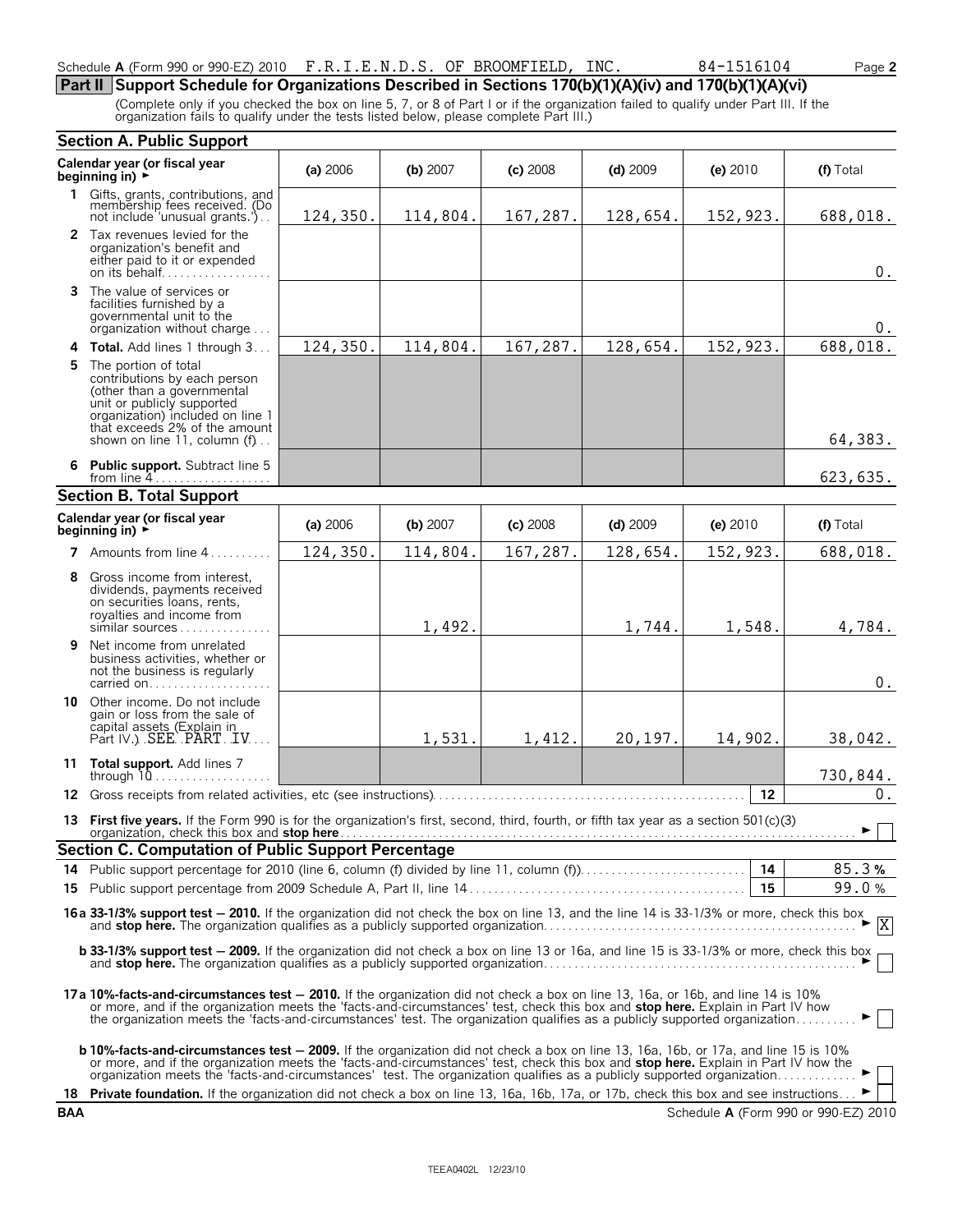#### **Part III** Support Schedule for Organizations Described in Section 509(a)(2)

(Complete only if you checked the box on line 9 of Part I or if the organization failed to qualify under Part II. If the organization fails to qualify under the tests listed below, please complete Part II.)

|    | <b>Section A. Public Support</b>                                                                                                                                                                                                                                 |          |          |            |            |            |                        |
|----|------------------------------------------------------------------------------------------------------------------------------------------------------------------------------------------------------------------------------------------------------------------|----------|----------|------------|------------|------------|------------------------|
|    | Calendar year (or fiscal yr beginning in) $\blacktriangleright$                                                                                                                                                                                                  | (a) 2006 | (b) 2007 | $(c)$ 2008 | $(d)$ 2009 | $(e)$ 2010 | (f) Total              |
|    | 1 Gifts, grants, contributions<br>and membership fees<br>received. (Do not include                                                                                                                                                                               |          |          |            |            |            |                        |
|    | any 'unusual grants.')<br>2 Gross receipts from admis-                                                                                                                                                                                                           |          |          |            |            |            |                        |
|    | sions, merchandise sold or                                                                                                                                                                                                                                       |          |          |            |            |            |                        |
|    | services performed, or facilities<br>furnished in any activity that is                                                                                                                                                                                           |          |          |            |            |            |                        |
|    | related to the organization's                                                                                                                                                                                                                                    |          |          |            |            |            |                        |
|    | tax-exempt purpose                                                                                                                                                                                                                                               |          |          |            |            |            |                        |
| 3. | Gross receipts from activities<br>that are not an unrelated trade<br>or business under section 513.                                                                                                                                                              |          |          |            |            |            |                        |
| 4  | Tax revenues levied for the                                                                                                                                                                                                                                      |          |          |            |            |            |                        |
|    | organization's benefit and<br>either paid to or expended on                                                                                                                                                                                                      |          |          |            |            |            |                        |
|    |                                                                                                                                                                                                                                                                  |          |          |            |            |            |                        |
| 5. | The value of services or<br>facilities furnished by a                                                                                                                                                                                                            |          |          |            |            |            |                        |
|    | governmental unit to the                                                                                                                                                                                                                                         |          |          |            |            |            |                        |
|    | organization without charge                                                                                                                                                                                                                                      |          |          |            |            |            |                        |
|    | <b>6 Total.</b> Add lines 1 through 5<br><b>7a</b> Amounts included on lines 1,                                                                                                                                                                                  |          |          |            |            |            |                        |
|    | 2. and 3 received from                                                                                                                                                                                                                                           |          |          |            |            |            |                        |
|    |                                                                                                                                                                                                                                                                  |          |          |            |            |            |                        |
|    | <b>b</b> Amounts included on lines 2<br>and 3 received from other than                                                                                                                                                                                           |          |          |            |            |            |                        |
|    | disqualified persons that                                                                                                                                                                                                                                        |          |          |            |            |            |                        |
|    | exceed the greater of \$5,000 or<br>1% of the amount on line 13                                                                                                                                                                                                  |          |          |            |            |            |                        |
|    |                                                                                                                                                                                                                                                                  |          |          |            |            |            |                        |
|    | c Add lines $7a$ and $7b$                                                                                                                                                                                                                                        |          |          |            |            |            |                        |
|    | <b>Public support (Subtract line</b>                                                                                                                                                                                                                             |          |          |            |            |            |                        |
|    | <b>Section B. Total Support</b>                                                                                                                                                                                                                                  |          |          |            |            |            |                        |
|    | Calendar year (or fiscal yr beginning in) $\blacktriangleright$                                                                                                                                                                                                  | (a) 2006 | (b) 2007 | $(c)$ 2008 | $(d)$ 2009 | $(e)$ 2010 | (f) Total              |
|    | <b>9</b> Amounts from line $6$                                                                                                                                                                                                                                   |          |          |            |            |            |                        |
|    | 10a Gross income from interest,                                                                                                                                                                                                                                  |          |          |            |            |            |                        |
|    | dividends, payments received<br>on securities loans, rents,                                                                                                                                                                                                      |          |          |            |            |            |                        |
|    | royalties and income from                                                                                                                                                                                                                                        |          |          |            |            |            |                        |
|    | similar sources<br><b>b</b> Unrelated business taxable                                                                                                                                                                                                           |          |          |            |            |            |                        |
|    | income (less section 511                                                                                                                                                                                                                                         |          |          |            |            |            |                        |
|    | taxes) from businesses<br>acquired after June 30, 1975                                                                                                                                                                                                           |          |          |            |            |            |                        |
|    | c Add lines 10a and $10b$                                                                                                                                                                                                                                        |          |          |            |            |            |                        |
|    | <b>11</b> Net income from unrelated business                                                                                                                                                                                                                     |          |          |            |            |            |                        |
|    | activities not included in line 10b,<br>whether or not the business is                                                                                                                                                                                           |          |          |            |            |            |                        |
|    | requiarly carried on $\ldots$ , $\ldots$                                                                                                                                                                                                                         |          |          |            |            |            |                        |
|    | 12 Other income. Do not include<br>gain or loss from the sale of<br>capital assets (Explain in                                                                                                                                                                   |          |          |            |            |            |                        |
|    |                                                                                                                                                                                                                                                                  |          |          |            |            |            |                        |
|    |                                                                                                                                                                                                                                                                  |          |          |            |            |            |                        |
|    | 13 Total support. (Add Ins 9, 10c, 11, and 12.)                                                                                                                                                                                                                  |          |          |            |            |            |                        |
|    |                                                                                                                                                                                                                                                                  |          |          |            |            |            |                        |
|    | Section C. Computation of Public Support Percentage                                                                                                                                                                                                              |          |          |            |            |            |                        |
|    |                                                                                                                                                                                                                                                                  |          |          |            |            | 15         | ್ಠಿ                    |
|    |                                                                                                                                                                                                                                                                  |          |          |            |            | 16         | $\rm _{\circ}^{\circ}$ |
|    | Section D. Computation of Investment Income Percentage                                                                                                                                                                                                           |          |          |            |            |            |                        |
| 17 | Investment income percentage for 2010 (line 10c, column (f) divided by line 13, column (f)                                                                                                                                                                       |          |          |            |            | 17         | <u>%</u>               |
| 18 |                                                                                                                                                                                                                                                                  |          |          |            |            | 18         | $\rm _{\circ}^{\circ}$ |
|    | 19a 33-1/3% support tests - 2010. If the organization did not check the box on line 14, and line 15 is more than 33-1/3%, and line 17<br>is not more than 33-1/3%, check this box and stop here. The organization qualifies as a publicly supported organization |          |          |            |            |            |                        |
|    | <b>b 33-1/3% support tests - 2009.</b> If the organization did not check a box on line 14 or line 19a, and line 16 is more than 33-1/3%, and line 18 is not more than 33-1/3%, check this box and <b>stop here.</b> The organization qua                         |          |          |            |            |            |                        |
|    | 20 Private foundation. If the organization did not check a box on line 14, 19a, or 19b, check this box and see instructions                                                                                                                                      |          |          |            |            |            |                        |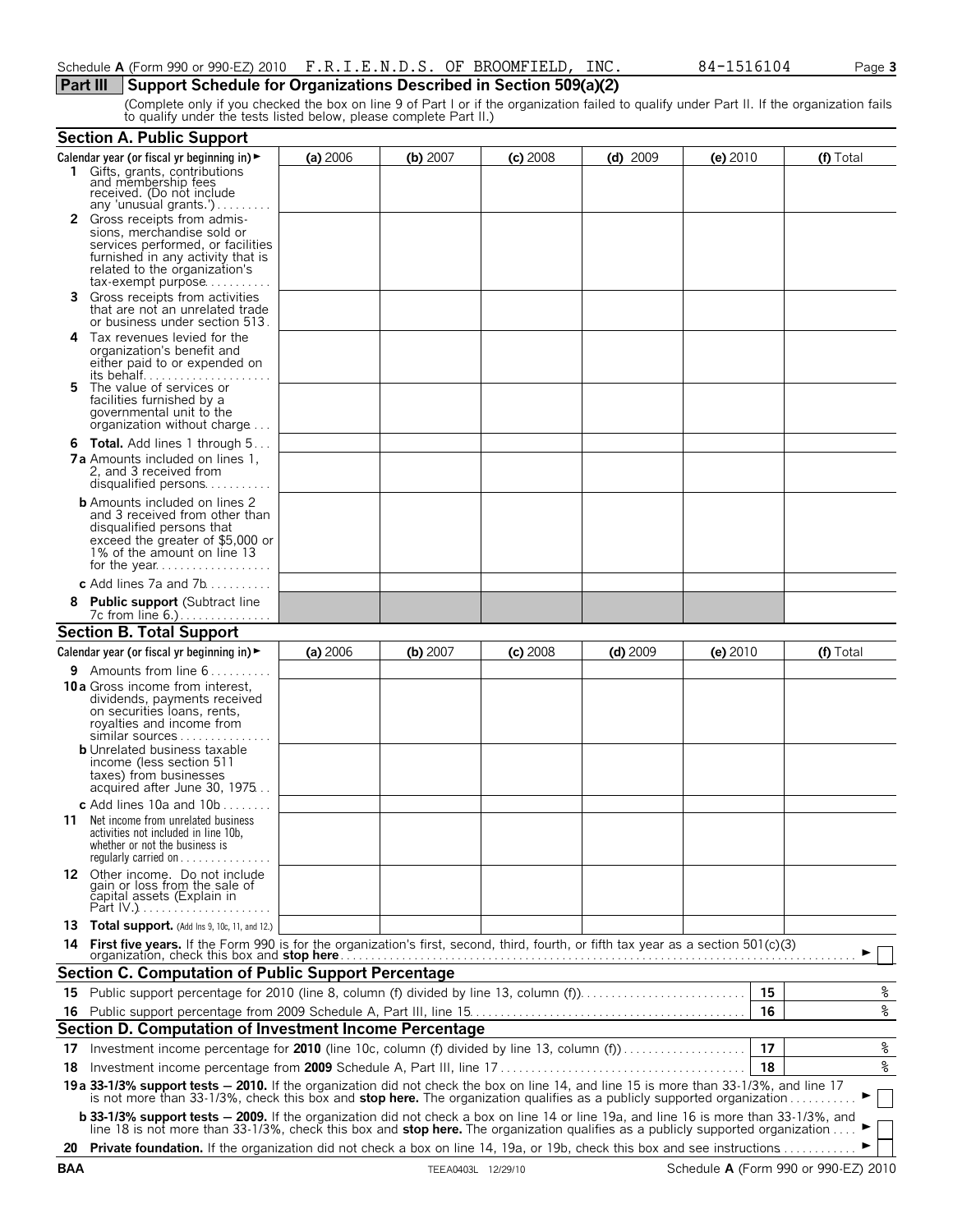| Schedule <b>A</b> (Form 990 or 990-EZ) 2010 $F.R.I.E.N.D.S.$ OF BROOMFIELD, INC.                                      |  | 84-1516104 | Page 4 |
|-----------------------------------------------------------------------------------------------------------------------|--|------------|--------|
| <b>Part IV</b> Supplemental Information. Complete this part to provide the explanations required by Part II, line 10; |  |            |        |
| Part II, line 17a or 17b; and Part III, line 12. Also complete this part for any additional information.              |  |            |        |
| (See instructions).                                                                                                   |  |            |        |

**BAA** Schedule **A** (Form 990 or 990-EZ) 2010

I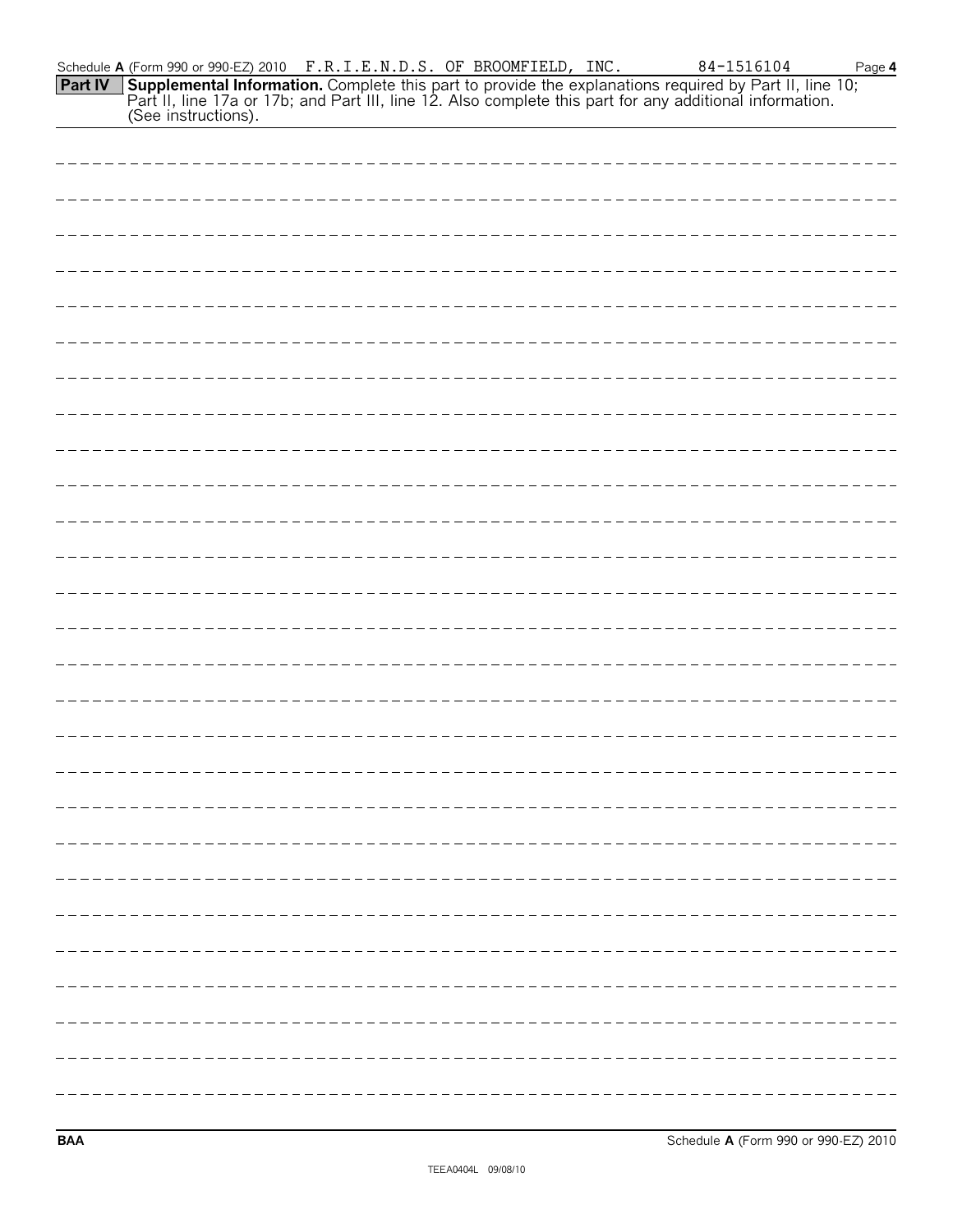# **2010 SCHEDULE A, PART IV - SUPPLEMENTAL INFORMATION PAGE 5**

# **CLIENT 8689 F.R.I.E.N.D.S. OF BROOMFIELD, INC. 84-1516104** 11/03/11 03:35PM **PART II, LINE 10 - OTHER INCOME** NATURE AND SOURCE 2010 2009 2008 2008 2007 2006

| OTHER<br>INCOME |       |           |                    | ᠴᠴ᠘ | 1,531. |  |
|-----------------|-------|-----------|--------------------|-----|--------|--|
| SPECIAL EVENTS  |       | 14,902.   | 1 Q 7              |     |        |  |
|                 | TOTAL | 902<br>14 | 1 Q 7<br>ን በ<br>∠∪ |     | 531    |  |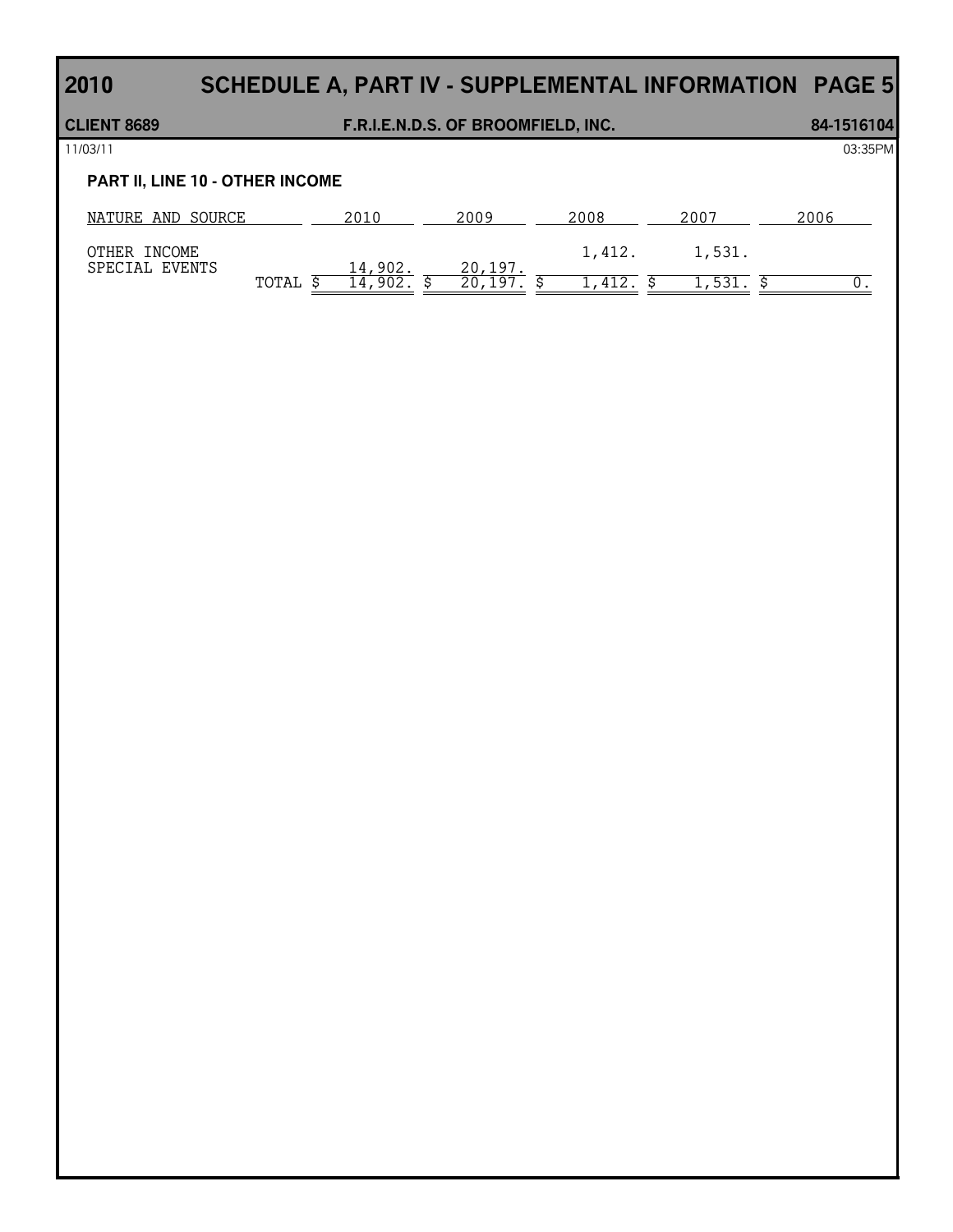Department of the Treasury Internal Revenue Service

**Name of the organization Employer identification number**

| F.R.I.E.N.D.S. OF BROOMFIELD, INC.    |                                              | 84-1516104                                                                  |
|---------------------------------------|----------------------------------------------|-----------------------------------------------------------------------------|
| <b>Organization type</b> (check one): |                                              |                                                                             |
| Filers of:                            | Section:                                     |                                                                             |
| Form 990 or 990-EZ                    | $ X $ 501(c)( 3) (enter number) organization |                                                                             |
|                                       |                                              | $4947(a)(1)$ nonexempt charitable trust not treated as a private foundation |
|                                       | 527 political organization                   |                                                                             |
| Form 990-PF                           | $501(c)(3)$ exempt private foundation        |                                                                             |
|                                       |                                              | $4947(a)(1)$ nonexempt charitable trust treated as a private foundation     |
|                                       |                                              |                                                                             |
|                                       | 501(c)(3) taxable private foundation         |                                                                             |

Check if your organization is covered by the **General Rule** or a **Special Rule**.<br>**Note.** Only a section 501(c)(7), (8), or (10) organization can check boxes for both the General Rule and a Special Rule. See instructions.

#### **General Rule**

For an organization filing Form 990, 990-EZ, or 990-PF that received, during the year, \$5,000 or more (in money or property) from any one contributor. (Complete Parts I and II.)

#### **Special Rules**

For a section 501(c)(3) organization filing Form 990 or 990-EZ, that met the 33-1/3% support test of the regulations under sections 509(a)(1) and 170(b)(1)(A)(vi), and received from any one contributor, during the year, a contribution of the greater of (1) \$5,000 or<br>(2) 2% of the amount on (i) Form 990, Part VIII, line 1h or (ii) Form 990-EZ, line 1. C X

For a section 501(c)(7), (8), or (10) organization filing Form 990 or 990-EZ, that received from any one contributor, during the year, aggregate contributions of more than \$1,000 for use *exclusively* for religious, charitable, scientific, literary, or educational purposes, or<br>the prevention of cruelty to children or animals. Complete Parts I, II, and III

For a section 501(c)(7), (8), or (10) organization filing Form 990 or 990-EZ, that received from any one contributor, during the year, contributions for use *exclusively* for religious, charitable, etc, purposes, but these contributions did not aggregate to more than \$1,000.<br>If this box is checked, enter here the total contributions that were received dur purpose. Do not complete any of the parts unless the **General Rule** applies to this organization because it received nonexclusively

religious, charitable, etc, contributions of \$5,000 or more during the year. . . . . . . . . . . . . . . . . . . . . . . . . . . . . . . . . . . . . . G\$

**Caution:** An organization that is not covered by the General Rule and/or the Special Rules does not file Schedule B (Form 990, 990-EZ, or<br>990-PF) but it **must** answer 'No' on Part IV, line 2 of their Form 990, or check th 990-PF, to certify that it does not meet the filing requirements of Schedule B (Form 990, 990-EZ, or 990-PF).

**BAA For Paperwork Reduction Act Notice, see the Instructions for Form 990, 990EZ, or 990-PF.**

**Schedule B** (Form 990, 990-EZ, or 990-PF) (2010)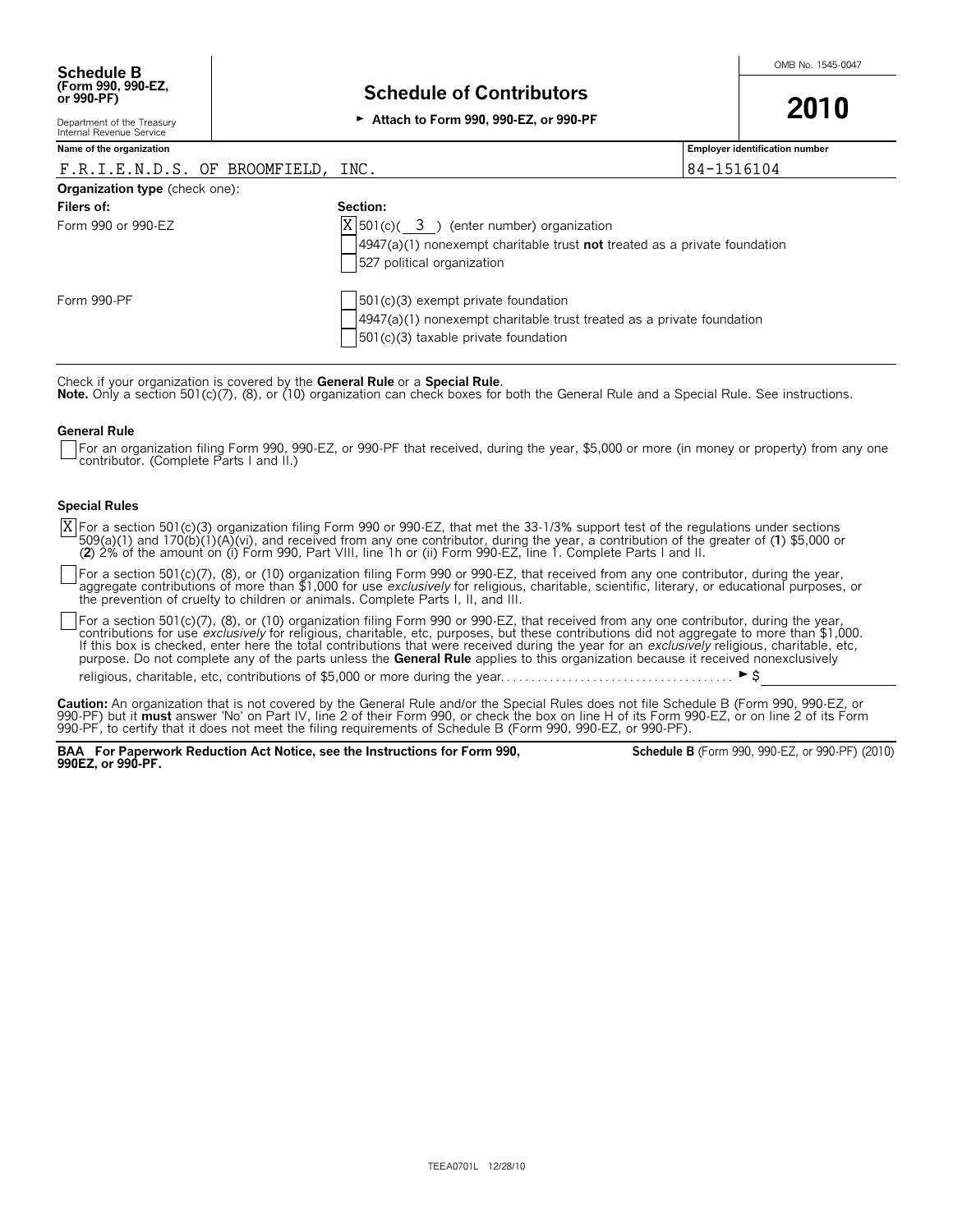| Schedule <b>B</b> (Form 990, 990-EZ, or 990-PF) (2010) | Page |                                       | of Part |
|--------------------------------------------------------|------|---------------------------------------|---------|
| Name of organization                                   |      | <b>Employer identification number</b> |         |
| INC.<br>F.R.I.E.N.D.S. OF BROOMFIELD.                  |      | 84-1516104                            |         |

**Part I Contributors** (see instructions.)

| (a)<br><b>Number</b>            | (b)<br>Name, address, and ZIP + 4                                             | (c)<br>Aggregate<br>contributions | (d)<br>Type of contribution                                                                    |
|---------------------------------|-------------------------------------------------------------------------------|-----------------------------------|------------------------------------------------------------------------------------------------|
| 1                               | KENNY FOUNDATION, INC.<br>299 MILWAUKEE STREET, STE 300<br>DENVER, CO 80206   | 37,200.<br>\$                     | Χ<br>Person<br>Payroll<br>Noncash<br>(Complete Part II if there<br>is a noncash contribution.) |
| (a)<br><b>Number</b>            | (b)<br>Name, address, and ZIP + 4                                             | (c)<br>Aggregate<br>contributions | $\overline{d}$<br>Type of contribution                                                         |
| 2                               | CITY AND COUNTY OF BROOMFIELD<br>ONE DESCOMBES DRIVE<br>BROOMFIELD, CO 80020  | 87,000.<br>\$                     | Χ<br>Person<br>Payroll<br>Noncash<br>(Complete Part II if there<br>is a noncash contribution.) |
| (a)<br><b>Number</b>            | (b)<br>Name, address, and ZIP + 4                                             | (c)<br>Aggregate<br>contributions | (d)<br>Type of contribution                                                                    |
| 3                               | BROOMFIELD COMMUNITY FOUNDATION<br>26 GARDEN CTR # 4D<br>BROOMFIELD, CO 80020 | 9,069.<br>\$                      | Χ<br>Person<br>Payroll<br>Noncash<br>(Complete Part II if there<br>is a noncash contribution.) |
| (a)<br><b>Number</b>            | (b)<br>Name, address, and ZIP + 4                                             | (c)<br>Aggregate<br>contributions | $\overline{d}$<br>Type of contribution                                                         |
|                                 |                                                                               | \$                                | Person<br>Payroll<br>Noncash<br>(Complete Part II if there<br>is a noncash contribution.)      |
| (a)<br>Number                   | (b)<br>Name, address, and ZIP + 4                                             | (c)<br>Aggregate<br>contributions | $\overline{d}$<br>Type of contribution                                                         |
|                                 |                                                                               | \$                                | Person<br>Payroll<br>Noncash<br>(Complete Part II if there<br>is a noncash contribution.)      |
| $\overline{a}$<br><b>Number</b> | (b)<br>Name, address, and ZIP + 4                                             | (c)<br>Aggregate<br>contributions | (d)<br>Type of contribution                                                                    |
|                                 |                                                                               |                                   |                                                                                                |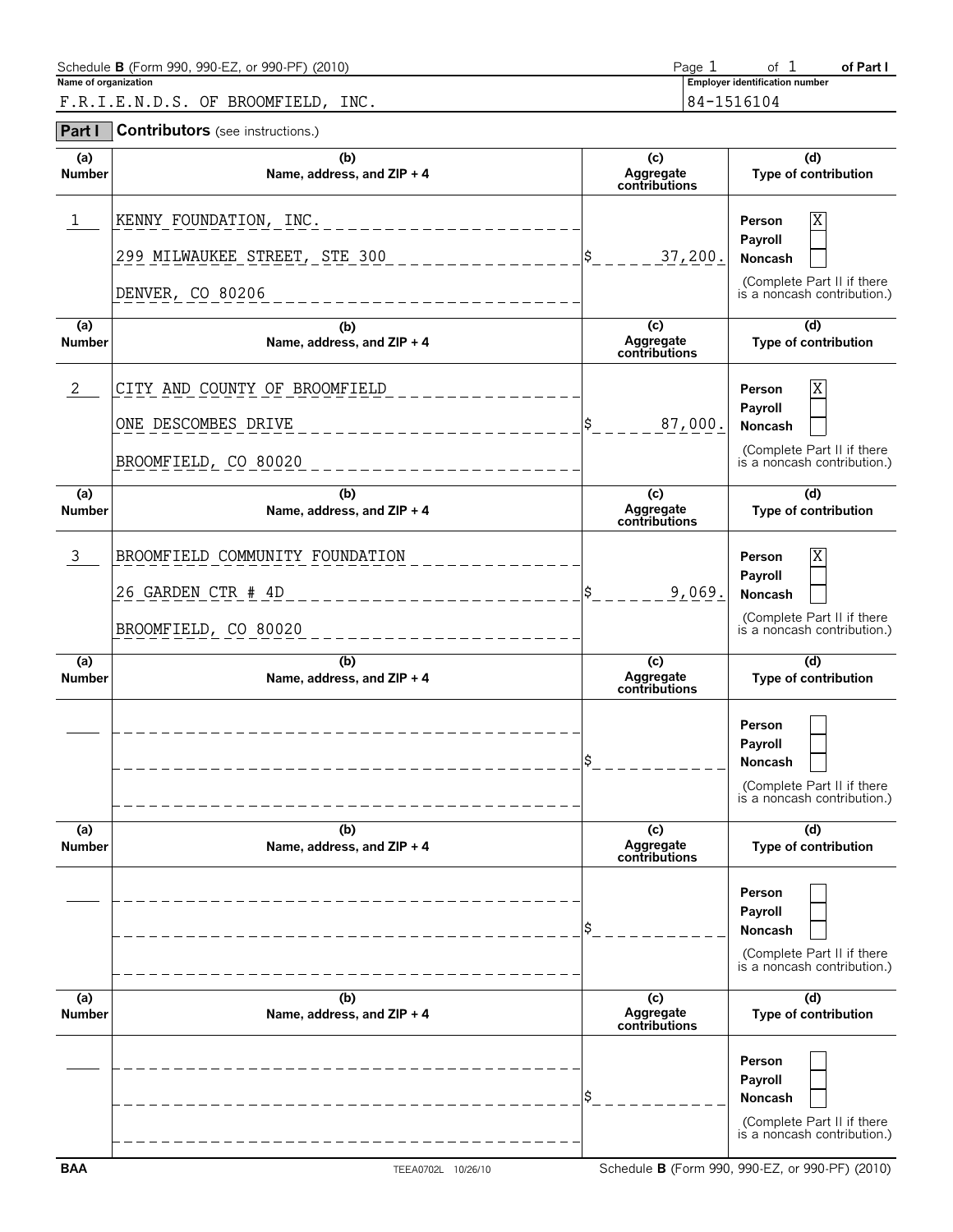| Schedule <b>B</b> (Form 990, 990-EZ, or 990-PF) (2010) | Page |        | 0t                                    | ์ Part II |
|--------------------------------------------------------|------|--------|---------------------------------------|-----------|
| Name of organization                                   |      |        | <b>Employer identification number</b> |           |
| INC.<br>BROOMFIELD,<br>OF<br>TENDS<br>FRT              |      | $84 -$ | 1516104                               |           |

#### **Part II Noncash Property** (see instructions.)

| (a)<br>No. from<br>Part I | (b)<br>Description of noncash property given | (c)<br>FMV (or estimate)<br>(see instructions)  | (d)<br>Date received |
|---------------------------|----------------------------------------------|-------------------------------------------------|----------------------|
|                           | N/A                                          |                                                 |                      |
|                           |                                              | \$                                              |                      |
| (a)<br>No. from<br>Part I | (b)<br>Description of noncash property given | (c)<br>FMV (or estimate)<br>(see instructions)  | (d)<br>Date received |
|                           |                                              |                                                 |                      |
|                           |                                              | \$                                              |                      |
| (a)<br>No. from<br>Part I | (b)<br>Description of noncash property given | (c)<br>FMV (or estimate)<br>(see instructions)  | (d)<br>Date received |
|                           |                                              |                                                 |                      |
|                           |                                              | \$                                              |                      |
| (a)<br>No. from<br>Part I | (b)<br>Description of noncash property given | (c)<br>FMV (or estimate)<br>(see instructions)  | (d)<br>Date received |
|                           |                                              |                                                 |                      |
|                           |                                              | \$                                              |                      |
| (a)<br>No. from<br>Part I | (b)<br>Description of noncash property given | (c)<br>FMV (or estimate)<br>(see instructions)  | (d)<br>Date received |
|                           |                                              |                                                 |                      |
|                           |                                              | \$                                              |                      |
| (a)<br>No. from<br>Part I | (b)<br>Description of noncash property given | (c)<br>FMV (or estimate)<br>(see instructions)  | (d)<br>Date received |
|                           |                                              |                                                 |                      |
|                           |                                              | \$                                              |                      |
| <b>BAA</b>                |                                              | Schedule B (Form 990, 990-EZ, or 990-PF) (2010) |                      |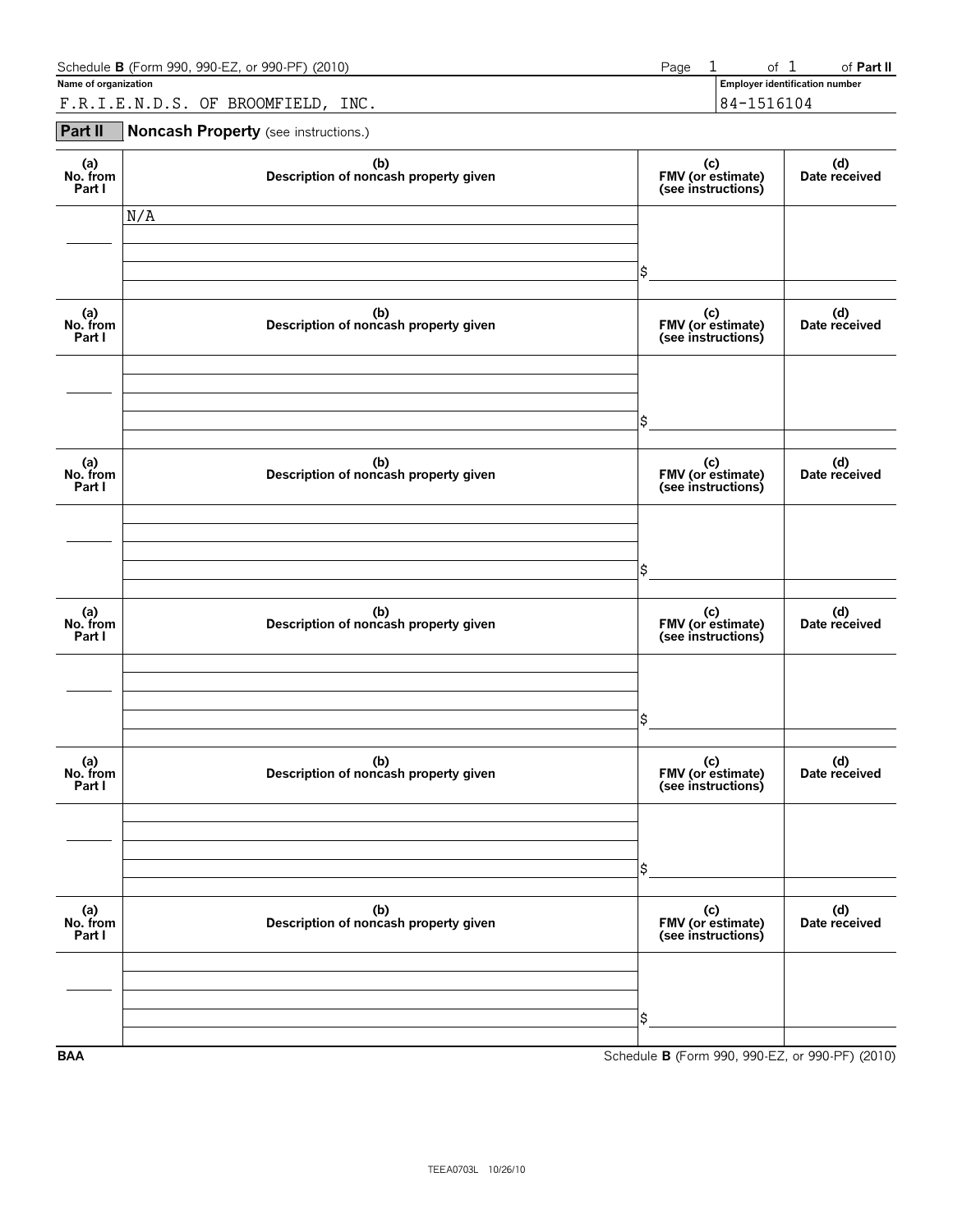|                      | Schedule B (Form 990, 990-EZ, or 990-PF) (2010)                                                                                                                                                                              |                         |                                          | Page 1 | $\mathbf{1}$<br>of                       | of Part III |
|----------------------|------------------------------------------------------------------------------------------------------------------------------------------------------------------------------------------------------------------------------|-------------------------|------------------------------------------|--------|------------------------------------------|-------------|
| Name of organization |                                                                                                                                                                                                                              |                         |                                          |        | <b>Employer identification number</b>    |             |
|                      | F.R.I.E.N.D.S. OF BROOMFIELD, INC.                                                                                                                                                                                           |                         |                                          |        | 84-1516104                               |             |
| Part III             | Exclusively religious, charitable, etc, individual contributions to section 501(c)(7), (8), or (10)<br>organizations aggregating more than \$1,000 for the year. Complete cols (a) through (e) and the following line entry. |                         |                                          |        |                                          |             |
|                      | For organizations completing Part III, enter total of exclusively religious, charitable, etc, contributions of \$1,000 or less for the year. (Enter this information once. See instructions.)                                |                         |                                          |        |                                          | N/A         |
| (a)                  | (b)                                                                                                                                                                                                                          | (c)                     |                                          |        | (d)                                      |             |
| No. from             | Purpose of gift                                                                                                                                                                                                              | Use of gift             |                                          |        | Description of how gift is held          |             |
| Part I               | N/A                                                                                                                                                                                                                          |                         |                                          |        |                                          |             |
|                      |                                                                                                                                                                                                                              |                         |                                          |        |                                          |             |
|                      |                                                                                                                                                                                                                              |                         |                                          |        |                                          |             |
|                      |                                                                                                                                                                                                                              |                         |                                          |        |                                          |             |
|                      | Transferee's name, address, and ZIP + 4                                                                                                                                                                                      | (e)<br>Transfer of gift | Relationship of transferor to transferee |        |                                          |             |
|                      |                                                                                                                                                                                                                              |                         |                                          |        |                                          |             |
|                      |                                                                                                                                                                                                                              |                         |                                          |        |                                          |             |
| (a)                  | (b)                                                                                                                                                                                                                          | (c)                     |                                          |        | (d)                                      |             |
| No. from<br>Part I   | Purpose of gift                                                                                                                                                                                                              | Use of gift             |                                          |        | Description of how gift is held          |             |
|                      |                                                                                                                                                                                                                              |                         |                                          |        |                                          |             |
|                      |                                                                                                                                                                                                                              |                         |                                          |        |                                          |             |
|                      |                                                                                                                                                                                                                              |                         |                                          |        |                                          |             |
|                      |                                                                                                                                                                                                                              | (e)                     |                                          |        |                                          |             |
|                      |                                                                                                                                                                                                                              | Transfer of gift        |                                          |        |                                          |             |
|                      | Transferee's name, address, and ZIP + 4                                                                                                                                                                                      |                         |                                          |        | Relationship of transferor to transferee |             |
|                      |                                                                                                                                                                                                                              |                         |                                          |        |                                          |             |
|                      |                                                                                                                                                                                                                              |                         |                                          |        |                                          |             |
|                      |                                                                                                                                                                                                                              |                         |                                          |        |                                          |             |
| (a)                  | (b)                                                                                                                                                                                                                          | (c)                     |                                          |        | (d)                                      |             |
| No. from<br>Part I   | Purpose of gift                                                                                                                                                                                                              | Use of gift             |                                          |        | Description of how gift is held          |             |
|                      |                                                                                                                                                                                                                              |                         |                                          |        |                                          |             |
|                      |                                                                                                                                                                                                                              |                         |                                          |        |                                          |             |
|                      |                                                                                                                                                                                                                              |                         |                                          |        |                                          |             |
|                      |                                                                                                                                                                                                                              |                         |                                          |        |                                          |             |
|                      |                                                                                                                                                                                                                              | (e)<br>Transfer of gift |                                          |        |                                          |             |
|                      | Transferee's name, address, and ZIP + 4                                                                                                                                                                                      |                         |                                          |        | Relationship of transferor to transferee |             |
|                      |                                                                                                                                                                                                                              |                         |                                          |        |                                          |             |
|                      |                                                                                                                                                                                                                              |                         |                                          |        |                                          |             |
|                      |                                                                                                                                                                                                                              |                         |                                          |        |                                          |             |
| (a)                  | (b)                                                                                                                                                                                                                          | (c)                     |                                          |        | (d)                                      |             |
| No. from             | Purpose of gift                                                                                                                                                                                                              | Use of gift             |                                          |        | Description of how gift is held          |             |
| Part I               |                                                                                                                                                                                                                              |                         |                                          |        |                                          |             |
|                      |                                                                                                                                                                                                                              |                         |                                          |        |                                          |             |
|                      |                                                                                                                                                                                                                              |                         |                                          |        |                                          |             |
|                      |                                                                                                                                                                                                                              |                         |                                          |        |                                          |             |
|                      |                                                                                                                                                                                                                              | (e)                     |                                          |        |                                          |             |
|                      |                                                                                                                                                                                                                              | Transfer of gift        |                                          |        |                                          |             |
|                      | Transferee's name, address, and ZIP + 4                                                                                                                                                                                      |                         |                                          |        | Relationship of transferor to transferee |             |
|                      |                                                                                                                                                                                                                              |                         |                                          |        |                                          |             |
|                      |                                                                                                                                                                                                                              |                         |                                          |        |                                          |             |
|                      |                                                                                                                                                                                                                              |                         |                                          |        |                                          |             |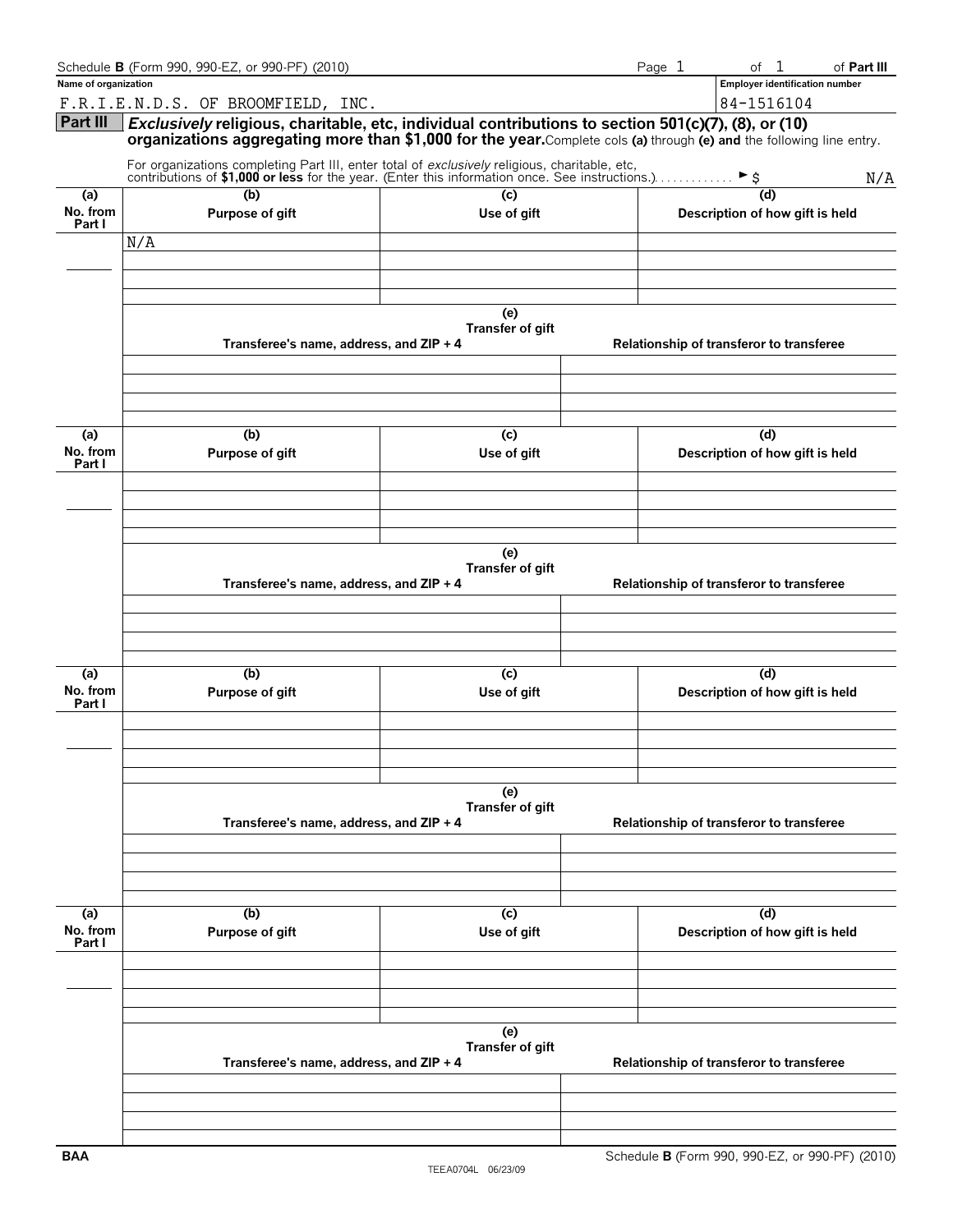|            | <b>SCHEDULE D</b>                                      |                                                                     |                                                                                                                                                                                                                                                                                                                                                                            |                                                                                                                                                                |                                 |            | OMB No. 1545-0047          |  |
|------------|--------------------------------------------------------|---------------------------------------------------------------------|----------------------------------------------------------------------------------------------------------------------------------------------------------------------------------------------------------------------------------------------------------------------------------------------------------------------------------------------------------------------------|----------------------------------------------------------------------------------------------------------------------------------------------------------------|---------------------------------|------------|----------------------------|--|
| (Form 990) |                                                        |                                                                     | <b>Supplemental Financial Statements</b>                                                                                                                                                                                                                                                                                                                                   | 2010                                                                                                                                                           |                                 |            |                            |  |
|            | Department of the Treasury<br>Internal Revenue Service |                                                                     |                                                                                                                                                                                                                                                                                                                                                                            | ► Complete if the organization answered 'Yes,' to Form 990,<br>Part IV, lines 6, 7, 8, 9, 10, 11, or 12.<br>► Attach to Form 990. ► See separate instructions. |                                 |            |                            |  |
|            | Name of the organization                               |                                                                     |                                                                                                                                                                                                                                                                                                                                                                            | Employer identification number                                                                                                                                 |                                 |            |                            |  |
|            |                                                        |                                                                     |                                                                                                                                                                                                                                                                                                                                                                            |                                                                                                                                                                |                                 |            |                            |  |
|            |                                                        | F.R.I.E.N.D.S. OF BROOMFIELD, INC.                                  |                                                                                                                                                                                                                                                                                                                                                                            |                                                                                                                                                                | 84-1516104                      |            |                            |  |
|            | Part I                                                 |                                                                     | Organizations Maintaining Donor Advised Funds or Other Similar Funds or Accounts. Complete if the organization answered 'Yes' to Form 990, Part IV, line 6.                                                                                                                                                                                                                |                                                                                                                                                                |                                 |            |                            |  |
|            |                                                        |                                                                     | (a) Donor advised funds                                                                                                                                                                                                                                                                                                                                                    |                                                                                                                                                                | (b) Funds and other accounts    |            |                            |  |
| 1          |                                                        | Total number at end of year                                         |                                                                                                                                                                                                                                                                                                                                                                            |                                                                                                                                                                |                                 |            |                            |  |
| 2          |                                                        | Aggregate contributions to (during year)                            |                                                                                                                                                                                                                                                                                                                                                                            |                                                                                                                                                                |                                 |            |                            |  |
| 3          |                                                        | Aggregate grants from (during year)                                 |                                                                                                                                                                                                                                                                                                                                                                            |                                                                                                                                                                |                                 |            |                            |  |
| 4          |                                                        | Aggregate value at end of year                                      |                                                                                                                                                                                                                                                                                                                                                                            |                                                                                                                                                                |                                 |            |                            |  |
| 5          |                                                        |                                                                     | Did the organization inform all donors and donor advisors in writing that the assets held in donor advised<br>funds are the organization's property, subject to the organization's exclusive legal control?                                                                                                                                                                |                                                                                                                                                                |                                 | Yes        | No                         |  |
| 6          |                                                        |                                                                     | Did the organization inform all grantees, donors, and donor advisors in writing that grant funds can be used only for charitable purposes and not for the benefit of the donor or donor advisor, or for any other purpose conf                                                                                                                                             |                                                                                                                                                                |                                 |            |                            |  |
|            |                                                        |                                                                     |                                                                                                                                                                                                                                                                                                                                                                            |                                                                                                                                                                |                                 | <b>Yes</b> | No                         |  |
|            |                                                        |                                                                     | Part II Conservation Easements. Complete if the organization answered 'Yes' to Form 990, Part IV, line 7.                                                                                                                                                                                                                                                                  |                                                                                                                                                                |                                 |            |                            |  |
| 1.         |                                                        |                                                                     | Purpose(s) of conservation easements held by the organization (check all that apply).                                                                                                                                                                                                                                                                                      |                                                                                                                                                                |                                 |            |                            |  |
|            |                                                        | Preservation of land for public use (e.g., recreation or education) |                                                                                                                                                                                                                                                                                                                                                                            | Preservation of an historically important land area                                                                                                            |                                 |            |                            |  |
|            |                                                        | Protection of natural habitat                                       |                                                                                                                                                                                                                                                                                                                                                                            | Preservation of a certified historic structure                                                                                                                 |                                 |            |                            |  |
| 2          |                                                        | Preservation of open space                                          | Complete lines 2a through 2d if the organization held a qualified conservation contribution in the form of a conservation easement on the                                                                                                                                                                                                                                  |                                                                                                                                                                |                                 |            |                            |  |
|            | last day of the tax year.                              |                                                                     |                                                                                                                                                                                                                                                                                                                                                                            |                                                                                                                                                                |                                 |            |                            |  |
|            |                                                        |                                                                     |                                                                                                                                                                                                                                                                                                                                                                            |                                                                                                                                                                | Held at the End of the Tax Year |            |                            |  |
|            |                                                        |                                                                     |                                                                                                                                                                                                                                                                                                                                                                            | 2a                                                                                                                                                             |                                 |            |                            |  |
|            |                                                        |                                                                     |                                                                                                                                                                                                                                                                                                                                                                            | 2 <sub>b</sub><br>2c                                                                                                                                           |                                 |            |                            |  |
|            |                                                        |                                                                     | <b>c</b> Number of conservation easements on a certified historic structure included in (a)<br>d Number of conservation easements included in (c) acquired after 8/17/06, and not on a historic                                                                                                                                                                            |                                                                                                                                                                |                                 |            |                            |  |
|            |                                                        |                                                                     |                                                                                                                                                                                                                                                                                                                                                                            | 2d                                                                                                                                                             |                                 |            |                            |  |
| 3          | tax year $\blacktriangleright$                         |                                                                     | Number of conservation easements modified, transferred, released, extinguished, or terminated by the organization during the                                                                                                                                                                                                                                               |                                                                                                                                                                |                                 |            |                            |  |
| 4          |                                                        |                                                                     | Number of states where property subject to conservation easement is located ►                                                                                                                                                                                                                                                                                              |                                                                                                                                                                |                                 |            |                            |  |
| 5          |                                                        |                                                                     |                                                                                                                                                                                                                                                                                                                                                                            |                                                                                                                                                                |                                 | Yes        | No                         |  |
| 6.         |                                                        |                                                                     | Staff and volunteer hours devoted to monitoring, inspecting, and enforcing conservation easements during the year                                                                                                                                                                                                                                                          |                                                                                                                                                                |                                 |            |                            |  |
| 7          | ►S                                                     |                                                                     | Amount of expenses incurred in monitoring, inspecting, and enforcing conservation easements during the year                                                                                                                                                                                                                                                                |                                                                                                                                                                |                                 |            |                            |  |
| 8          |                                                        |                                                                     | Does each conservation easement reported on line 2(d) above satisfy the requirements of section                                                                                                                                                                                                                                                                            |                                                                                                                                                                |                                 | Yes        | No                         |  |
| 9          | conservation easements.                                |                                                                     | In Part XIV, describe how the organization reports conservation easements in its revenue and expense statement, and balance sheet, and<br>include, if applicable, the text of the footnote to the organization's financial statements that describes the organization's accounting for                                                                                     |                                                                                                                                                                |                                 |            |                            |  |
|            |                                                        |                                                                     | Part III   Organizations Maintaining Collections of Art, Historical Treasures, or Other Similar Assets.<br>Complete if the organization answered 'Yes' to Form 990, Part IV, line 8.                                                                                                                                                                                       |                                                                                                                                                                |                                 |            |                            |  |
|            |                                                        |                                                                     | 1a If the organization elected, as permitted under SFAS 116 (ASC 958), not to report in its revenue statement and balance sheet works of<br>art, historical treasures, or other similar assets held for public exhibition, education, or research in furtherance of public service, provide, in Part XIV, the text of the footnote to its financial statements that descri |                                                                                                                                                                |                                 |            |                            |  |
|            |                                                        | following amounts relating to these items:                          | <b>b</b> If the organization elected, as permitted under SFAS 116 (ASC 958), to report in its revenue statement and balance sheet works of art,<br>historical treasures, or other similar assets held for public exhibition, education, or research in furtherance of public service, provide the                                                                          |                                                                                                                                                                |                                 |            |                            |  |
|            |                                                        |                                                                     | (i) Revenues included in Form 990, Part VIII, line $1 \dots 1 \dots 1 \dots 1 \dots 1 \dots 1 \dots 1 \dots 1 \dots 1 \dots 1$                                                                                                                                                                                                                                             |                                                                                                                                                                |                                 |            |                            |  |
|            |                                                        |                                                                     |                                                                                                                                                                                                                                                                                                                                                                            |                                                                                                                                                                | ►\$                             |            |                            |  |
| 2          |                                                        |                                                                     | If the organization received or held works of art, historical treasures, or other similar assets for financial gain, provide the following<br>amounts required to be reported under SFAS 116 (ASC 958) relating to these items:                                                                                                                                            |                                                                                                                                                                |                                 |            |                            |  |
|            |                                                        |                                                                     |                                                                                                                                                                                                                                                                                                                                                                            |                                                                                                                                                                | ►\$                             |            |                            |  |
|            |                                                        |                                                                     | BAA For Paperwork Reduction Act Notice, see the Instructions for Form 990. TEEA3301L 11/15/10                                                                                                                                                                                                                                                                              |                                                                                                                                                                |                                 |            | Schedule D (Form 990) 2010 |  |
|            |                                                        |                                                                     |                                                                                                                                                                                                                                                                                                                                                                            |                                                                                                                                                                |                                 |            |                            |  |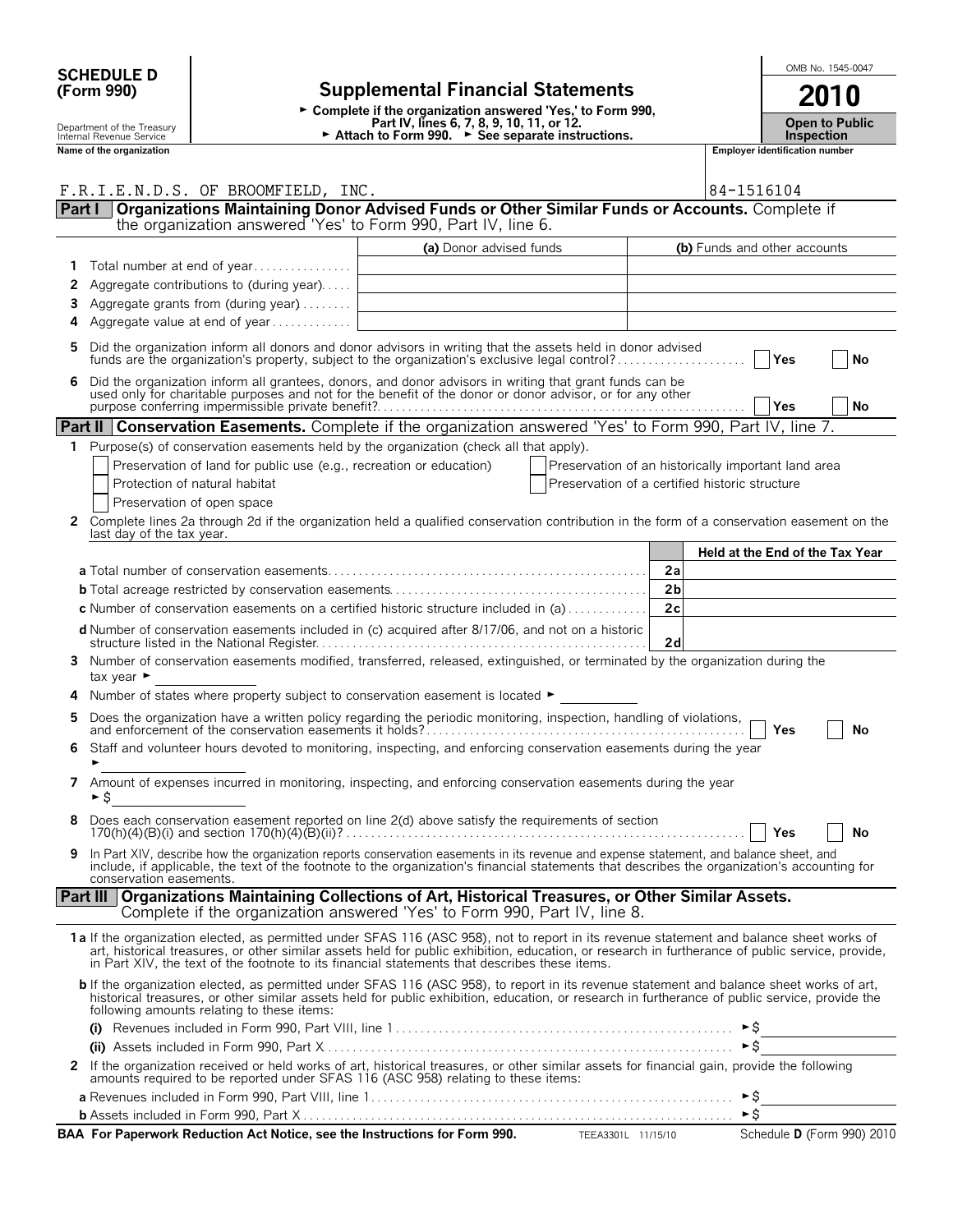| Schedule D (Form 990) 2010 F.R.I.E.N.D.S. OF BROOMFIELD, INC.                                                                                                                                                                  |                  |                                         |                |                                    | 84-1516104                      |            |                     | Page 2                     |
|--------------------------------------------------------------------------------------------------------------------------------------------------------------------------------------------------------------------------------|------------------|-----------------------------------------|----------------|------------------------------------|---------------------------------|------------|---------------------|----------------------------|
| Part III   Organizations Maintaining Collections of Art, Historical Treasures, or Other Similar Assets (continued)                                                                                                             |                  |                                         |                |                                    |                                 |            |                     |                            |
| Using the organization's acquisition, accession, and other records, check any of the following that are a significant use of its collection<br>3<br>items (check all that apply):                                              |                  |                                         |                |                                    |                                 |            |                     |                            |
| Public exhibition<br>a                                                                                                                                                                                                         |                  |                                         |                | Loan or exchange programs          |                                 |            |                     |                            |
| Scholarly research<br>b                                                                                                                                                                                                        |                  | е                                       | Other          |                                    |                                 |            |                     |                            |
| Preservation for future generations<br>С                                                                                                                                                                                       |                  |                                         |                |                                    |                                 |            |                     |                            |
| Provide a description of the organization's collections and explain how they further the organization's exempt purpose in<br>4<br>Part XIV.                                                                                    |                  |                                         |                |                                    |                                 |            |                     |                            |
| 5 During the year, did the organization solicit or receive donations of art, historical treasures, or other similar<br>assets to be sold to raise funds rather than to be maintained as part of the organization's collection? |                  |                                         |                |                                    |                                 | l Yes      |                     | No                         |
| <b>Part IV Escrow and Custodial Arrangements.</b> Complete if organization answered 'Yes' to Form 990, Part IV, line<br>9, or reported an amount on Form 990, Part X, line 21.                                                 |                  |                                         |                |                                    |                                 |            |                     |                            |
| 1a Is the organization an agent, trustee, custodian, or other intermediary for contributions or other assets not                                                                                                               |                  |                                         |                |                                    |                                 | Yes        |                     | <b>No</b>                  |
| <b>b</b> If 'Yes,' explain the arrangement in Part XIV and complete the following table:                                                                                                                                       |                  |                                         |                |                                    |                                 |            |                     |                            |
|                                                                                                                                                                                                                                |                  |                                         |                |                                    |                                 | Amount     |                     |                            |
|                                                                                                                                                                                                                                |                  |                                         |                |                                    | 1с                              |            |                     |                            |
|                                                                                                                                                                                                                                |                  |                                         |                |                                    | 1 <sub>d</sub>                  |            |                     |                            |
|                                                                                                                                                                                                                                |                  |                                         |                |                                    | 1 e                             |            |                     |                            |
|                                                                                                                                                                                                                                |                  |                                         |                |                                    | 1f                              |            |                     |                            |
|                                                                                                                                                                                                                                |                  |                                         |                |                                    |                                 | <b>Yes</b> |                     | No                         |
| <b>b</b> If 'Yes,' explain the arrangement in Part XIV.                                                                                                                                                                        |                  |                                         |                |                                    |                                 |            |                     |                            |
| <b>Part V Endowment Funds.</b> Complete if the organization answered 'Yes' to Form 990, Part IV, line 10.                                                                                                                      |                  |                                         |                |                                    |                                 |            |                     |                            |
|                                                                                                                                                                                                                                | (a) Current year |                                         | (b) Prior year | (c) Two years back                 | (d) Three years back            |            | (e) Four years back |                            |
| 1a Beginning of year balance                                                                                                                                                                                                   |                  |                                         |                |                                    |                                 |            |                     |                            |
|                                                                                                                                                                                                                                |                  |                                         |                |                                    |                                 |            |                     |                            |
| c Net investment earnings, gains,<br>and losses                                                                                                                                                                                |                  |                                         |                |                                    |                                 |            |                     |                            |
| d Grants or scholarships                                                                                                                                                                                                       |                  |                                         |                |                                    |                                 |            |                     |                            |
| <b>e</b> Other expenditures for facilities<br>and programs                                                                                                                                                                     |                  |                                         |                |                                    |                                 |            |                     |                            |
| f Administrative expenses                                                                                                                                                                                                      |                  |                                         |                |                                    |                                 |            |                     |                            |
| <b>g</b> End of year balance $\ldots \ldots \ldots$                                                                                                                                                                            |                  |                                         |                |                                    |                                 |            |                     |                            |
| 2 Provide the estimated percentage of the year end balance held as:                                                                                                                                                            |                  |                                         |                |                                    |                                 |            |                     |                            |
| a Board designated or quasi-endowment $\blacktriangleright$                                                                                                                                                                    |                  |                                         |                |                                    |                                 |            |                     |                            |
| <b>b</b> Permanent endowment ►                                                                                                                                                                                                 | ٩                |                                         |                |                                    |                                 |            |                     |                            |
| c Term endowment ►                                                                                                                                                                                                             | ৡ                |                                         |                |                                    |                                 |            |                     |                            |
| 3a Are there endowment funds not in the possession of the organization that are held and administered for the                                                                                                                  |                  |                                         |                |                                    |                                 |            |                     |                            |
| organization by:                                                                                                                                                                                                               |                  |                                         |                |                                    |                                 |            | <b>Yes</b>          | No                         |
|                                                                                                                                                                                                                                |                  |                                         |                |                                    |                                 | 3a(i)      |                     |                            |
|                                                                                                                                                                                                                                |                  |                                         |                |                                    |                                 | 3a(ii)     |                     |                            |
|                                                                                                                                                                                                                                |                  |                                         |                |                                    |                                 | 3b         |                     |                            |
| 4 Describe in Part XIV the intended uses of the organization's endowment funds.                                                                                                                                                |                  |                                         |                |                                    |                                 |            |                     |                            |
| <b>Part VI   Land, Buildings, and Equipment.</b> See Form 990, Part X, line 10.                                                                                                                                                |                  |                                         |                |                                    |                                 |            |                     |                            |
| Description of investment                                                                                                                                                                                                      |                  | (a) Cost or other basis<br>(investment) |                | (b) Cost or other<br>basis (other) | (c) Accumulated<br>depreciation |            | (d) Book value      |                            |
|                                                                                                                                                                                                                                |                  |                                         |                |                                    |                                 |            |                     |                            |
|                                                                                                                                                                                                                                |                  |                                         |                |                                    |                                 |            |                     |                            |
| c Leasehold improvements                                                                                                                                                                                                       |                  |                                         |                | 4,074.                             | 276.                            |            |                     | 3,798.                     |
|                                                                                                                                                                                                                                |                  |                                         |                | 113, 133.                          | 76,438.                         |            |                     | 36,695.                    |
|                                                                                                                                                                                                                                |                  |                                         |                | 7,524.                             | 1,869.                          |            |                     | 5,655.                     |
|                                                                                                                                                                                                                                |                  |                                         |                |                                    |                                 |            |                     | 46,148.                    |
| <b>BAA</b>                                                                                                                                                                                                                     |                  |                                         |                |                                    |                                 |            |                     | Schedule D (Form 990) 2010 |

| ۰. |  |
|----|--|
|    |  |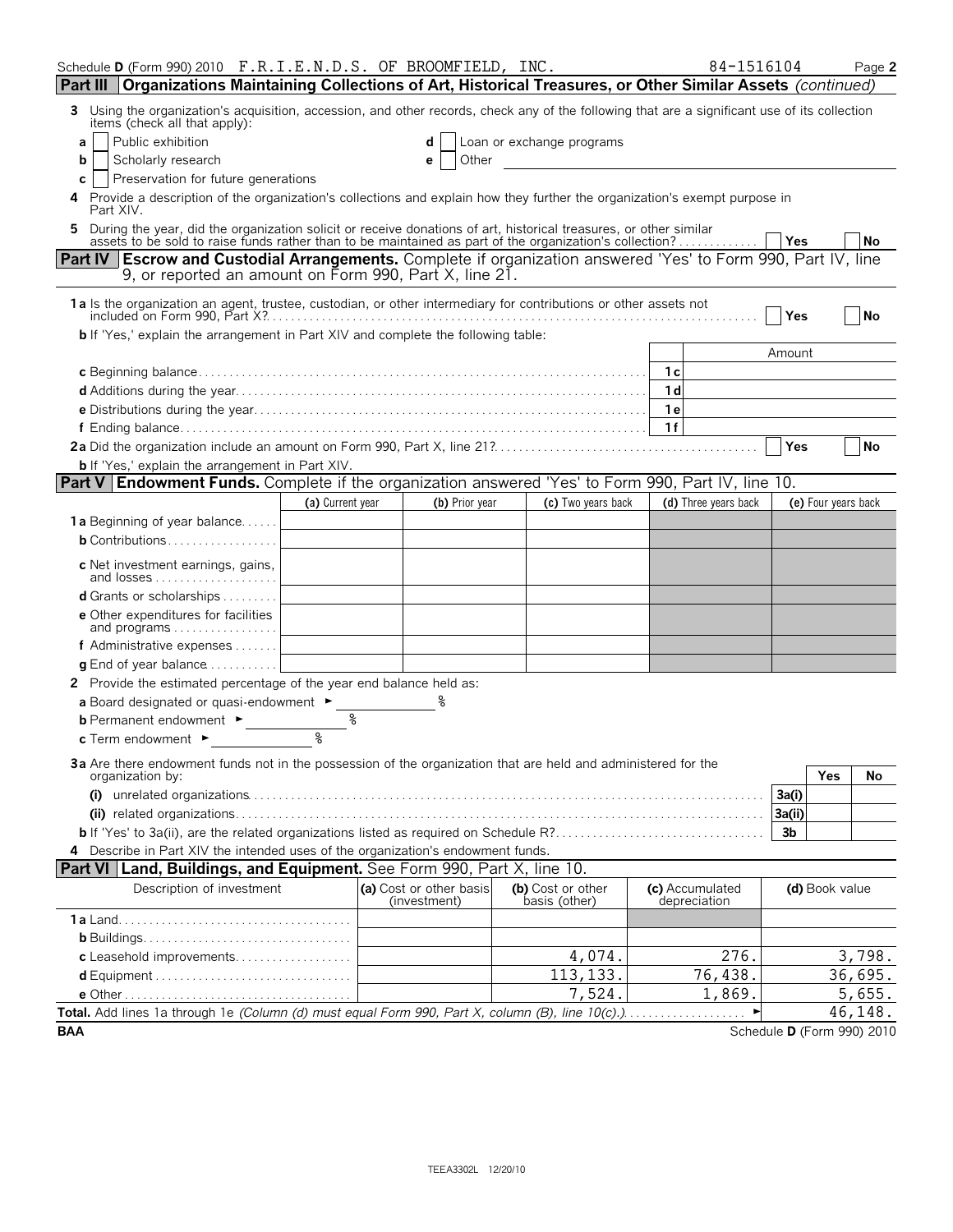|              | Part VII   Investments-Other Securities. See Form 990, Part X, line 12.                                                |                 | N/A                                                          |                |
|--------------|------------------------------------------------------------------------------------------------------------------------|-----------------|--------------------------------------------------------------|----------------|
|              | (a) Description of security or category<br>(including name of security)                                                | (b) Book value  | (c) Method of valuation:<br>Cost or end-of-year market value |                |
|              | (1) Financial derivatives                                                                                              |                 |                                                              |                |
|              | (2) Closely-held equity interests                                                                                      |                 |                                                              |                |
| (3) Other    | _________________________                                                                                              |                 |                                                              |                |
| <u>(A)</u>   | _________________________                                                                                              |                 |                                                              |                |
|              |                                                                                                                        |                 |                                                              |                |
|              |                                                                                                                        |                 |                                                              |                |
|              |                                                                                                                        |                 |                                                              |                |
|              | <u>(E) _ _ _ _ _ _ _ _ _ _ _ _ _ _ _ _</u>                                                                             |                 |                                                              |                |
|              | <u>(F) _ _ _ _ _ _ _ _ _ _ _ _ _ _ _ _</u>                                                                             |                 |                                                              |                |
| (G)          | _ _ _ _ _ _ _ _ _ _ _ _ _ _                                                                                            |                 |                                                              |                |
| (H)          |                                                                                                                        |                 |                                                              |                |
| $($ l $)$    | Total. (Column (b) must equal Form 990 Part X, column (B) line 12.). $\blacktriangleright$                             |                 |                                                              |                |
|              | Part VIII Investments-Program Related. (See Form 990, Part X, line 13)                                                 |                 | N/A                                                          |                |
|              | (a) Description of investment type                                                                                     | (b) Book value  | (c) Method of valuation:                                     |                |
|              |                                                                                                                        |                 | Cost or end-of-year market value                             |                |
| (1)          |                                                                                                                        |                 |                                                              |                |
| (2)          |                                                                                                                        |                 |                                                              |                |
| (3)          |                                                                                                                        |                 |                                                              |                |
| (4)          |                                                                                                                        |                 |                                                              |                |
| (5)          |                                                                                                                        |                 |                                                              |                |
| (6)          |                                                                                                                        |                 |                                                              |                |
| (7)          |                                                                                                                        |                 |                                                              |                |
| (8)          |                                                                                                                        |                 |                                                              |                |
| (9)          |                                                                                                                        |                 |                                                              |                |
| (10)         | $\blacktriangleright$                                                                                                  |                 |                                                              |                |
| Part IX      | Total. (Column (b) must equal Form 990, Part X, column (B) line 13.).<br>Other Assets. (See Form 990, Part X, line 15) |                 |                                                              |                |
|              |                                                                                                                        | (a) Description |                                                              | (b) Book value |
|              | (1) DEPOSITS                                                                                                           |                 |                                                              | 1,500.         |
| (2)          |                                                                                                                        |                 |                                                              |                |
| (3)          |                                                                                                                        |                 |                                                              |                |
| (4)          |                                                                                                                        |                 |                                                              |                |
| (5)          |                                                                                                                        |                 |                                                              |                |
| (6)          |                                                                                                                        |                 |                                                              |                |
| (7)          |                                                                                                                        |                 |                                                              |                |
| (8)          |                                                                                                                        |                 |                                                              |                |
| (9)          |                                                                                                                        |                 |                                                              |                |
| (10)         |                                                                                                                        |                 |                                                              |                |
|              | Total. (Column (b) must equal Form 990, Part X, column(B), line 15)                                                    |                 | ▶                                                            | 136,650.       |
| Part X       | Other Liabilities. (See Form 990, Part X, line 25)                                                                     |                 |                                                              |                |
|              | (a) Description of liability                                                                                           | (b) Amount      |                                                              |                |
|              |                                                                                                                        |                 |                                                              |                |
|              | (1) Federal income taxes                                                                                               |                 |                                                              |                |
| (2)          |                                                                                                                        |                 |                                                              |                |
| (3)          |                                                                                                                        |                 |                                                              |                |
| (4)          |                                                                                                                        |                 |                                                              |                |
| (5)          |                                                                                                                        |                 |                                                              |                |
| (6)          |                                                                                                                        |                 |                                                              |                |
| (7)          |                                                                                                                        |                 |                                                              |                |
| (8)          |                                                                                                                        |                 |                                                              |                |
| (9)          |                                                                                                                        |                 |                                                              |                |
| (10)<br>(11) |                                                                                                                        |                 |                                                              |                |

**2.** FIN 48 (ASC 740) Footnote. In Part XIV, provide the text of the footnote to the organization's financial statements that reports the organization's liability for uncertain tax positions under FIN 48 (ASC 740).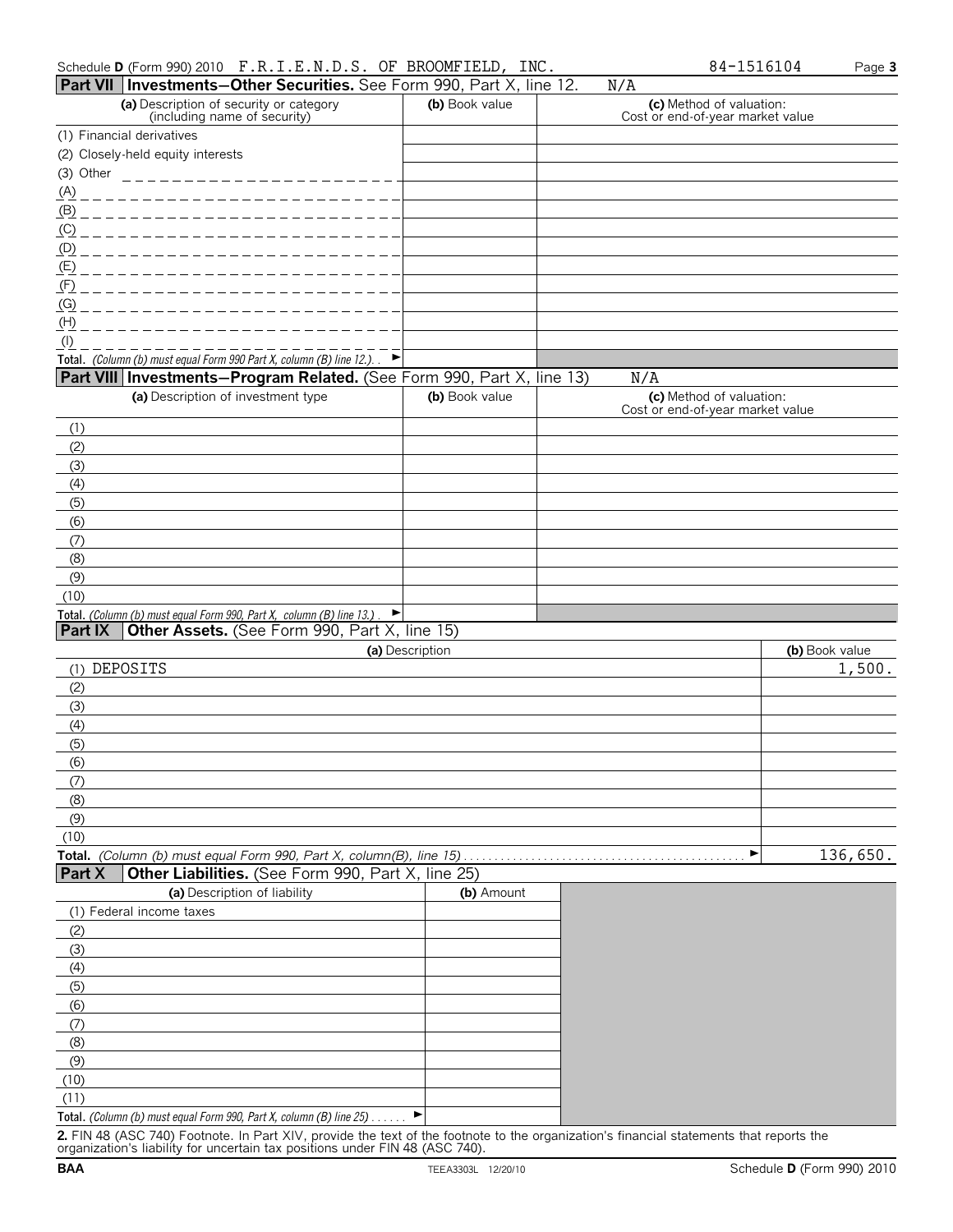| Schedule D (Form 990) 2010 F.R.I.E.N.D.S. OF BROOMFIELD, INC.                                                                                                                                                                                                                                                                | 84-1516104 | Page 4   |
|------------------------------------------------------------------------------------------------------------------------------------------------------------------------------------------------------------------------------------------------------------------------------------------------------------------------------|------------|----------|
| <b>Part XI</b>   Reconciliation of Change in Net Assets from Form 990 to Audited Financial Statements                                                                                                                                                                                                                        |            |          |
|                                                                                                                                                                                                                                                                                                                              |            | 588,554. |
| 2                                                                                                                                                                                                                                                                                                                            |            | 530,671. |
| 3                                                                                                                                                                                                                                                                                                                            |            | 57,883.  |
| 4                                                                                                                                                                                                                                                                                                                            |            |          |
| 5                                                                                                                                                                                                                                                                                                                            |            |          |
| 6                                                                                                                                                                                                                                                                                                                            |            |          |
| 7                                                                                                                                                                                                                                                                                                                            |            |          |
| 8                                                                                                                                                                                                                                                                                                                            |            |          |
|                                                                                                                                                                                                                                                                                                                              |            |          |
| 10                                                                                                                                                                                                                                                                                                                           |            | 57,883.  |
| Part XII   Reconciliation of Revenue per Audited Financial Statements With Revenue per Return                                                                                                                                                                                                                                |            |          |
| 1 Total revenue, gains, and other support per audited financial statements                                                                                                                                                                                                                                                   |            | 588,554. |
| Amounts included on line 1 but not on Form 990, Part VIII, line 12:<br>2                                                                                                                                                                                                                                                     |            |          |
| 2a                                                                                                                                                                                                                                                                                                                           |            |          |
| 2 <sub>b</sub>                                                                                                                                                                                                                                                                                                               |            |          |
| 2c                                                                                                                                                                                                                                                                                                                           |            |          |
| 2d                                                                                                                                                                                                                                                                                                                           |            |          |
|                                                                                                                                                                                                                                                                                                                              | 2e         |          |
| 3                                                                                                                                                                                                                                                                                                                            | 3          | 588,554. |
| Amounts included on Form 990, Part VIII, line 12, but not on line 1:<br>4                                                                                                                                                                                                                                                    |            |          |
| a Investments expenses not included on Form 990, Part VIII, line 7b. 4a                                                                                                                                                                                                                                                      |            |          |
| 4b                                                                                                                                                                                                                                                                                                                           |            |          |
|                                                                                                                                                                                                                                                                                                                              | 4c         |          |
| 5 Total revenue. Add lines 3 and 4c. (This must equal Form 990, Part I, line 12.)                                                                                                                                                                                                                                            | 5          | 588,554. |
| Part XIII   Reconciliation of Expenses per Audited Financial Statements With Expenses per Return                                                                                                                                                                                                                             |            |          |
|                                                                                                                                                                                                                                                                                                                              | 1.         | 530,671. |
| 2 Amounts included on line 1 but not on Form 990, Part IX, line 25:                                                                                                                                                                                                                                                          |            |          |
| 2a                                                                                                                                                                                                                                                                                                                           |            |          |
| 2 <sub>b</sub>                                                                                                                                                                                                                                                                                                               |            |          |
| 2c                                                                                                                                                                                                                                                                                                                           |            |          |
| 2d                                                                                                                                                                                                                                                                                                                           |            |          |
|                                                                                                                                                                                                                                                                                                                              | 2e         |          |
| 3                                                                                                                                                                                                                                                                                                                            | 3          | 530,671. |
| Amounts included on Form 990, Part IX, line 25, but not on line 1:                                                                                                                                                                                                                                                           |            |          |
| <b>a</b> Investments expenses not included on Form 990, Part VIII, line 7b<br>-4al                                                                                                                                                                                                                                           |            |          |
| 4 <sub>b</sub>                                                                                                                                                                                                                                                                                                               |            |          |
| <b>c</b> Add lines 4a and 4b.                                                                                                                                                                                                                                                                                                | 4с         |          |
|                                                                                                                                                                                                                                                                                                                              | 5          | 530,671. |
| <b>Part XIV Supplemental Information</b>                                                                                                                                                                                                                                                                                     |            |          |
| Complete this part to provide the descriptions required for Part II, lines 3, 5, and 9; Part III, lines 1a and 4; Part IV, lines 1b and 2b;<br>Part V, line 4; Part X, line 2; Part XI, line 8; Part XII, lines 2d and 4b; and Part XIII, lines 2d and 4b. Also complete this part to provide<br>any additional information. |            |          |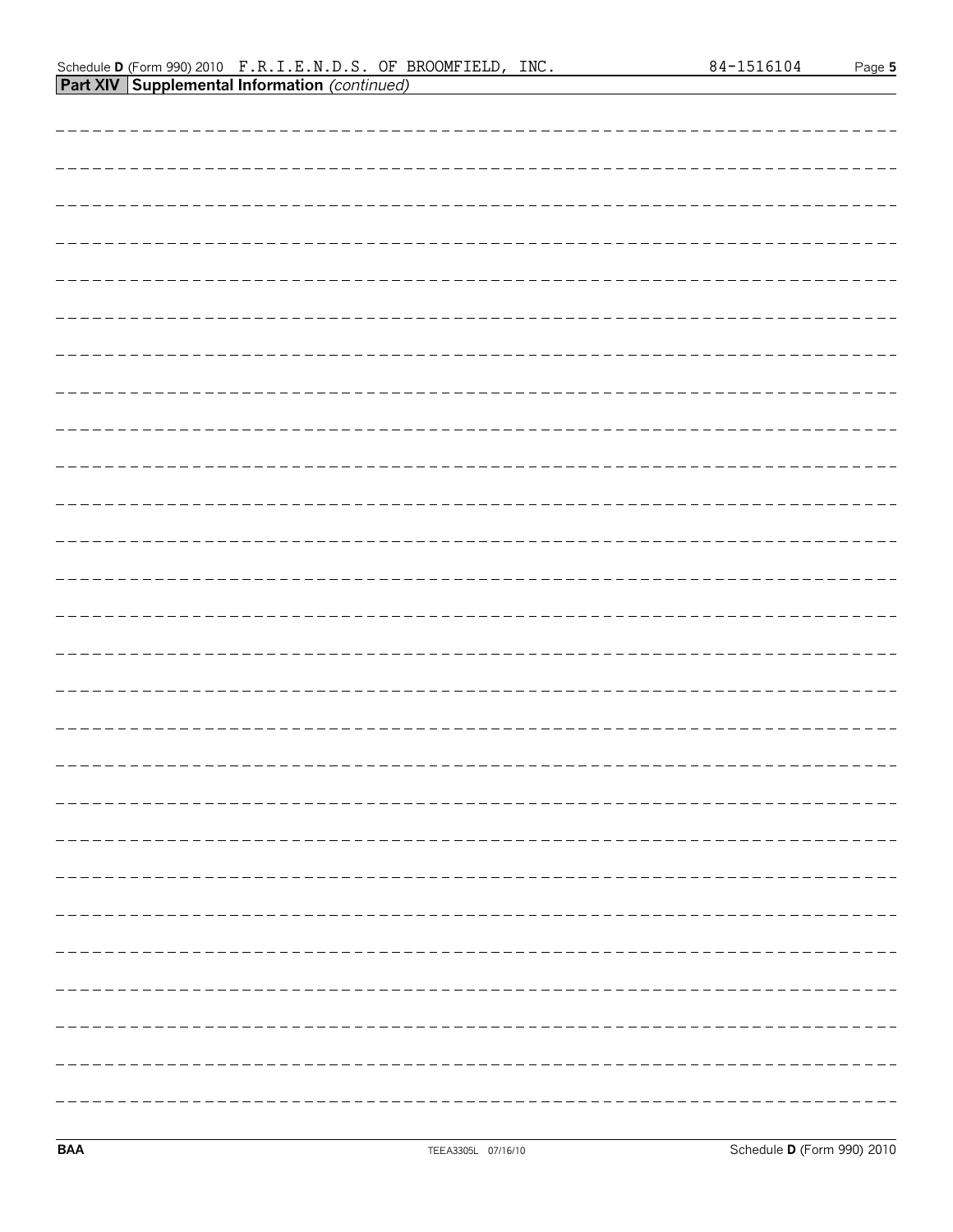**SCHEDULE G (Form 990 or 990-EZ)**

# **Supplemental Information Regarding Fundraising or Gaming Activities 2010**

**Complete if the organization answered 'Yes' to Form 990, Part IV, lines 17, 18,** or 19, or if the organization entered more than \$15,000 on Form 990-EZ, line 6a.<br>► Attach to Form 990 or Form 990-EZ. ► See separate instructions.

**Open to Public Inspection**

OMB No. 1545-0047

| Department of the Treasury<br>Internal Revenue Service                                                                                                                                                                                                                                                                                                                                                                                                                                     |               |     |                                                                      | Attach to Form 990 or Form 990-EZ. > See separate instructions.                                               |                                                                              | <b>Inspection</b>                                       |
|--------------------------------------------------------------------------------------------------------------------------------------------------------------------------------------------------------------------------------------------------------------------------------------------------------------------------------------------------------------------------------------------------------------------------------------------------------------------------------------------|---------------|-----|----------------------------------------------------------------------|---------------------------------------------------------------------------------------------------------------|------------------------------------------------------------------------------|---------------------------------------------------------|
| Name of the organization                                                                                                                                                                                                                                                                                                                                                                                                                                                                   |               |     |                                                                      |                                                                                                               | <b>Employer identification number</b>                                        |                                                         |
| F.R.I.E.N.D.S. OF BROOMFIELD, INC.                                                                                                                                                                                                                                                                                                                                                                                                                                                         |               |     |                                                                      |                                                                                                               | 84-1516104                                                                   |                                                         |
| Fundraising Activities. Complete if the organization answered 'Yes' to Form 990, Part IV, line 17.<br>Part I<br>Form 990-EZ filers are not required to complete this part.                                                                                                                                                                                                                                                                                                                 |               |     |                                                                      |                                                                                                               |                                                                              |                                                         |
| 1 Indicate whether the organization raised funds through any of the following activities. Check all that apply.<br>Mail solicitations<br>а<br>Internet and email solicitations<br>b<br>Phone solicitations<br>C<br>d<br>In-person solicitations<br>2a Did the organization have a written or oral agreement with any individual (including officers, directors, trustees or key<br>employees listed in Form 990, Part VII) or entity in connection with professional fundraising services? |               |     | e<br>f<br>q                                                          | Solicitation of non-government grants<br>Solicitation of government grants<br>X<br>Special fundraising events |                                                                              | $X$ No<br>l lYes                                        |
| <b>b</b> If 'Yes,' list the ten highest paid individuals or entities (fundraisers) pursuant to agreements under which the fundraiser is to be<br>compensated at least \$5,000 by the organization.                                                                                                                                                                                                                                                                                         |               |     |                                                                      |                                                                                                               |                                                                              |                                                         |
| (i) Name and address of individual<br>or entity (fundraiser)                                                                                                                                                                                                                                                                                                                                                                                                                               | (ii) Activity |     | (iii) Did fundraiser<br>have custody or control<br>of contributions? | (iv) Gross receipts<br>from activity                                                                          | (v) Amount paid to<br>(or retained by)<br>fundraiser listed in<br>column (i) | (vi) Amount paid to<br>(or retained by)<br>organization |
|                                                                                                                                                                                                                                                                                                                                                                                                                                                                                            |               | Yes | No                                                                   |                                                                                                               |                                                                              |                                                         |
| 1                                                                                                                                                                                                                                                                                                                                                                                                                                                                                          |               |     |                                                                      |                                                                                                               |                                                                              |                                                         |
| $\mathbf{2}$                                                                                                                                                                                                                                                                                                                                                                                                                                                                               |               |     |                                                                      |                                                                                                               |                                                                              |                                                         |
| 3                                                                                                                                                                                                                                                                                                                                                                                                                                                                                          |               |     |                                                                      |                                                                                                               |                                                                              |                                                         |
| 4                                                                                                                                                                                                                                                                                                                                                                                                                                                                                          |               |     |                                                                      |                                                                                                               |                                                                              |                                                         |
| 5                                                                                                                                                                                                                                                                                                                                                                                                                                                                                          |               |     |                                                                      |                                                                                                               |                                                                              |                                                         |
| 6                                                                                                                                                                                                                                                                                                                                                                                                                                                                                          |               |     |                                                                      |                                                                                                               |                                                                              |                                                         |
| $\overline{7}$                                                                                                                                                                                                                                                                                                                                                                                                                                                                             |               |     |                                                                      |                                                                                                               |                                                                              |                                                         |
| 8                                                                                                                                                                                                                                                                                                                                                                                                                                                                                          |               |     |                                                                      |                                                                                                               |                                                                              |                                                         |
| 9                                                                                                                                                                                                                                                                                                                                                                                                                                                                                          |               |     |                                                                      |                                                                                                               |                                                                              |                                                         |
| 10                                                                                                                                                                                                                                                                                                                                                                                                                                                                                         |               |     |                                                                      |                                                                                                               |                                                                              |                                                         |
| Total<br>List all states in which the organization is registered or licensed to solicit contributions or has been notified it is exempt from registration<br>3                                                                                                                                                                                                                                                                                                                             |               |     |                                                                      |                                                                                                               |                                                                              | 0.                                                      |
| or licensing.                                                                                                                                                                                                                                                                                                                                                                                                                                                                              |               |     |                                                                      |                                                                                                               |                                                                              |                                                         |
|                                                                                                                                                                                                                                                                                                                                                                                                                                                                                            |               |     |                                                                      |                                                                                                               |                                                                              |                                                         |
|                                                                                                                                                                                                                                                                                                                                                                                                                                                                                            |               |     |                                                                      |                                                                                                               |                                                                              |                                                         |
|                                                                                                                                                                                                                                                                                                                                                                                                                                                                                            |               |     |                                                                      |                                                                                                               |                                                                              |                                                         |
|                                                                                                                                                                                                                                                                                                                                                                                                                                                                                            |               |     |                                                                      |                                                                                                               |                                                                              |                                                         |
|                                                                                                                                                                                                                                                                                                                                                                                                                                                                                            |               |     |                                                                      |                                                                                                               |                                                                              |                                                         |
|                                                                                                                                                                                                                                                                                                                                                                                                                                                                                            |               |     |                                                                      |                                                                                                               |                                                                              |                                                         |
|                                                                                                                                                                                                                                                                                                                                                                                                                                                                                            |               |     |                                                                      |                                                                                                               |                                                                              |                                                         |
|                                                                                                                                                                                                                                                                                                                                                                                                                                                                                            |               |     |                                                                      |                                                                                                               |                                                                              |                                                         |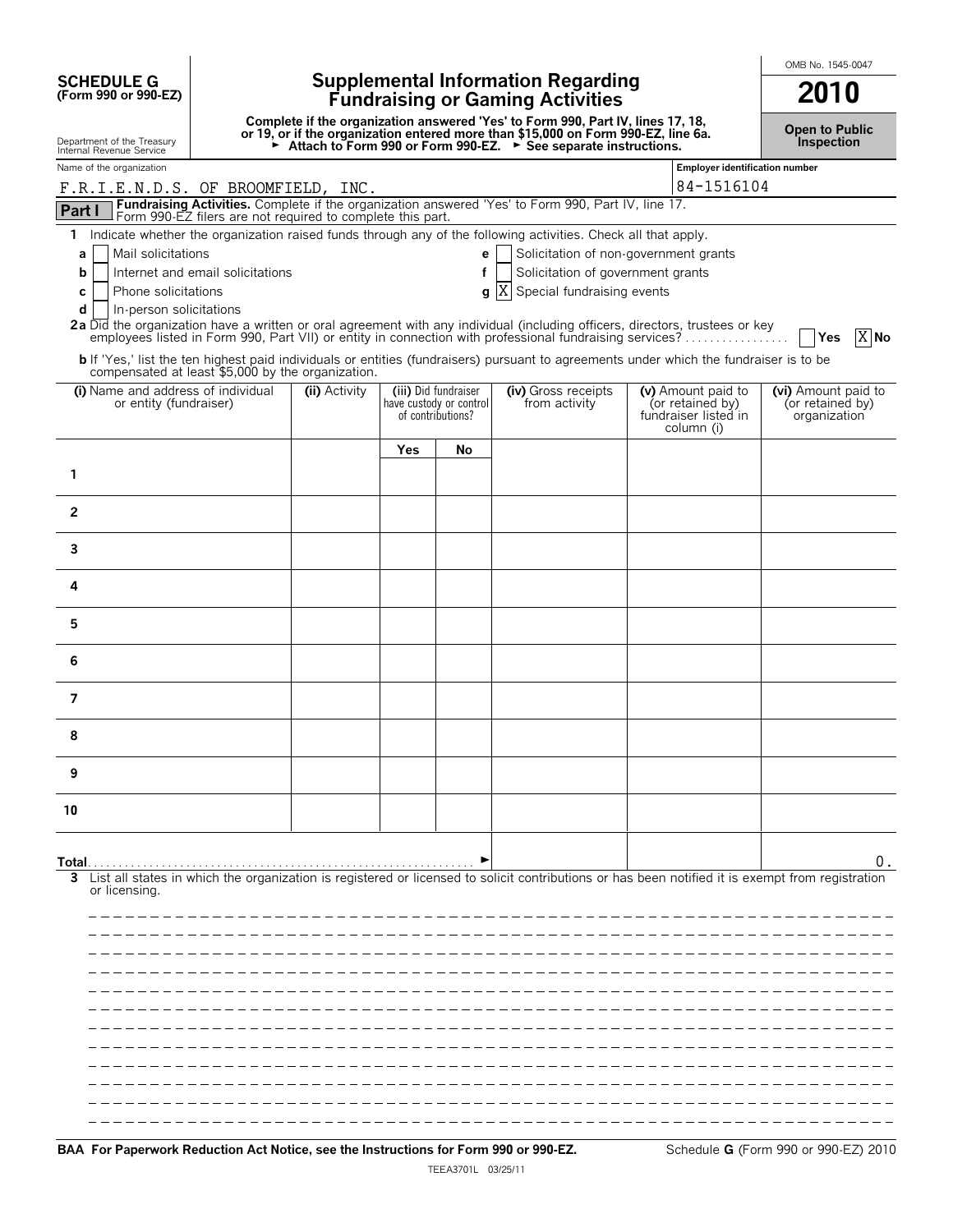| Schedule G (Form 990 or 990-EZ) 2010 F.R.I.E.N.D.S. OF BROOMFIELD, INC |  |  |  |  |  |  |
|------------------------------------------------------------------------|--|--|--|--|--|--|
|------------------------------------------------------------------------|--|--|--|--|--|--|

|                                  | Part II | Schedule G (Form 990 or 990-EZ) 2010 F.R.I.E.N.D.S. OF BROOMFIELD, INC.                                                                                                                                                                                                    |                                                |                                                     | 84-1516104                         | Page 2                                                          |
|----------------------------------|---------|----------------------------------------------------------------------------------------------------------------------------------------------------------------------------------------------------------------------------------------------------------------------------|------------------------------------------------|-----------------------------------------------------|------------------------------------|-----------------------------------------------------------------|
|                                  |         | Fundraising Events. Complete if the organization answered 'Yes' to Form 990, Part IV, line 18, or reported more than \$15,000 of fundraising event contributions and gross income on Form 990-EZ, lines 1<br>and 6a. List events with gross receipts greater than \$5,000. |                                                |                                                     |                                    |                                                                 |
|                                  |         |                                                                                                                                                                                                                                                                            | (a) Event #1<br>WINE TASTING &<br>(event type) | (b) Event $#2$<br>(event type)                      | (c) Other events<br>(total number) | (d) Total events<br>(add column (a)<br>through column $(c)$ )   |
| <b>R<br/>U<br/>N<br/>U</b>       | 1.      | Gross receipts                                                                                                                                                                                                                                                             | 16,573.                                        |                                                     |                                    | 16,573.                                                         |
| Е                                |         | 2 Less: Charitable contributions                                                                                                                                                                                                                                           |                                                |                                                     |                                    |                                                                 |
|                                  | 3       | Gross income (line 1 minus line 2)                                                                                                                                                                                                                                         | 16,573.                                        |                                                     |                                    | 16,573.                                                         |
|                                  | 4       | Cash prizes                                                                                                                                                                                                                                                                |                                                |                                                     |                                    |                                                                 |
|                                  | 5.      | Noncash prizes                                                                                                                                                                                                                                                             |                                                |                                                     |                                    |                                                                 |
| <b>DIRECT</b>                    | 6       |                                                                                                                                                                                                                                                                            | 1,125.                                         |                                                     |                                    | 1,125.                                                          |
|                                  |         | 7 Food and beverages                                                                                                                                                                                                                                                       |                                                |                                                     |                                    |                                                                 |
|                                  | 8       | Entertainment                                                                                                                                                                                                                                                              |                                                |                                                     |                                    |                                                                 |
| <b>SESPENSE</b>                  | 9       |                                                                                                                                                                                                                                                                            | 1,769.                                         |                                                     |                                    | 1,769.                                                          |
|                                  |         |                                                                                                                                                                                                                                                                            |                                                |                                                     |                                    | 2,894.<br>13,679.                                               |
|                                  |         | Part III Gaming. Complete if the organization answered 'Yes' to Form 990, Part IV, line 19, or reported more than<br>\$15,000 on Form 990-EZ, line 6a.                                                                                                                     |                                                |                                                     |                                    |                                                                 |
| <b>FICZECR</b>                   |         |                                                                                                                                                                                                                                                                            | (a) Bingo                                      | (b) Pull tabs/Instant<br>bingo/progressive<br>bingo | (c) Other gaming                   | (d) Total gaming<br>$\overline{a}$ (add column $\overline{a}$ ) |
|                                  |         |                                                                                                                                                                                                                                                                            |                                                |                                                     |                                    | through column $(c)$                                            |
|                                  |         |                                                                                                                                                                                                                                                                            |                                                |                                                     |                                    |                                                                 |
|                                  |         | 2 Cash prizes                                                                                                                                                                                                                                                              |                                                |                                                     |                                    |                                                                 |
|                                  | 3       | Non-cash prizes                                                                                                                                                                                                                                                            |                                                |                                                     |                                    |                                                                 |
| <b>EXPENSES</b><br><b>DIRECT</b> | 4       | Rent/facility costs                                                                                                                                                                                                                                                        |                                                |                                                     |                                    |                                                                 |
|                                  | 5.      | Other direct expenses                                                                                                                                                                                                                                                      |                                                |                                                     |                                    |                                                                 |
|                                  | 6       | Volunteer labor                                                                                                                                                                                                                                                            | နွ<br>Yes<br>No                                | ఄ<br>Yes<br>No                                      | နွ<br>Yes<br>No                    |                                                                 |
|                                  | 7       |                                                                                                                                                                                                                                                                            |                                                |                                                     |                                    |                                                                 |
|                                  | 8       |                                                                                                                                                                                                                                                                            |                                                |                                                     |                                    |                                                                 |

| 10 a<br>Mere any of the organization's gaming licenses revoked, suspended or terminated during the tax year? | Yes | l No |
|--------------------------------------------------------------------------------------------------------------|-----|------|
| <b>b</b> If 'Yes<br>explair                                                                                  |     |      |

**BAA** TEEA3702L 01/13/11 Schedule **G** (Form 990 or 990-EZ) 2010

J.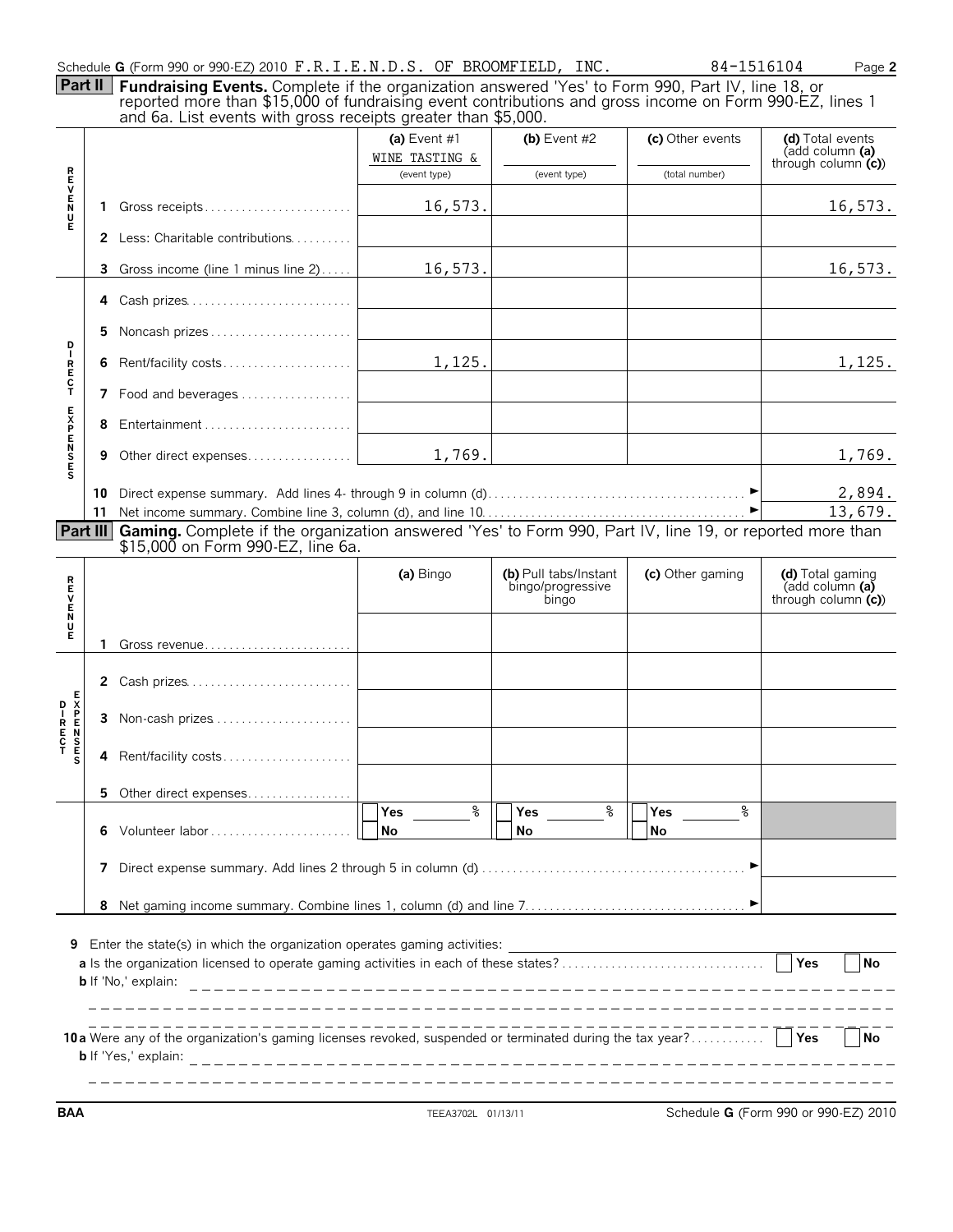|    | Schedule G (Form 990 or 990-EZ) 2010 F.R.I.E.N.D.S. OF BROOMFIELD, INC.                                                                                                                                                                                                                                                                       | 84-1516104      | Page 3    |
|----|-----------------------------------------------------------------------------------------------------------------------------------------------------------------------------------------------------------------------------------------------------------------------------------------------------------------------------------------------|-----------------|-----------|
|    |                                                                                                                                                                                                                                                                                                                                               | Yes             | No        |
|    | 12 Is the organization a grantor, beneficiary or trustee of a trust or a member of a partnership or other entity formed to                                                                                                                                                                                                                    | Yes             | <b>No</b> |
|    | <b>13</b> Indicate the percentage of gaming activity operated in:<br>14 Enter the name and address of the person who prepares the organization's gaming/special events books and records:                                                                                                                                                     | 13 <sub>b</sub> | ႜ<br>٩,   |
|    | Address ►<br>15a Does the organization have a contact with a third party from whom the organization receives gaming revenue?                                                                                                                                                                                                                  |                 | No        |
|    | of qaming revenue retained by the third party $\triangleright$ $\zeta$ ________________.<br>c If 'Yes,' enter name and address of the third party:                                                                                                                                                                                            |                 |           |
|    | Address $\blacktriangleright$                                                                                                                                                                                                                                                                                                                 |                 |           |
| 16 | Gaming manager information:                                                                                                                                                                                                                                                                                                                   |                 |           |
|    |                                                                                                                                                                                                                                                                                                                                               |                 |           |
|    |                                                                                                                                                                                                                                                                                                                                               |                 |           |
|    | Description of services provided ►                                                                                                                                                                                                                                                                                                            |                 |           |
|    | Director/officer<br>Employee<br>Independent contractor                                                                                                                                                                                                                                                                                        |                 |           |
| 17 | Mandatory distributions                                                                                                                                                                                                                                                                                                                       |                 |           |
|    | a Is the organization required under state law to make charitable distributions from the gaming proceeds to retain the<br><b>b</b> Enter the amount of distributions required under state law to be distributed to other exempt organizations or spent in the<br>organization's own exempt activities during the tax year $\triangleright$ \$ | ∣ ∣Yes          | No        |
|    | Supplemental Information. Complete this part to provide the explanations required by Part I, line 2b,<br><b>Part IV</b><br>columns (iii) and (v), and Part III, lines 9, 9b, 10b, 15b, 15c, 16, and 17b, as applicable. Also complete<br>this part to provide any additional information (see instructions).                                  |                 |           |
|    |                                                                                                                                                                                                                                                                                                                                               |                 |           |
|    |                                                                                                                                                                                                                                                                                                                                               |                 |           |
|    |                                                                                                                                                                                                                                                                                                                                               |                 |           |
|    |                                                                                                                                                                                                                                                                                                                                               |                 |           |
|    |                                                                                                                                                                                                                                                                                                                                               |                 |           |
|    |                                                                                                                                                                                                                                                                                                                                               |                 |           |
|    |                                                                                                                                                                                                                                                                                                                                               |                 |           |
|    |                                                                                                                                                                                                                                                                                                                                               |                 |           |
|    |                                                                                                                                                                                                                                                                                                                                               |                 |           |
|    |                                                                                                                                                                                                                                                                                                                                               |                 |           |
|    |                                                                                                                                                                                                                                                                                                                                               |                 |           |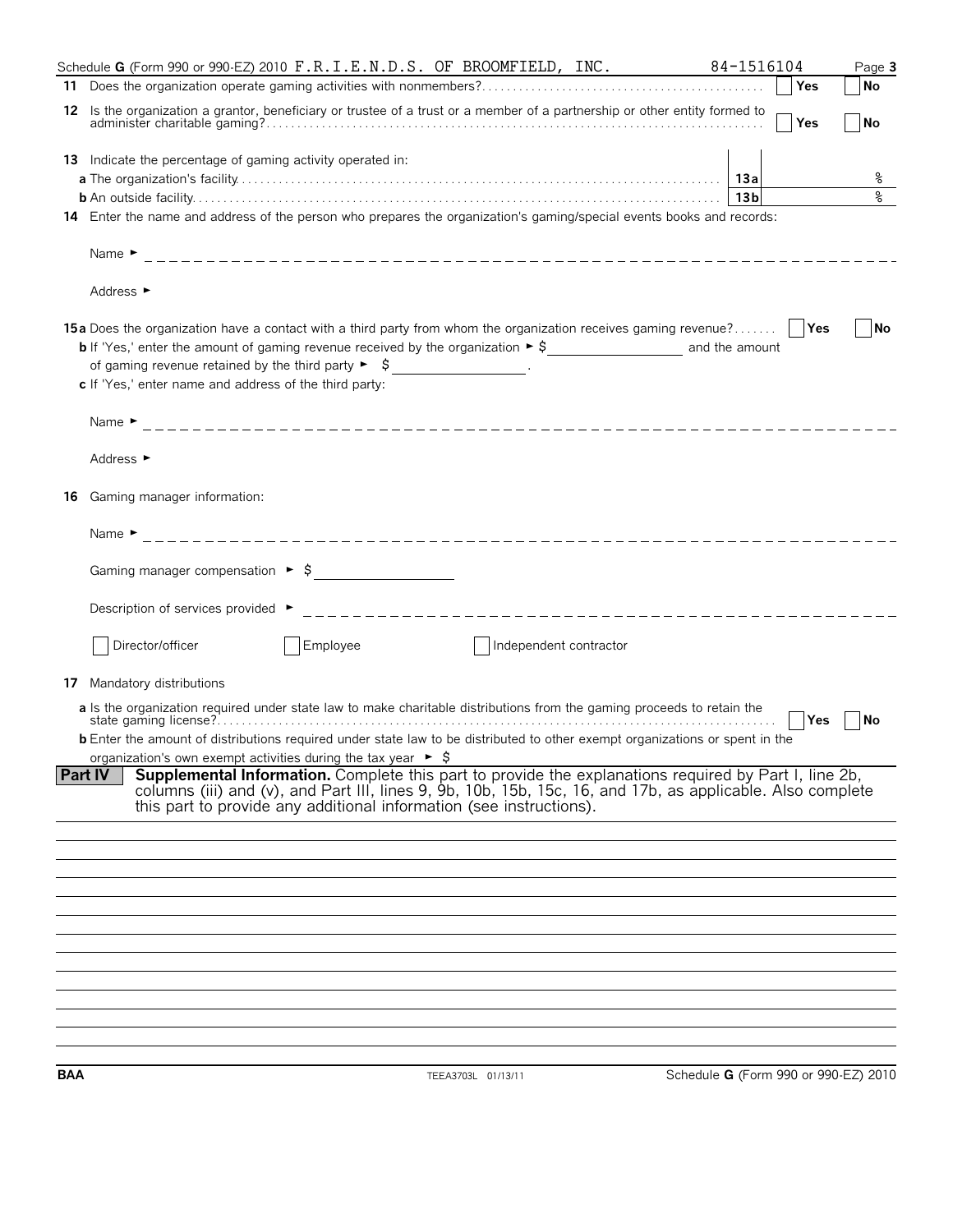| <b>SCHEDULE L</b>                          |  |
|--------------------------------------------|--|
| $T_{\rm C}$ $\sim$ 000 $\sim$ 000 $\rm{F}$ |  |

SCHEDULE L<br>
Form 990 or 990-EZ) **Supplement Complete if the organization answered and all model in the <b>2010** G **Complete if the organization answered 'Yes' on Form 990, Part IV, line 25a, 25b, 26, 27, 28a, 28b, or 28c, or Form 990-EZ, Part V, line 38a or 40b.** G **Attach to Form 990 or Form 990-EZ.** G **See separate instructions.**

**Open to Public Inspection**

Department of the Treasury Internal Revenue Service

#### F.R.I.E.N.D.S. OF BROOMFIELD, INC.  $|84-1516104$

Name of the organization **number Employer identification number Employer identification number** 

## **Part I Excess Benefit Transactions** (section 501(c)(3) and section 501(c)(4) organizations only).

Complete if the organization answered 'Yes' on Form 990, Part IV, line 25a or 25b, or Form 990-EZ, Part V, line 40b.

|     | (a) Name of disqualified person | (b) Description of transaction |     | (c) Corrected? |
|-----|---------------------------------|--------------------------------|-----|----------------|
|     |                                 |                                | Yes | No             |
|     |                                 |                                |     |                |
| ゚゚  |                                 |                                |     |                |
| (3) |                                 |                                |     |                |
| (4) |                                 |                                |     |                |
| (5) |                                 |                                |     |                |
| (6) |                                 |                                |     |                |

**2** Enter the amount of tax imposed on the organization managers or disqualified persons during the year under section 4958. . . . . . . . . . . . . . . . . . . . . . . . . . . . . . . . . . . . . . . . . . . . . . . . . . . . . . . . . . . . . . . . . . . . . . . . . . . . . . . . . . . . . . . . . . . . . G\$

**3** Enter the amount of tax, if any, on line 2, above, reimbursed by the organization . . . . . . . . . . . . . . . . . . . . . . . . . . . . G\$

#### **Part II Loans to and/or From Interested Persons.**

Complete if the organization answered 'Yes' on Form 990, Part IV, line 26 or Form 990-EZ, Part V, line 38a.

| (a) Name of interested person and purpose                                                                                                                                                                                                                                                                                                                                                       |    | (b) Loan to or from<br>the organization? | (c) Original<br>principal amount | (d) Balance due | (e) In default? |    | (f) Approved<br>by board or<br>committee? |    | (g) Written<br>agreement? |    |
|-------------------------------------------------------------------------------------------------------------------------------------------------------------------------------------------------------------------------------------------------------------------------------------------------------------------------------------------------------------------------------------------------|----|------------------------------------------|----------------------------------|-----------------|-----------------|----|-------------------------------------------|----|---------------------------|----|
|                                                                                                                                                                                                                                                                                                                                                                                                 | To | From                                     |                                  |                 | Yes             | No | Yes                                       | No | Yes                       | No |
| (1)                                                                                                                                                                                                                                                                                                                                                                                             |    |                                          |                                  |                 |                 |    |                                           |    |                           |    |
| (2)                                                                                                                                                                                                                                                                                                                                                                                             |    |                                          |                                  |                 |                 |    |                                           |    |                           |    |
| (3)                                                                                                                                                                                                                                                                                                                                                                                             |    |                                          |                                  |                 |                 |    |                                           |    |                           |    |
| (4)                                                                                                                                                                                                                                                                                                                                                                                             |    |                                          |                                  |                 |                 |    |                                           |    |                           |    |
| (5)                                                                                                                                                                                                                                                                                                                                                                                             |    |                                          |                                  |                 |                 |    |                                           |    |                           |    |
| (6)                                                                                                                                                                                                                                                                                                                                                                                             |    |                                          |                                  |                 |                 |    |                                           |    |                           |    |
| (7)                                                                                                                                                                                                                                                                                                                                                                                             |    |                                          |                                  |                 |                 |    |                                           |    |                           |    |
| (8)                                                                                                                                                                                                                                                                                                                                                                                             |    |                                          |                                  |                 |                 |    |                                           |    |                           |    |
| (9)                                                                                                                                                                                                                                                                                                                                                                                             |    |                                          |                                  |                 |                 |    |                                           |    |                           |    |
| (10)                                                                                                                                                                                                                                                                                                                                                                                            |    |                                          |                                  |                 |                 |    |                                           |    |                           |    |
| Total.<br>$R_{\text{min}}$ $R_{\text{min}}$ $R_{\text{min}}$ $R_{\text{min}}$ $R_{\text{min}}$ $R_{\text{min}}$ $R_{\text{min}}$ $R_{\text{min}}$ $R_{\text{min}}$ $R_{\text{min}}$ $R_{\text{min}}$ $R_{\text{min}}$ $R_{\text{min}}$ $R_{\text{min}}$ $R_{\text{min}}$ $R_{\text{min}}$ $R_{\text{min}}$ $R_{\text{min}}$ $R_{\text{min}}$ $R_{\text{min}}$ $R_{\text{min}}$ $R_{\text{min}}$ |    |                                          | ► \$                             |                 |                 |    |                                           |    |                           |    |

#### **Part III** Grants or Assistance Benefitting Interested Persons.

Complete if the organization answered 'Yes' on Form 990, Part IV, line 27.

| (a) Name of interested person | (b) Relationship between interested person and<br>the organization | (c) Amount and type of assistance |  |  |
|-------------------------------|--------------------------------------------------------------------|-----------------------------------|--|--|
| (1) GINA COUFAL               | SON                                                                | 4,000. SERVICE GRANT FOR PROGRAM  |  |  |
| (2)                           |                                                                    |                                   |  |  |
| (3)                           |                                                                    |                                   |  |  |
| (4)                           |                                                                    |                                   |  |  |
| (5)                           |                                                                    |                                   |  |  |
| (6)                           |                                                                    |                                   |  |  |
| (7)                           |                                                                    |                                   |  |  |
| (8)                           |                                                                    |                                   |  |  |
| (9)                           |                                                                    |                                   |  |  |
| (10)                          |                                                                    |                                   |  |  |

**BAA For Paperwork Reduction Act Notice, see the Instructions for Form 990 or 990-EZ.** Schedule **L** (Form 990 or 990-EZ) 2010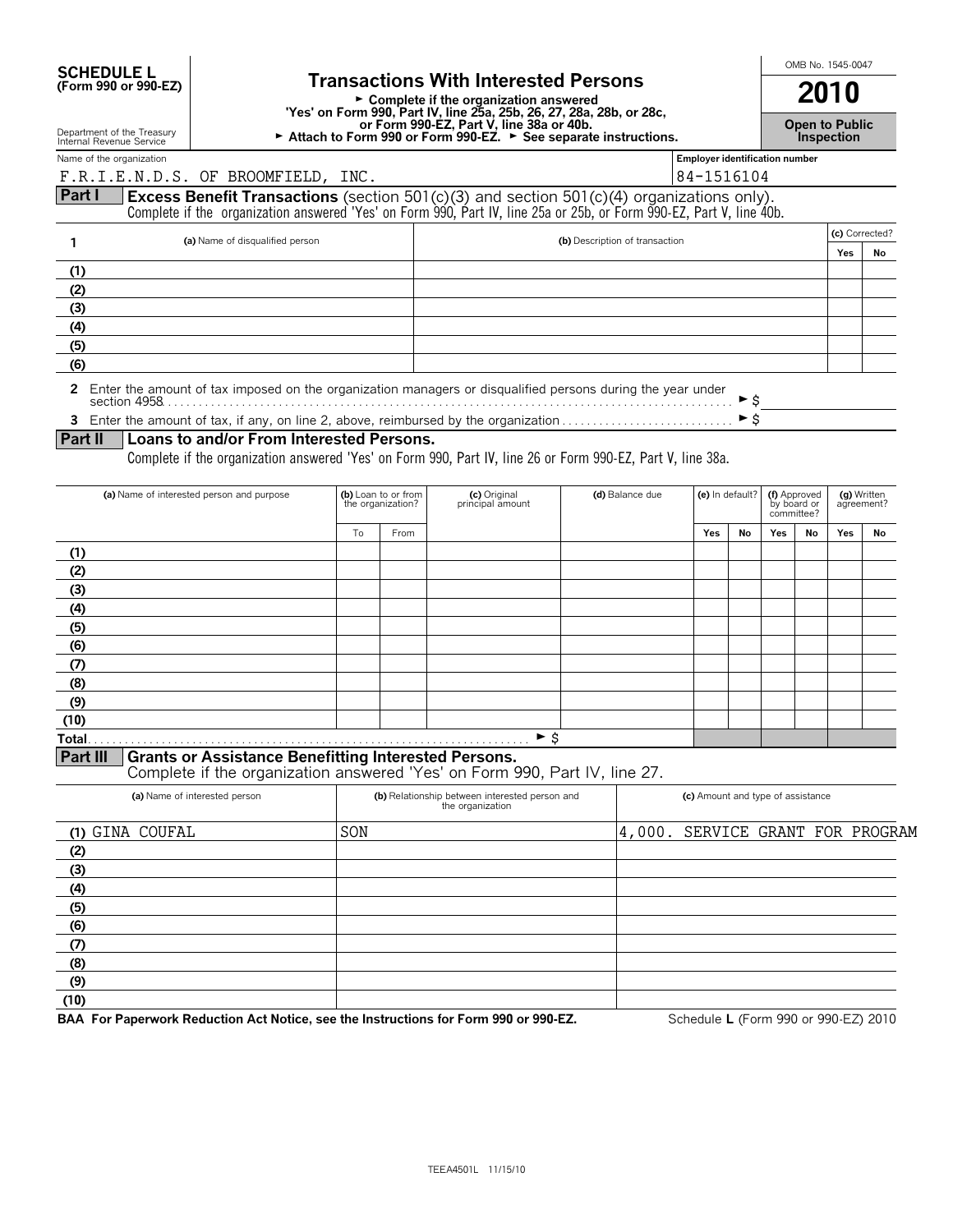|             | Schedule L (Form 990 or 990-EZ) 2010                                                                                                                   |                                                                       |                              |                                |     | Page 2                                        |
|-------------|--------------------------------------------------------------------------------------------------------------------------------------------------------|-----------------------------------------------------------------------|------------------------------|--------------------------------|-----|-----------------------------------------------|
| Part IV     | <b>Business Transactions Involving Interested Persons.</b><br>Complete if the organization answered 'Yes' on Form 990, Part IV, line 28a, 28b, or 28c. |                                                                       |                              |                                |     |                                               |
|             | (a) Name of interested person                                                                                                                          | (b) Relationship between<br>interested person and the<br>organization | (c) Amount of<br>transaction | (d) Description of transaction |     | (e) Sharing of<br>organization's<br>revenues? |
| (1)         |                                                                                                                                                        |                                                                       |                              |                                | Yes | No                                            |
| (2)         |                                                                                                                                                        |                                                                       |                              |                                |     |                                               |
| (3)         |                                                                                                                                                        |                                                                       |                              |                                |     |                                               |
| (4)         |                                                                                                                                                        |                                                                       |                              |                                |     |                                               |
| (5)<br>(6)  |                                                                                                                                                        |                                                                       |                              |                                |     |                                               |
| (7)         |                                                                                                                                                        |                                                                       |                              |                                |     |                                               |
| (8)         |                                                                                                                                                        |                                                                       |                              |                                |     |                                               |
| (9)<br>(10) |                                                                                                                                                        |                                                                       |                              |                                |     |                                               |
| Part V      | <b>Supplemental Information</b>                                                                                                                        |                                                                       |                              |                                |     |                                               |
|             | Complete this part to provide additional information for responses to questions on Schedule L (see instructions).                                      |                                                                       |                              |                                |     |                                               |
|             |                                                                                                                                                        |                                                                       |                              |                                |     |                                               |
|             | <b>SUPPLEMENTAL INFORMATION</b>                                                                                                                        |                                                                       |                              |                                |     |                                               |
|             | THE EXECUTIVE DIRECTOR'S SON, JOSHUAL COUFAL, RECEIVED SERVICES THROUGH THE COMPANY'S                                                                  |                                                                       |                              |                                |     |                                               |
|             |                                                                                                                                                        |                                                                       |                              |                                |     |                                               |
|             | DAY PROGRAM. IN 2010 THE ORGANIZATION PROVIDED SMALL SERVICE GRANTS TO MANY OF THE                                                                     |                                                                       |                              |                                |     |                                               |
|             | PROGRAM'S PARTICIPANTS, AS STIPULATED BY A GRANT FROM THE CITY AND COUNTY OF                                                                           |                                                                       |                              |                                |     |                                               |
|             | BROOMFIELD. JOSHUA COUFAL WAS ONE THE THE PARTICIPANTS WHO RECEIVED SERVICES UNDER                                                                     |                                                                       |                              |                                |     |                                               |
|             | THIS GRANT.                                                                                                                                            |                                                                       |                              |                                |     |                                               |
|             |                                                                                                                                                        |                                                                       |                              |                                |     |                                               |
|             |                                                                                                                                                        |                                                                       |                              |                                |     |                                               |
|             |                                                                                                                                                        |                                                                       |                              |                                |     |                                               |
|             |                                                                                                                                                        |                                                                       |                              |                                |     |                                               |
|             |                                                                                                                                                        |                                                                       |                              |                                |     |                                               |
|             |                                                                                                                                                        |                                                                       |                              |                                |     |                                               |
|             |                                                                                                                                                        |                                                                       |                              |                                |     |                                               |
|             |                                                                                                                                                        |                                                                       |                              |                                |     |                                               |
|             |                                                                                                                                                        |                                                                       |                              |                                |     |                                               |
|             |                                                                                                                                                        |                                                                       |                              |                                |     |                                               |
|             |                                                                                                                                                        |                                                                       |                              |                                |     |                                               |
|             |                                                                                                                                                        |                                                                       |                              |                                |     |                                               |
|             |                                                                                                                                                        |                                                                       |                              |                                |     |                                               |
|             |                                                                                                                                                        |                                                                       |                              |                                |     |                                               |
|             |                                                                                                                                                        |                                                                       |                              |                                |     |                                               |
|             |                                                                                                                                                        |                                                                       |                              |                                |     |                                               |
|             |                                                                                                                                                        |                                                                       |                              |                                |     |                                               |
|             |                                                                                                                                                        |                                                                       |                              |                                |     |                                               |
|             |                                                                                                                                                        |                                                                       |                              |                                |     |                                               |
|             |                                                                                                                                                        |                                                                       |                              |                                |     |                                               |
|             |                                                                                                                                                        |                                                                       |                              |                                |     |                                               |
|             |                                                                                                                                                        |                                                                       |                              |                                |     |                                               |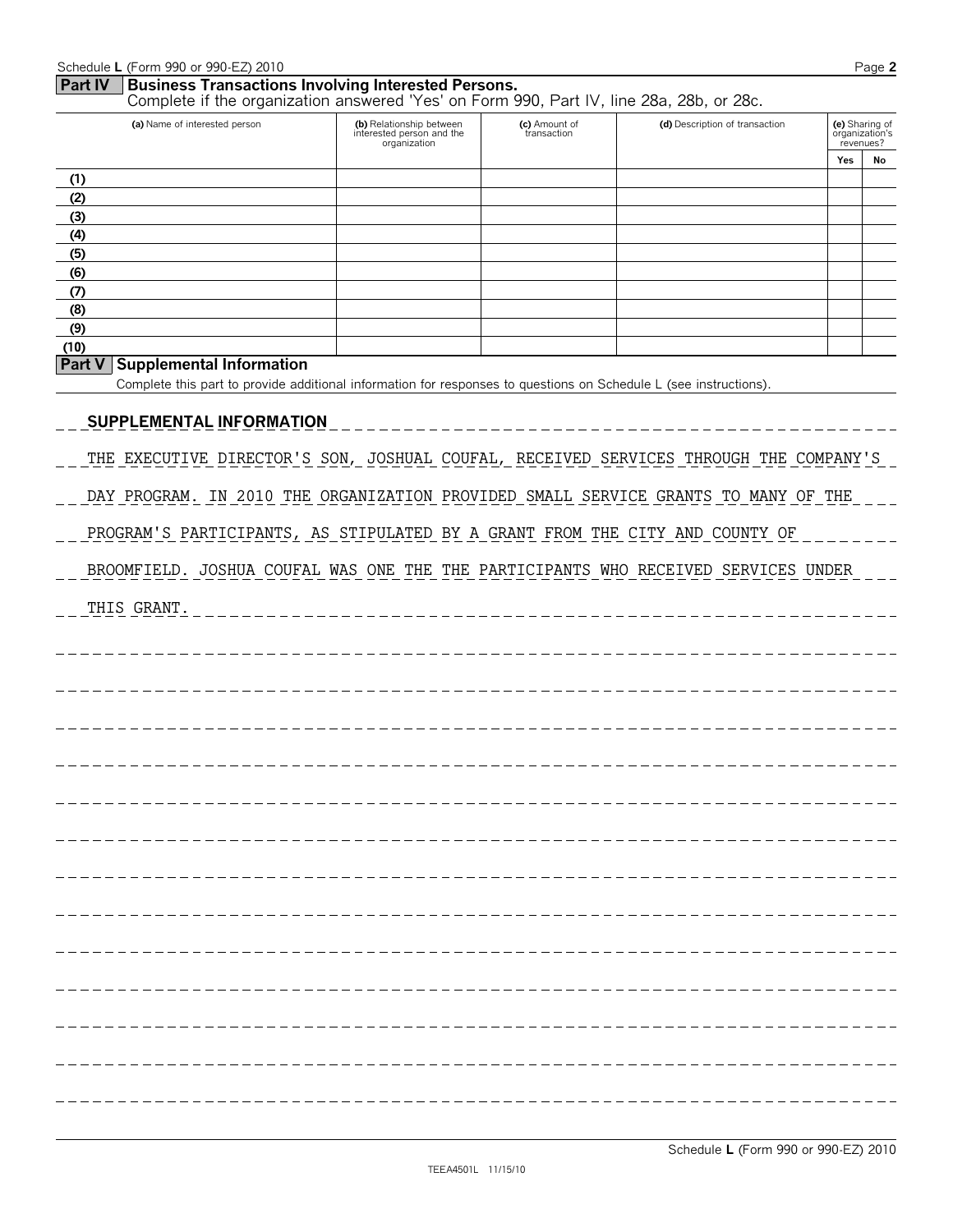| <b>SCHEDULE O</b><br>(Form 990 or 990-EZ)              | Supplemental Information to Form 990 or 990-EZ<br>Complete to provide information for responses to specific questions on<br>Form 990 or 990-EZ or to provide any additional information.<br>Attach to Form 990 or 990-EZ. |                                                     | OMB No. 1545-0047<br>2010           |  |  |
|--------------------------------------------------------|---------------------------------------------------------------------------------------------------------------------------------------------------------------------------------------------------------------------------|-----------------------------------------------------|-------------------------------------|--|--|
| Department of the Treasury<br>Internal Revenue Service |                                                                                                                                                                                                                           |                                                     | <b>Open to Public</b><br>Inspection |  |  |
| Name of the organization<br>F.R.I.E.N.D.S.             | ΟF<br>BROOMFIELD.<br>INC                                                                                                                                                                                                  | <b>Employer identification number</b><br>84-1516104 |                                     |  |  |
|                                                        | <u> FORM 990, PART III. LINE 1 - ORGANIZATION MISSION</u>                                                                                                                                                                 |                                                     |                                     |  |  |
| OUR MISSION                                            |                                                                                                                                                                                                                           |                                                     |                                     |  |  |
|                                                        |                                                                                                                                                                                                                           |                                                     |                                     |  |  |
|                                                        | OUR MISSION IS TO ENRICH THE LIVES OF OUR FRIENDS WITH DEVELOPMENTAL DISABILITIES                                                                                                                                         |                                                     |                                     |  |  |
|                                                        | AND THEIR FAMILIES BY CREATING OPPORTUNITIES FOR PARTICIPATION IN EVERY ASPECT OF                                                                                                                                         |                                                     |                                     |  |  |
| COMMUNITY LIFE.                                        |                                                                                                                                                                                                                           |                                                     |                                     |  |  |
|                                                        |                                                                                                                                                                                                                           |                                                     |                                     |  |  |
| OUR VISION                                             |                                                                                                                                                                                                                           |                                                     |                                     |  |  |
|                                                        |                                                                                                                                                                                                                           |                                                     |                                     |  |  |
|                                                        | FOR INDIVIDUALS WITH DEVELOPMENTAL DISABILITIES, WE WILL INSURE THEY HAVE A VOICE IN                                                                                                                                      |                                                     |                                     |  |  |
|                                                        | THE COMMUNITY. FOR OUR FAMILIES, WE SERVE AS A SUPPORT AND INFORMATIONAL NETWORK.                                                                                                                                         |                                                     |                                     |  |  |
|                                                        | FOR OUR COMMUNITY, WE PROMOTE ACCEPTANCE AND UNDERSTANDING THROUGH AWARENESS AND                                                                                                                                          |                                                     |                                     |  |  |
| EDUCATION.                                             |                                                                                                                                                                                                                           |                                                     |                                     |  |  |
|                                                        | FORM 990, PART III, LINE 4A - PROGRAM SERVICE ACCOMPLISHMENTS                                                                                                                                                             |                                                     |                                     |  |  |
|                                                        | UNLIMITED DAY PROGRAM: FRIENDS OF BROOMFIELD IS A NON-PROFIT ORGANIZATION THAT IS A                                                                                                                                       |                                                     |                                     |  |  |
|                                                        | STATE CERTIFIED SERVICE PROVIDER THROUGH THE HEALTH AND HUMAN SERVICES, DEVELOPMENTAL                                                                                                                                     |                                                     |                                     |  |  |
|                                                        | DISABILITIES DEPARTMENT OF COLORADO. WE ARE APPROVED TO PROVIDE COMPREHENSIVE SUPPORT                                                                                                                                     |                                                     |                                     |  |  |
|                                                        | SERVICES TO ADULTS WITH DEVELOPMENTAL DISABILITIES IN THE AREAS OF DAY HABILITATION,                                                                                                                                      |                                                     |                                     |  |  |
|                                                        | RESIDENTIAL SERVICES, TRANSPORTATION AND SUPPORTED EMPLOYMENT. THESE SERVICES SUPPORT                                                                                                                                     |                                                     |                                     |  |  |
|                                                        | EMOTIONAL, SOCIAL, AND PHYSICAL HEALTH, AS WELL AS INDEPENDENT LIVING SKILL                                                                                                                                               |                                                     |                                     |  |  |
| ACQUISITION.                                           |                                                                                                                                                                                                                           |                                                     |                                     |  |  |
|                                                        |                                                                                                                                                                                                                           |                                                     |                                     |  |  |
|                                                        | THE FRIENDS UNLIMITED DAY PROGRAM OPERATES TUESDAYS THROUGH FRIDAYS FROM 8:30 AM                                                                                                                                          |                                                     |                                     |  |  |
|                                                        | -5:00 PM. INDIVIDUALS ATTEND PROGRAM ACTIVITIES FROM APPROXIMATELY 9:30 AM TO 3:30                                                                                                                                        |                                                     |                                     |  |  |
|                                                        | PM. TRANSPORTATION IS PROVIDED TO AND FROM THE FRIENDS' PLACE VIA FOUR PROGRAM                                                                                                                                            |                                                     |                                     |  |  |
|                                                        | VEHICLES, WHILE OTHERS ARE DROPPED OFF OR TAKE ACCESS-A-RIDE. MONTHLY CALENDARS ARE                                                                                                                                       |                                                     |                                     |  |  |

**BAA For Paperwork Reduction Act Notice, see the Instructions for Form 990 or 990-EZ.** TEEA4901L 10/26/10 Schedule **O** (Form 990 or 990-EZ) 2010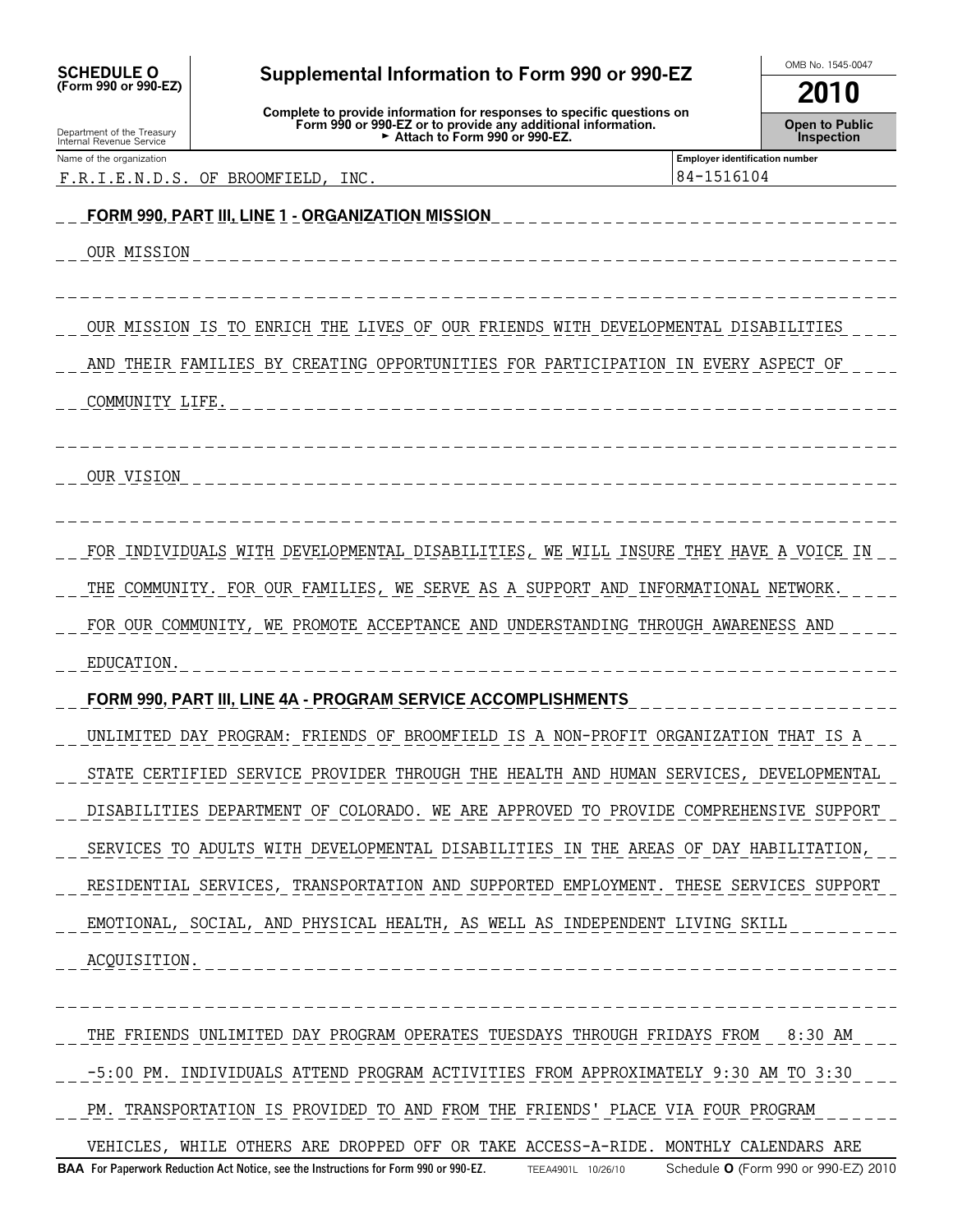| Schedule <b>O</b> (Form 990 or 990-EZ) 2010 | Page 2                                |
|---------------------------------------------|---------------------------------------|
| Name of the organization                    | <b>Employer identification number</b> |
| INC.<br>OF BROOMFIELD.<br>F.R.I.E.N.D.S.    | 184-1516104                           |

#### **FORM 990, PART III, LINE 4A - PROGRAM SERVICE ACCOMPLISHMENTS**

DEVELOPED WITH SPECIFIC DAILY ACTIVITIES INDIVIDUALS PARTICIPATE IN THAT OCCUR BOTH IN THE COMMUNITY AND AT THE BASE SITE. COMMUNITY PARTICIPATION ACTIVITIES INCLUDE, BUT ARE NOT LIMITED TO, ACTIVITIES AT THE RECREATION CENTER - SWIMMING, ADAPTIVE GYMNASTICS AND WEIGHT TRAINING, COMMUNITY LEISURE ACTIVITIES - BOWLING, CHEERING, SHOPPING MOVIES, HIKING, THERAPEUTIC ACTIVITY - EQUINE ASSISTED THERAPY, ART AND MUSIC. SITE BASED ACADEMIC ACTIVITIES INCLUDE MONEY MATH, READING, SAFETY AWARENESS, COMPUTERS, HYGIENE, SIGN LANGUAGE AND COMMUNICATION STRATEGIES AND COOKING. IN ADDITION, THE PARTICIPANTS HAVE VOLUNTEERED AT BROOMFIELD PARKS DEPARTMENT PLANTING FLOWERS, THE CITY OF BROOMFIELD CLEANING THE BROOMFIELD COMMONS PARKS AND THE SENIOR CENTER MEALS ON WHEELS FUNDRAISER AND RECYCLING. NEW VOLUNTEER EXPERIENCES INCLUDED HELPING ANOTHER NON-PROFIT BY COLLECTING SCHOOL SUPPLIES, SORTING DONATED GOODS AND RUNNING A TOY DRIVE FOR KIDS IN NEED.

IN 2010 WE EXPANDED OUR FRIENDS RESIDENTIAL PROGRAM BY ADDING A PERSONAL CARE ALTERNATIVE HOME TO OUR RESIDENTIAL SUPPORT MODELS. THIS MODEL WAS INTIIATED BY A FAMILY WANTING TO PARTNER WITH FRIENDS BY OFFERING TO PURCHASE A HOME FOR WHICH THREE FEMALE PARTICIPANTS WOULD RESIDE WITH A LIVE-IN STAFF. WE ALSO PROVIDED PERSONAL

CARE, MENTORSHIP AND RESPITE SERVICE FOR INDIVIDUALS LIVING AT HOME.

PROGRAM ENROLLMENT WAS CAPPED AT APPROXIMATELY 30 PARTICIPANTS UNTIL WHICH TIME WE

## HAVE ADDITIONAL ACCESSIBLE SPACE.

### **FORM 990, PART VI, LINE 11B - FORM 990 REVIEW PROCESS**

EDUCATION DIRECTOR REVIEWS 990 BEFORE FILING. COPIES OF 990 ARE AVAILABLE TO THE BOARD AS REQUESTED